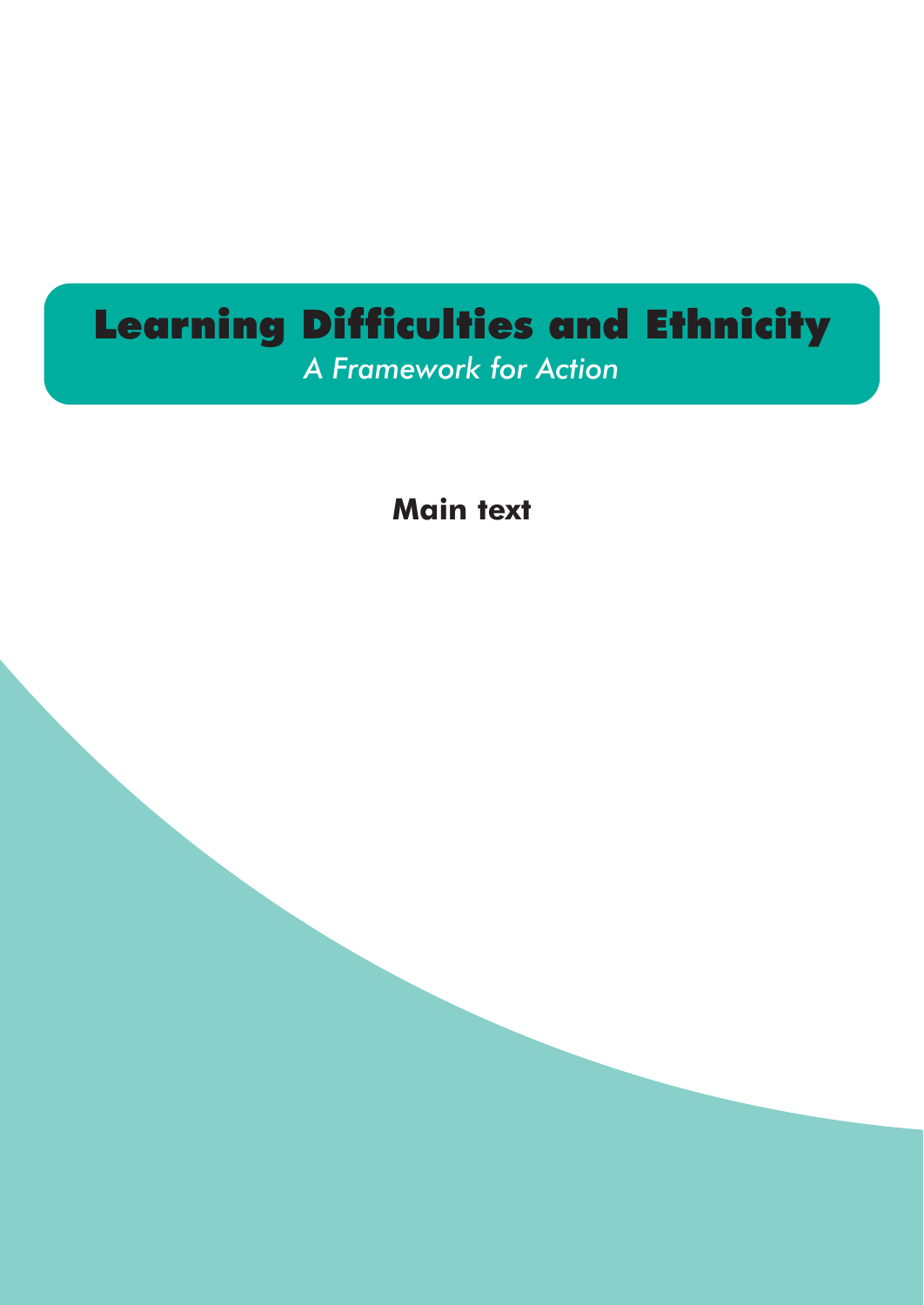# **DH INFORMATION READER BOX**

 $\overline{\phantom{0}}$ 

| <b>Policy</b>  | <b>Estates</b>      |
|----------------|---------------------|
| HR / Workforce | Performance         |
| Management     | IM & T              |
| Planning       | Finance             |
| Clinical       | Partnership Working |
|                |                     |

٦

|                           | <b>Document Purpose</b> Best Practice Guidance                                                                                                                                                                                                                                     |                   |  |
|---------------------------|------------------------------------------------------------------------------------------------------------------------------------------------------------------------------------------------------------------------------------------------------------------------------------|-------------------|--|
| <b>ROCR Ref:</b>          |                                                                                                                                                                                                                                                                                    | Gateway Ref: 2760 |  |
| <b>Title</b>              | Learning Difficulties and Ethnicity: A Framework for Action                                                                                                                                                                                                                        |                   |  |
| <b>Author</b>             | Valuing People Support Team / DH                                                                                                                                                                                                                                                   |                   |  |
| <b>Publication Date</b>   | 05 Feb 2004                                                                                                                                                                                                                                                                        |                   |  |
| <b>Target Audience</b>    | Learning Disability Partnership Boards                                                                                                                                                                                                                                             |                   |  |
| <b>Circulation List</b>   | Organisations providing services to people with learning disabilities.                                                                                                                                                                                                             |                   |  |
| <b>Description</b>        | Valuing People expects all of its objectives to apply equally to<br>people with learning disabilities from ethnic minority communities.<br>This framework is to help Learning Disability Partnership Boards<br>work towards ensuring that local services are culturally competent. |                   |  |
| <b>Cross Ref</b>          | Valuing People: A Strategy for Learning Disabilities for the 21st<br>century (DH 2001)                                                                                                                                                                                             |                   |  |
| <b>Superceded Docs</b>    | n/a                                                                                                                                                                                                                                                                                |                   |  |
| <b>Action Required</b>    | n/a                                                                                                                                                                                                                                                                                |                   |  |
| <b>Timing</b>             | n/a                                                                                                                                                                                                                                                                                |                   |  |
| <b>Contact Details</b>    | Martin Routledge<br>Valuing People Support Team<br>c/o NWTDT<br>The Globe, St James Square<br>Accrington, BB5 ORE<br>01254 306858<br>www.valuingpeople.gov.uk                                                                                                                      |                   |  |
| <b>For Recipients Use</b> |                                                                                                                                                                                                                                                                                    |                   |  |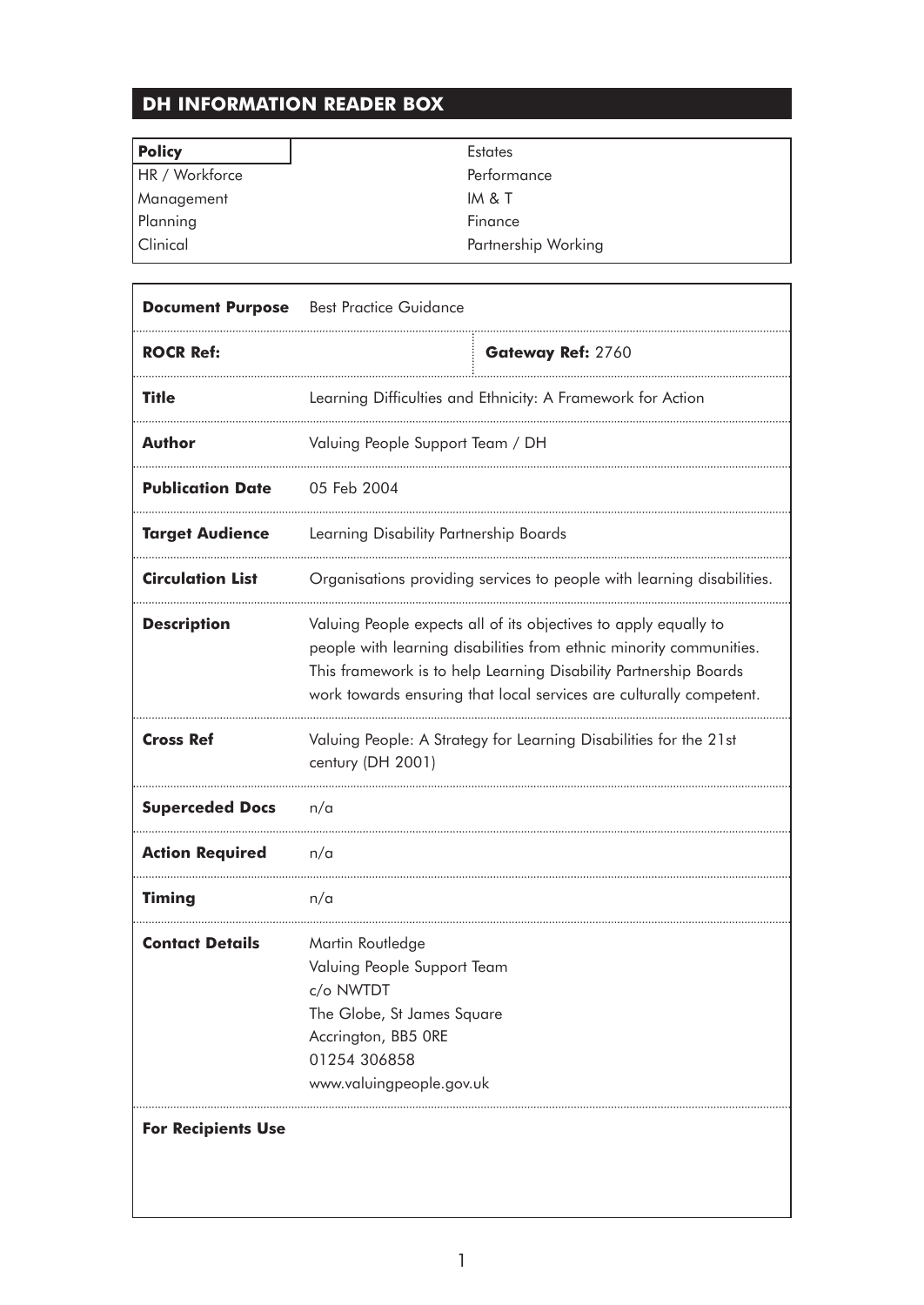# **Contents:**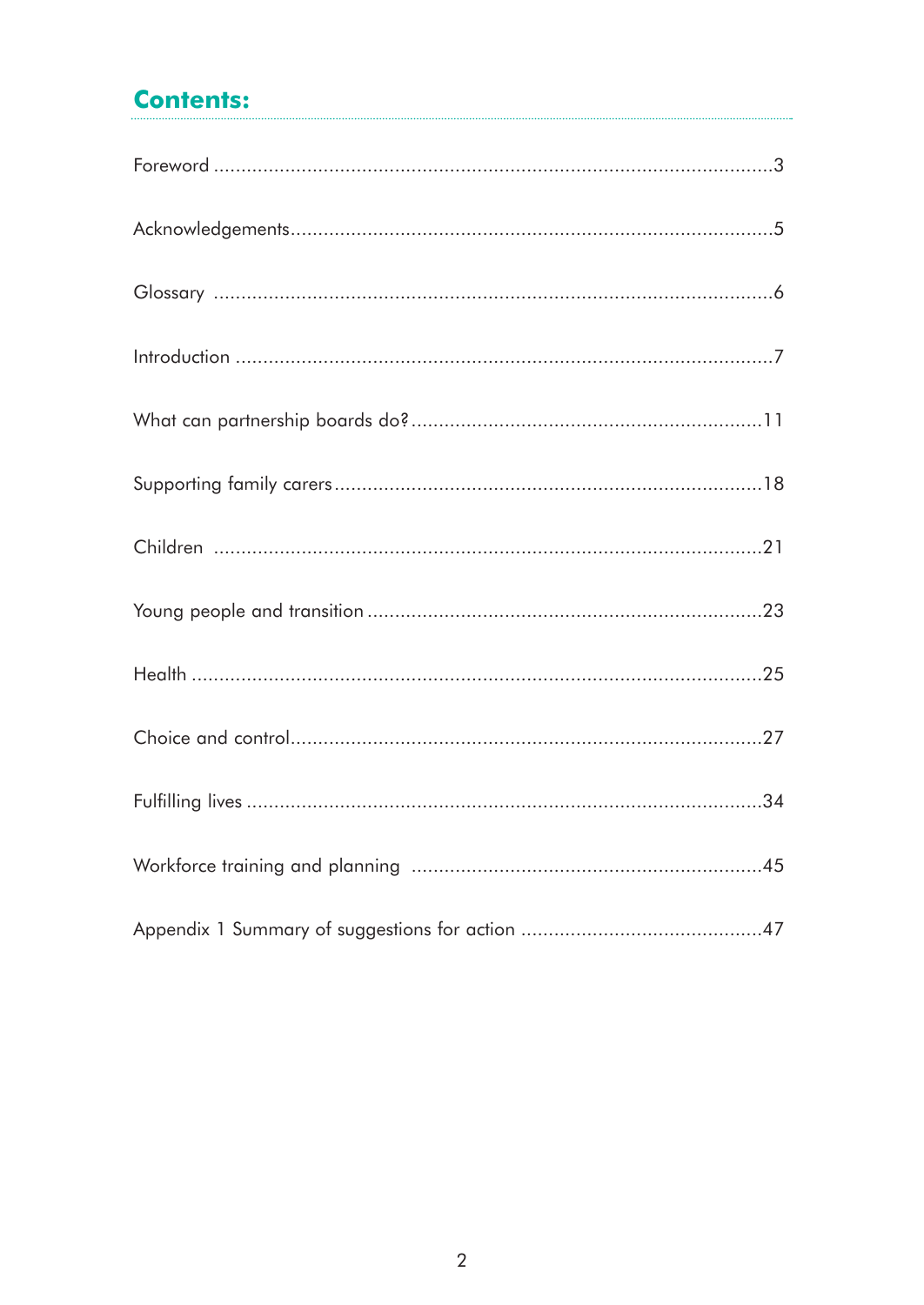# **Foreword**



I am delighted to introduce this Framework for Action, requested by the Department of Health and Valuing People Support Team and written by the Association for Real Change.

In March 2001 we published Valuing People, a White Paper that set out our ideas for improving the lives of people with learning disabilities. At the same time we also published *Learning Difficulties and Ethnicity*. This was a report that showed that people with learning disabilities and their families from minority ethnic

communities are amongst the most disadvantaged groups in our society. Despite often having very high support needs, services are less likely to be offered or taken up. And service providers often don't take into account people's ethnicity, culture or religion so the services that are offered are not appropriate. This is wrong, and the Government wants to help local agencies to change things.

All public agencies who are on Partnership Boards have a duty to promote race equality in their work. The Race Relations (Amendment) Act 2000 requires this. In Valuing People, we said that local agencies should work out how to do this really well and to make sure that all services meet the needs of all the communities in their area.

Since Valuing People was launched, Partnership Boards have done an enormous amount of work to implement the proposals and to come up with the plans and improvements we asked for. I am very grateful for all this hard work but I know that everyone will agree there is an urgent need to do much more on minority ethnic communities. We must begin to take real action now. The Valuing People Support Team tell me that few Partnership Board frameworks and strategies really take ethnicity into account well. In addition, not all Boards are fully representing local communities in their membership

The Learning Disability Task Force, in its first annual report to the government, said it is worried that not enough is being done to make Valuing People work for people from minority ethnic communities. We know that the National Forum feels the same. The Government agree that this is a real problem and we want to do everything we can nationally to help people with learning disabilities who come from minority ethnic communities to benefit from Valuing people. The Task Force has sent me recommendations on what more could be done. I am supporting a programme of action to help with this. For example, I have agreed their proposal to ask Partnership Boards to make sure they address the needs of people from minority ethnic communities in using the Learning Disability Development Fund.

The most important place to try to make change happen though is at local level, through the agencies who work with learning disabled people in their own communities. Local action for local improvement is the real key to change.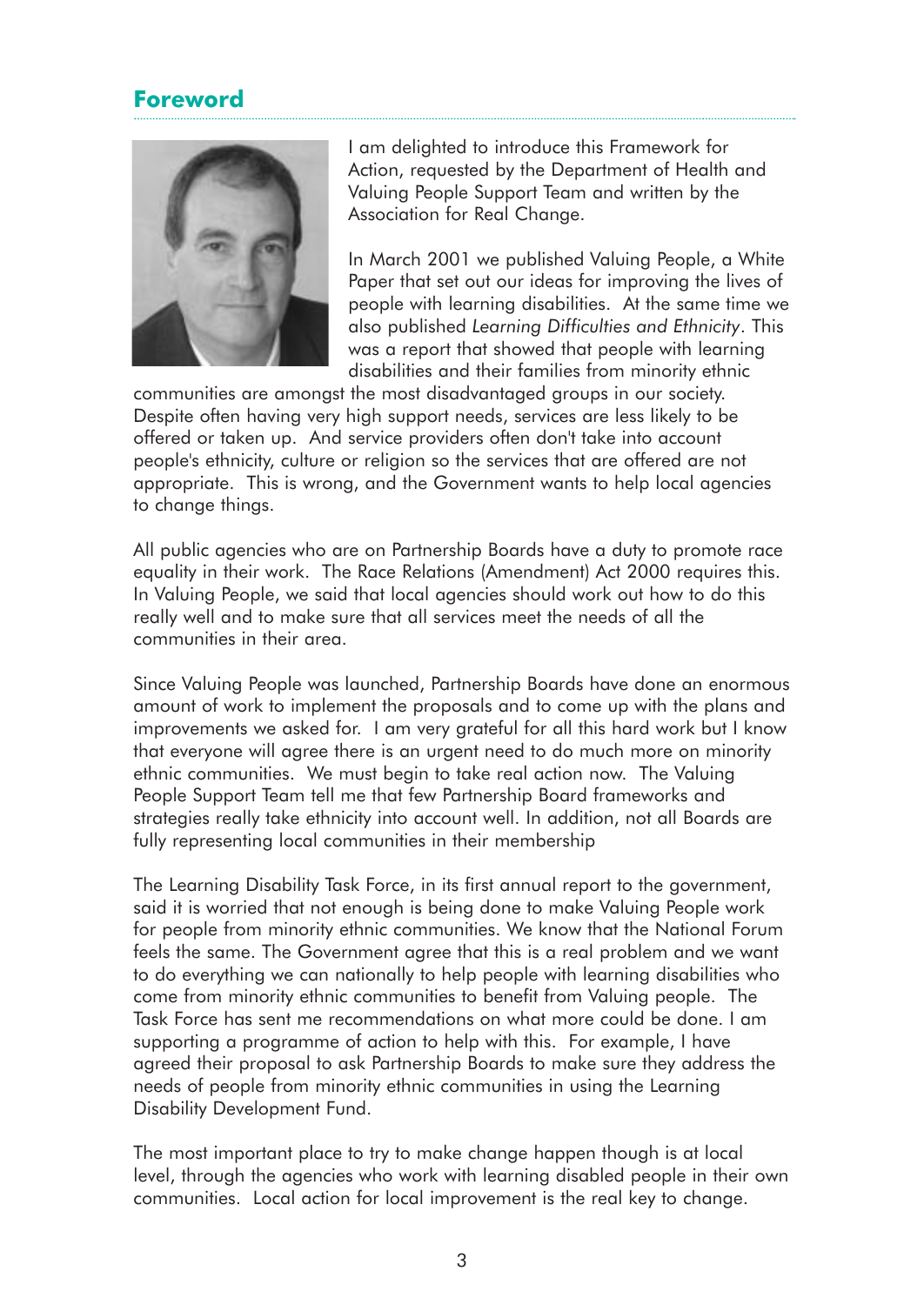This Framework sets out a thorough process to help people examine what they are doing locally, spot the gaps, and find information and support to improve things. We hope over the next year to put a lot of support behind making the Framework successful. I urge everyone on Partnership Boards to use the Framework and to talk to people from local minority ethnic communities about it as well. Working together with your communities, I am sure it will provide a real springboard to start to tackle the longstanding problems for people from minority ethnic communities who have learning disabilities.

 $\perp$ ar

Dr. Stephen Ladyman Parliamentary Under Secretary of State for Community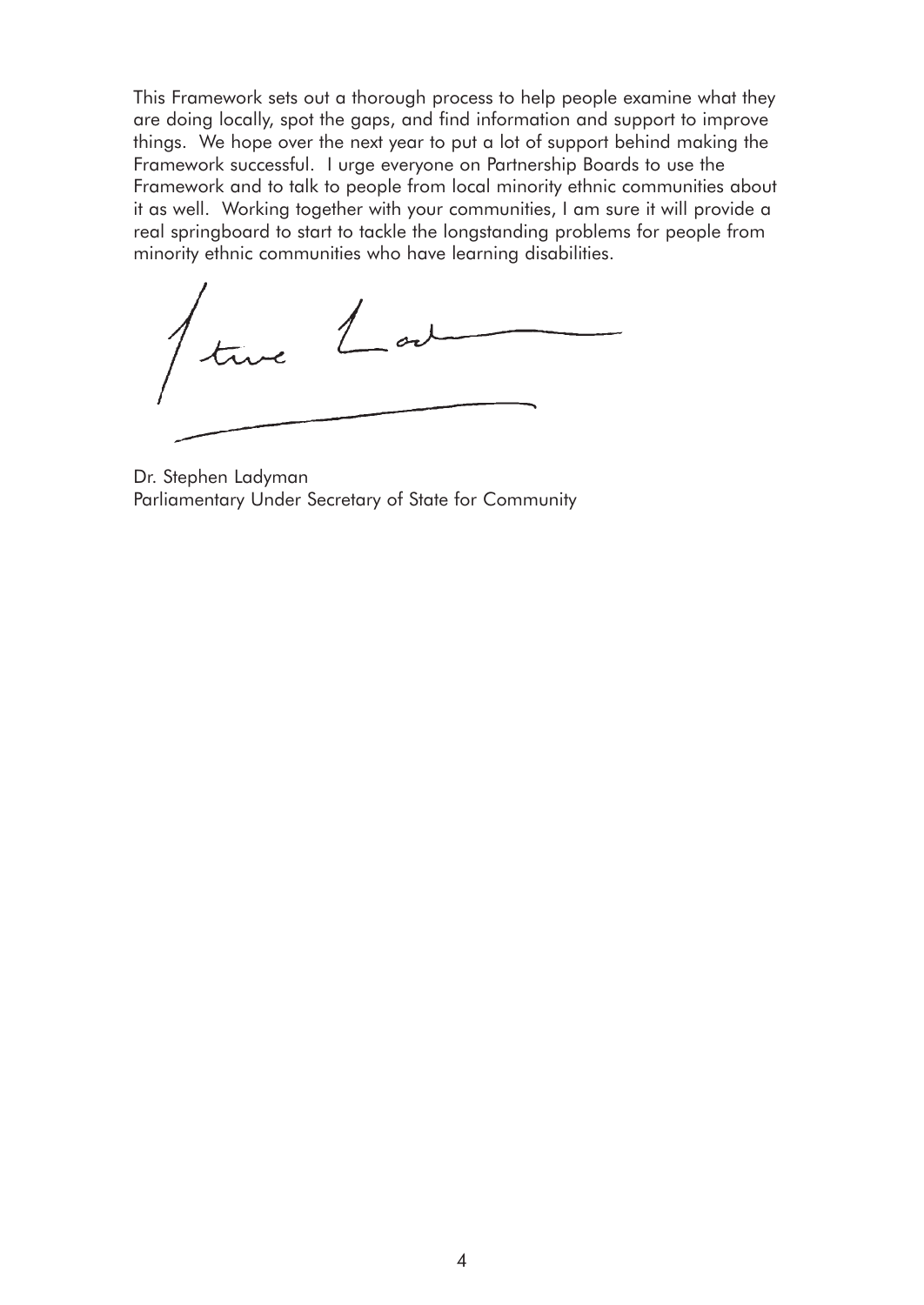# **Acknowledgements**

This framework was prepared by Bridget Fisher and Sid Jeewa from the Association for Real Change and edited with assistance from Robina Shah. The audit tool was developed by Professor Chris Hatton. We are extremely grateful to all of those who assisted us with the preparation of this framework, and especially those groups who have allowed us to share their practice. The framework was commissioned by the Department of Health and Valuing People Support Team

The steering group were:

Chris Hatton, Institute for Health, University of Lancaster Nizakat Khan, Learning Disability Services, Oldham MBC Ghazala Mir, Centre for Research in Primary Care, University of Leeds Nabela Rahim Learning Disability Services, Oldham MBC Martin Routledge, Valuing People Support Team Robina Shah, Specialist Advisor in Ethnicity and Cultural Diversity to the Valuing People Support Team

The following people have kindly read the framework while it was in its early stages and contributed feedback:

Stephanie Palmerone, Valuing People Support Team Jo Brown, Fosse Day Centre, Leicester City Social Services Pashmina Carpenter, Bedfordshire Advocacy Alliance Dave Clemmett, Salford City Council Social Services George Deane, Bradford District Care Trust Ronny Flynn, The Open University Christine Lenehan, Council for Disabled Children Ali Mohammed, Community Team for Learning Disabilities, Dudley MBC Zenobia Nadirshaw, Parkside NHS Trust Carole Turner, Berkshire NHS Trust David Thompson, Specialist Advisor, Family Carers, Valuing People Support Team

Groups of people with learning disabilities from these places were also consulted, and we thank them for their contributions:

Asian People with Disabilities Alliance, London The Bramingham Centre, Luton Self Advocacy Group, Greenwich, London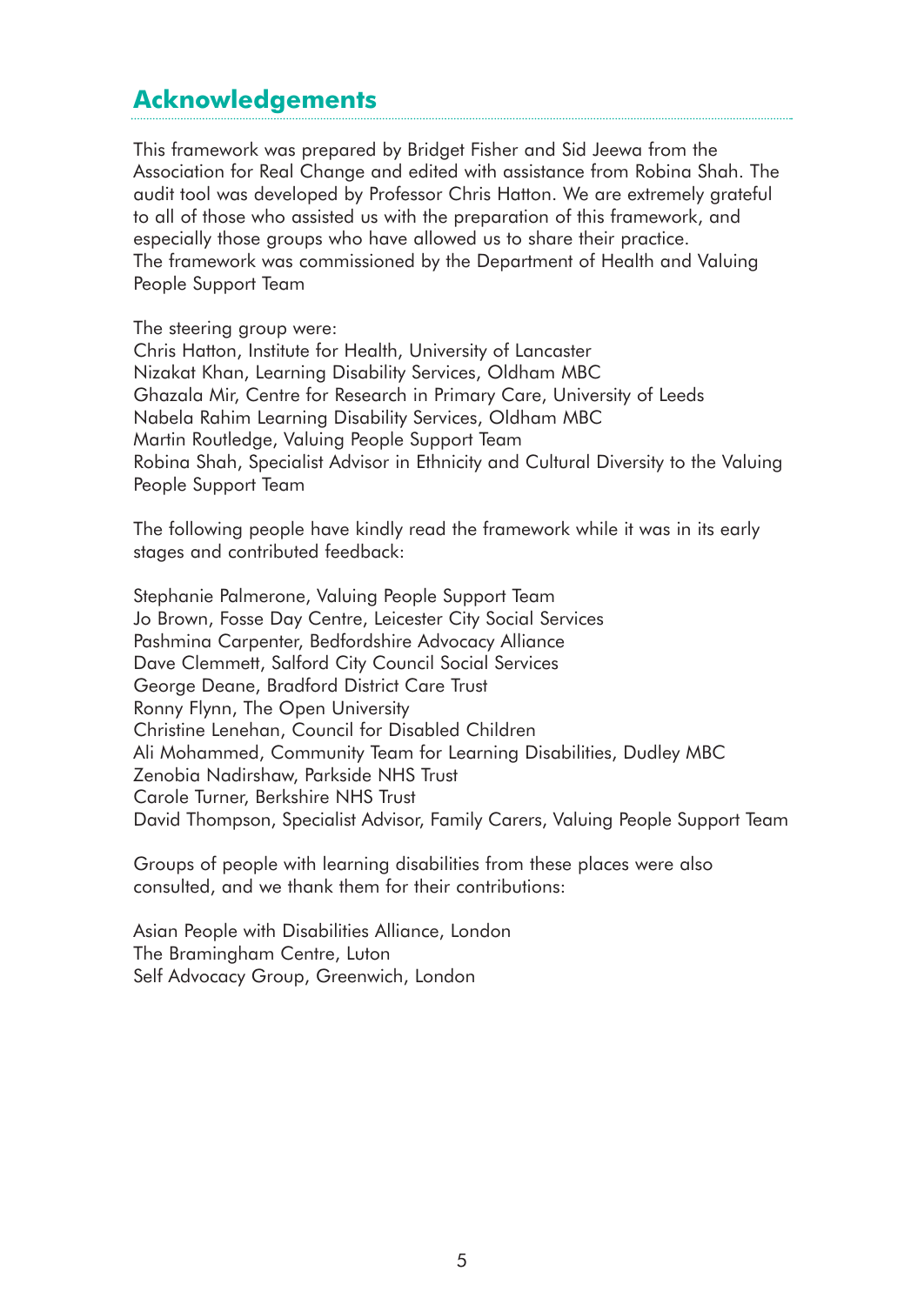# **Glossary**

#### Culture

The term culture has been used to mean a person's life experiences drawn from their family, their community, their disability, their sexuality, their gender and their personal history. Thus everybody has a culture that is unique to them.

#### Cultural competence

Cultural competence occurs when people understand culture, are aware of its impact and act to ensure that the values of all people are respected.

#### **Discrimination**

Discrimination occurs when a person is treated differently from others because of their membership of a particular group, eg ethnicity, class, age, sexuality and disability.

#### **Ethnicity**

A group of people who share certain background characteristics eg language, geographical origin, customs and history, which provide the group with a distinct identity as seen by themselves and others.

#### Racism

The term 'racism' is used to refer to the historical and institutional process which leads to minority ethnic people being treated less fairly because of their racial identity. This is attributed to those who have the power to turn prejudicial beliefs into acts of discrimination or unfair treatment at an individual or institutional level.

There are other interpretations but these are the ones used in this framework.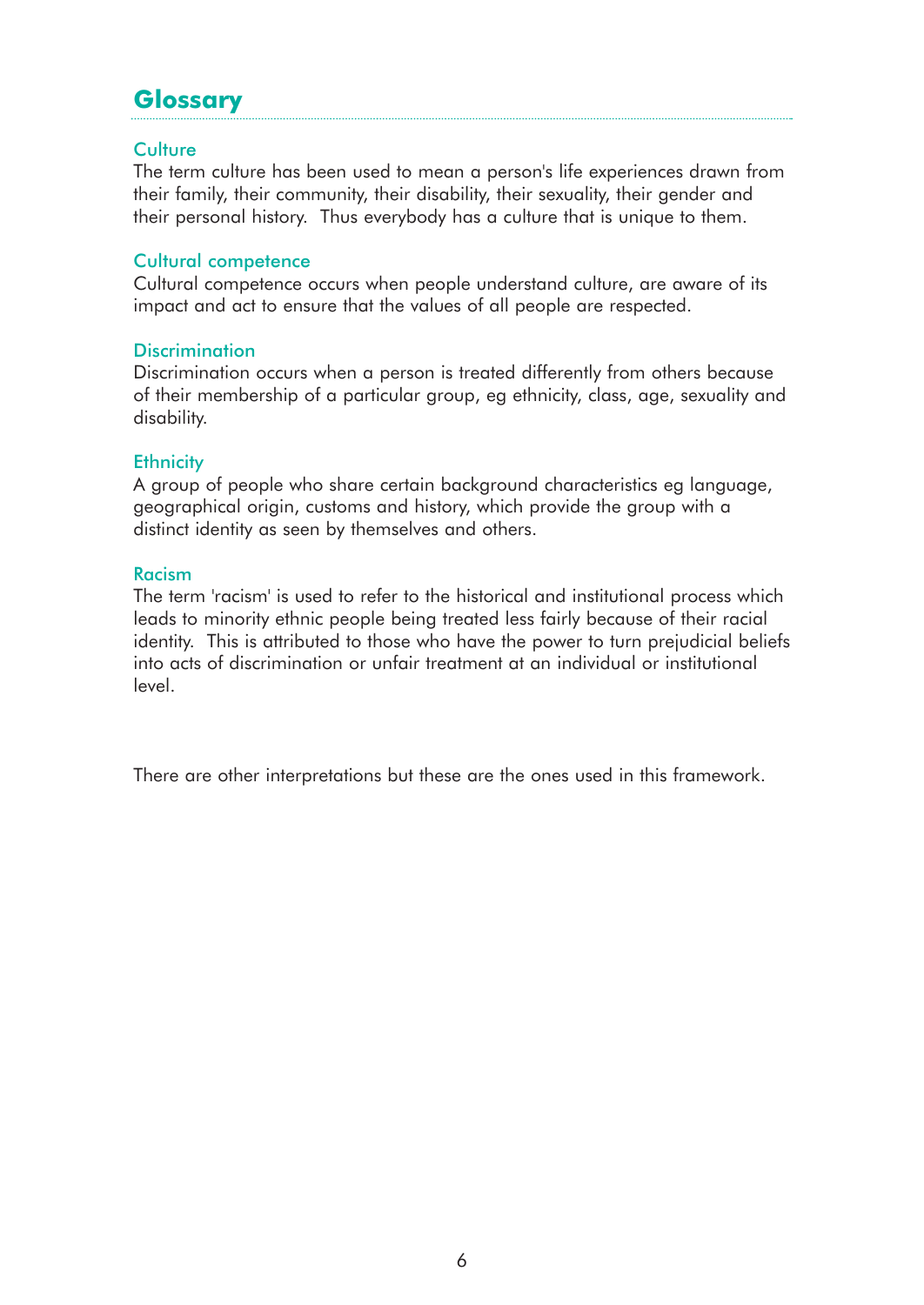# **Introduction**

# Why should Partnership Boards pay special attention to services for people from minority ethnic communities?

• *Valuing People* states:

"The Government has identified many ways in which services and support to people with learning disabilities from minority ethnic communities are failing to meet the needs of individuals and their families. There are a small number of innovative initiatives across the country. These are not widespread and the Government expects all agencies to improve their practice to fulfil the objectives of the NHS Plan and legal obligations set out in the Race Relations (Amendment) Act 2000. Learning Disability Partnership Boards, which will largely be drawn from bodies which are subject to the new duty to promote race equality in the performance of their functions, should ensure that local services are culturally competent and can meet all the cultural needs of their communities." 8.9

• The Government expects Partnership Boards to have representation from local minority ethnic communities.

"The Chief Executive of the local council should ensure that the Board's membership properly represents the cultural diversity of the area, so that the views and needs of people from minority ethnic communities and their families may be addressed." (LAC (2001) 23. HSC (2001/016)

• *Valuing People* expects all of its objectives to apply equally to people with learning disabilities from minority ethnic communities.

So what exactly should Partnership Boards do? Alongside *Valuing People*, the Government published "*Learning Difficulties and Ethnicity*" (G Mir et al (2001). This excellent report showed very clearly how people are disadvantaged in education, employment, health and social care. The report offered many ideas on how improvements could be made. This framework now aims to add to these ideas with practical suggestions, examples and follow up materials We hope boards will use it to bring about change and improvements.

# Why a special framework?

In some ways it might be seen as a strange thing to produce a framework relating to people with learning disabilities from minority ethnic communities. There are dangers that it might encourage the view that people from these communities are very different from others. It will be clear to readers of this framework that much of what is said is applicable to all communities. More person centred, flexible services should mean a better deal for everyone, whatever a person's ethnicity or culture. At the same time, the barriers to equal opportunities faced by people from minority ethnic communities revealed in *Learning Difficulties and Ethnicity* clearly call for focused and determined action. We hope this framework will help people striving to make Valuing People work for all.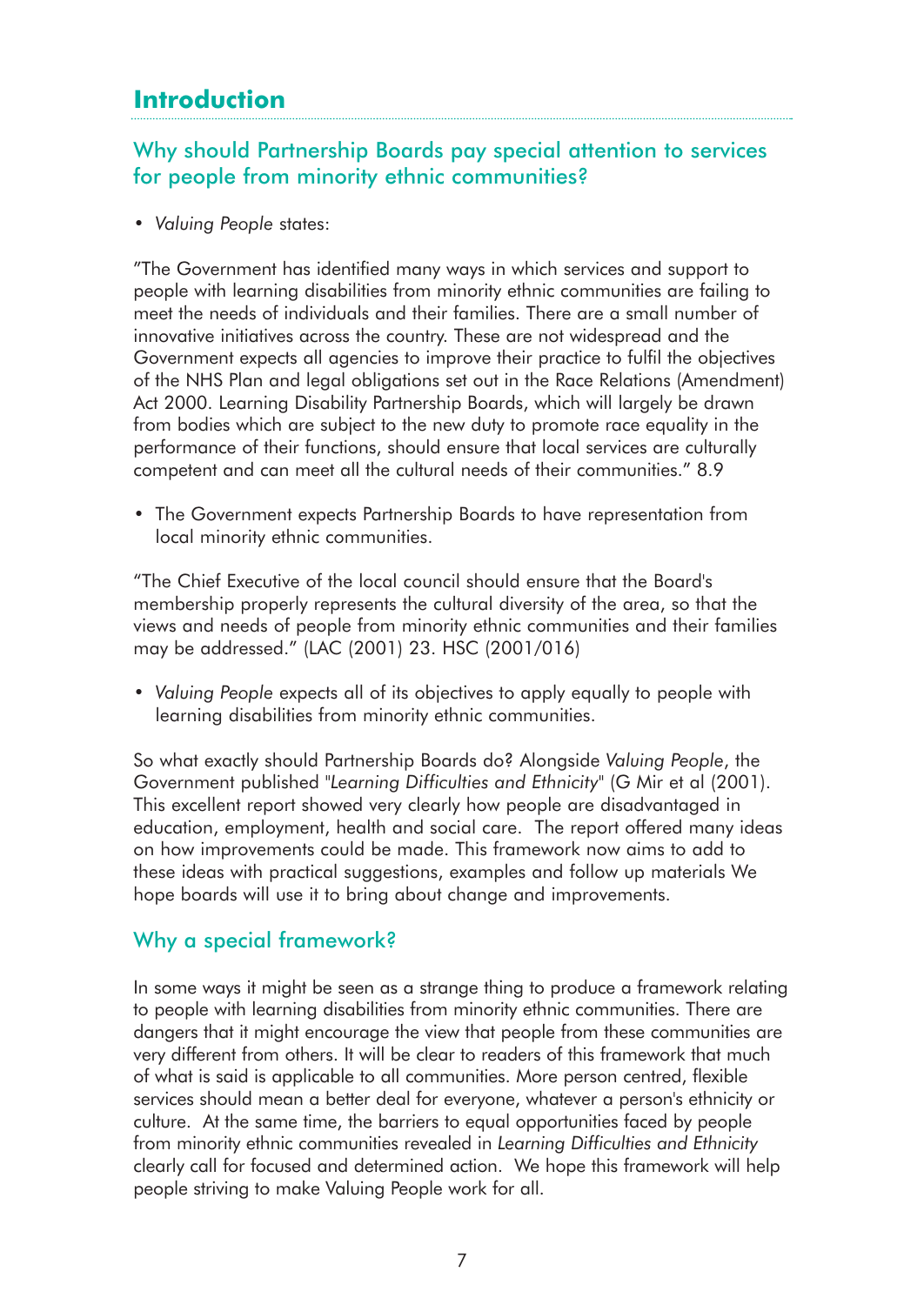## Some important issues

Before setting out how we hope this framework will be useful there are two issues that have come up a lot from discussions with people.

## 1. Making sure *Valuing People* principles apply to all communities

With honourable exceptions, services have not built good enough links with people from minority ethnic communities. Many people are in effect excluded from services Given this, it is not surprising that organisations, professionals and service staff have often not been good at tackling the cultural and religious issues that arise around principles like individual rights, independence, choice and control.

There are two big dangers:

- 1. That important religious and cultural issues are not properly taken into account by services resulting in low use or unsuitable provision
- 2. That differences are exaggerated and people stereotyped. This can lead to wrong assumptions that deny people opportunities.

A person centred approach should take into account ethnicity, culture and religion. It must also consider what is important to those that love and care for a person. For example, an understanding of "independence" that emphasises individuality may be seen to clash with the values of collectivism and close family relationships that some people hold dear. The role of the family and community networks needs to be taken into account when planning services for individuals. We must be clear that the idea of personal choice and control can work within a context of interdependence

# 2. Should there be separate services for people with learning disabilities from minority ethnic communities?

Over the past 20 years or so, many agencies have responded to people's desperate circumstances by setting up specialist services for specific minority ethnic groups. These services have clearly improved the support available to the people and families that get them. Despite this, however, we have still not seen general improvements in the quantity or quality of service supports across the board.

Some people are worried that the existence of specialist services can lead other local services to avoid responsibility. Others point to the often crucial roles played, for example, by community based voluntary organisations. They argue persuasively that without some such services, many people would end up very poorly served.

There is a lot still to be learned about the right balance. It should not be assumed in advance that ethnicity is the only feature of a person's lifestyle or aspirations. However, supports based on a person centred approach may vary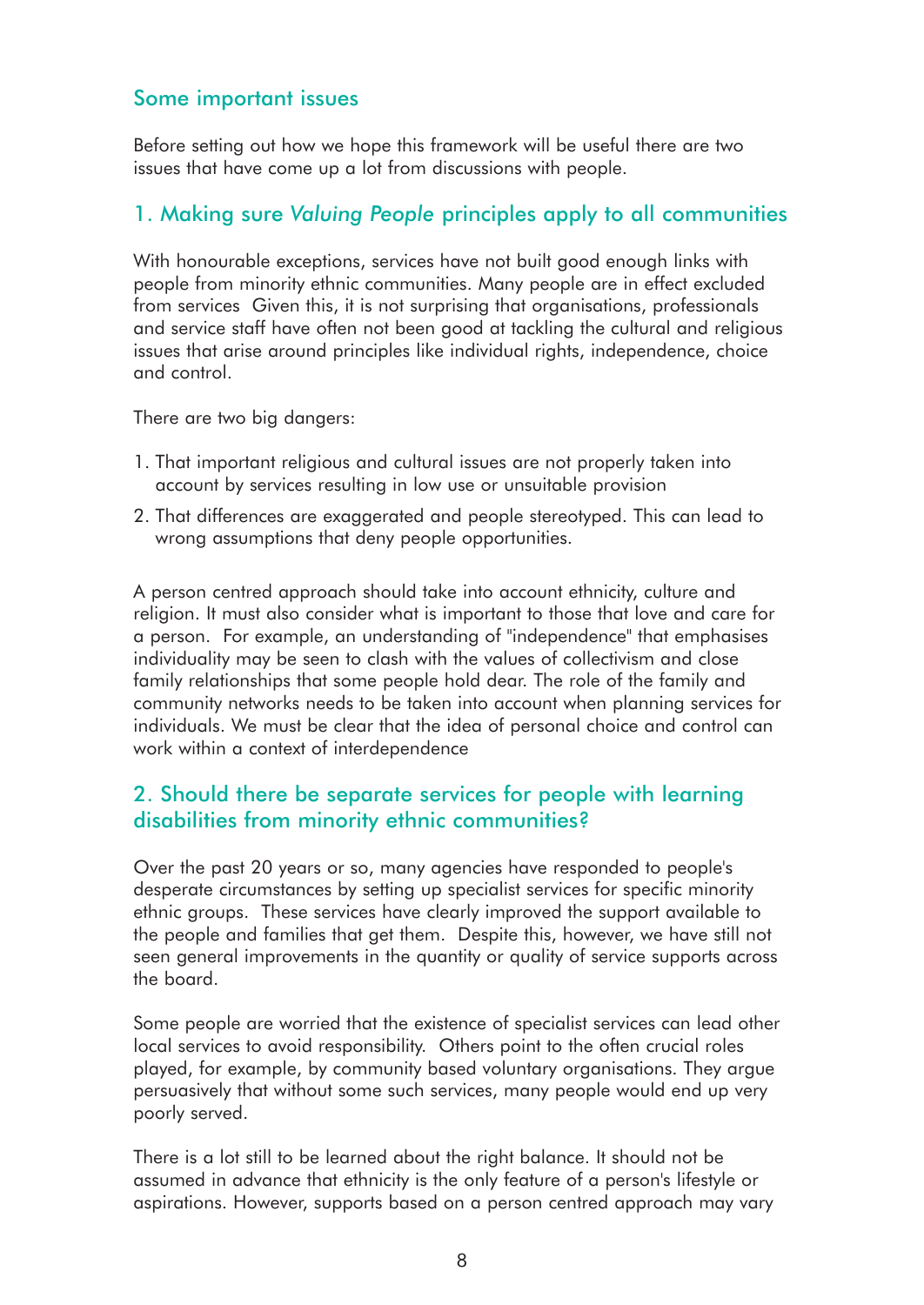widely. Some might be specific to a particular ethnic or cultural group if that is very important to them.

Getting the right balance should mean that people from minority ethnic communities have the same opportunities to benefit from Valuing People as everyone else. To achieve this:

- All local services must make sure that they develop their accessibility to people from all communities. In doing this they must learn from the experiences of any specialist services in the area
- Services that are specifically supporting people from minority ethnic communities need to spread the learning and expertise they have built up to other parts of services.
- Links can be used to offer training to local service staff and help with service development. They can also be used to help with problems faced by specialist community based services - isolation from other parts of service provision, poor access to skills training, career progression and management support and uncertain funding. Without these links, changes in mainstream services are likely to be piecemeal whilst specialist services will remain marginalised and insecure.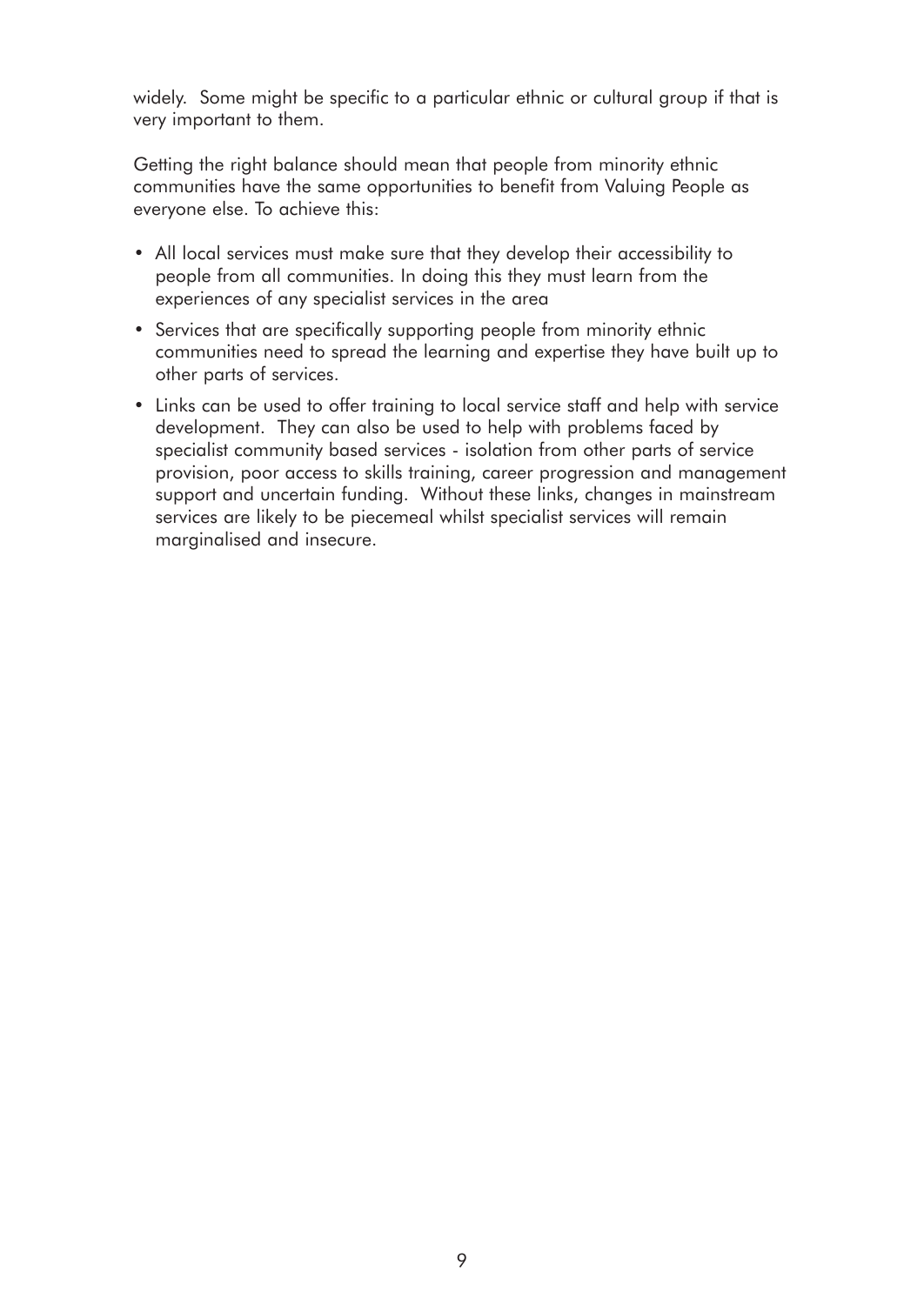# **How this framework can help**

This framework is written for Partnership Boards to help them improve local supports for people with learning disabilities from minority ethnic communities. Some of the material will also be useful for those responsible for children's services and to support partnership working in important areas such as transition to adulthood. Each Board will be at a different stage and will have different needs. This framework cannot provide all the answers but offers resources to follow up and gives some useful examples (see appendix 3).

There is a shorter, easier to read version. Summary versions in a number of languages will also be made available.

There are three parts to the framework:

- 1. This guidance booklet (including appendix one summary of suggestions for action)
- 2. An audit tool for partnership boards (appendix two)
- 3. A file of examples and follow up reading and resources (appendix three). This file will expand as more examples and resources are collected over time

Readers can use the material in different ways. You may wish to read through this booklet, then complete the audit tool, referring back to the guidance, examples and resources in order to help develop a local action plan:

- The audit tool will provide partnership boards with a way of working out "Where we are now". It also provides you with a helpful list of questions to follow up what you find out in order to start to address important issues arising
- This guidance booklet puts the audit tool in context. The sections, which follow important parts of Valuing People, cross reference with the audit tool and offer:
	- Key issues and ideas for improvement
	- Suggestions for action
- The resource file provides:
	- Practice examples
	- Further information resources and materials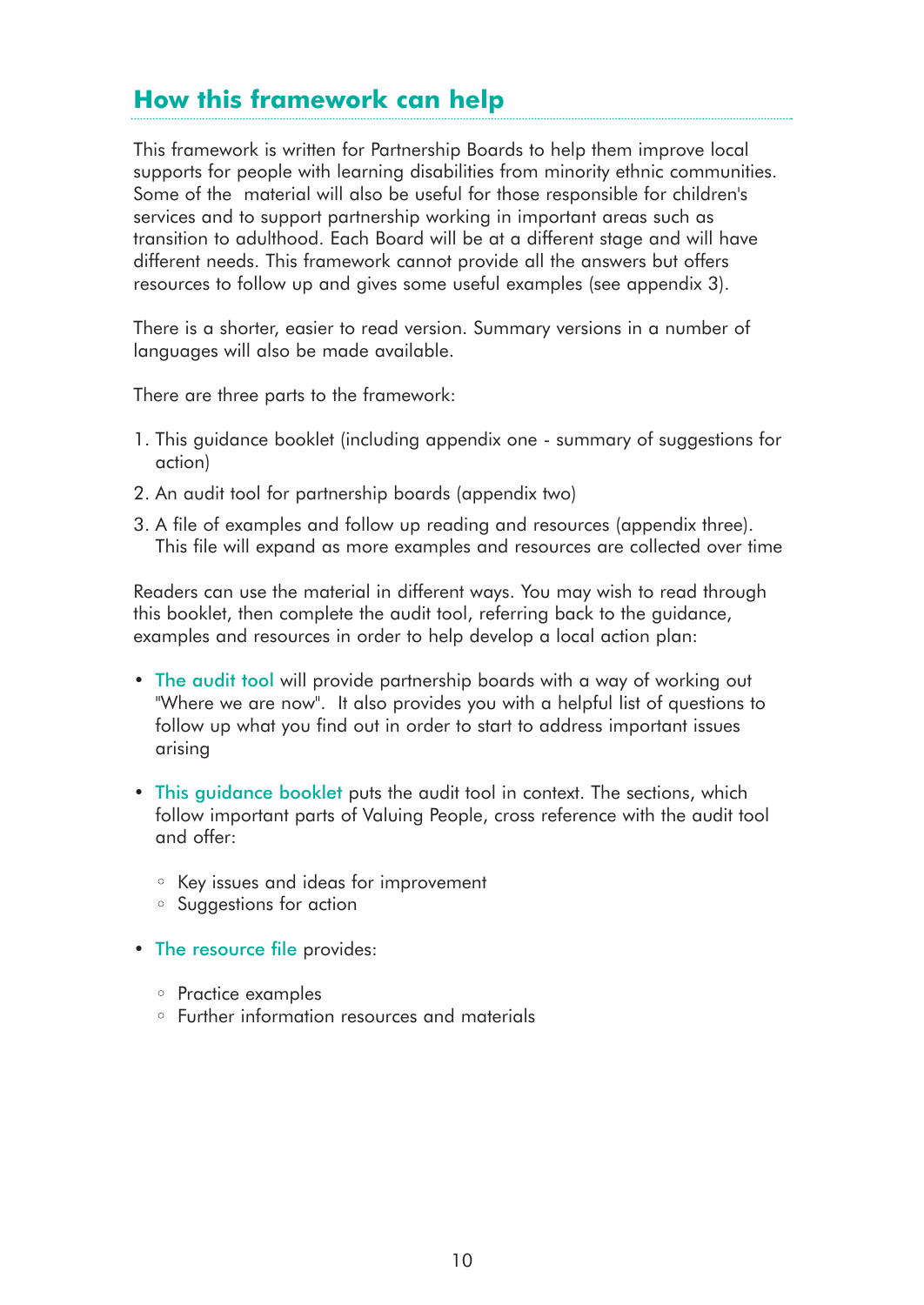# **What can Partnership Boards do to improve local services for people with learning disabilities from minority ethnic communities?**

Partnership Boards around the country tell us that they are keen to make sure that they are delivering Valuing People for all local communities and that in doing this they comply with the Race Relations (Amendment) Act 2000. This part of the framework offers some practical ideas for action. The remaining parts go into more detail around key areas of Valuing People.

#### In putting forward these ideas we start with some key assumptions which we see as important starting points for promoting race equality:

- Every person has a culture that is unique to him or her
- People from minority ethnic communities are likely to have experienced racism, both direct and indirect
- Many people from minority ethnic communities, for understandable reasons, may not know about, be suspicious of, or be unhappy with services. Active steps are needed to build trust with people with learning disabilities, family carers and communities
- People from minority ethnic communities should be able to expect access to a choice of services and supports, securely funded that meet their needs
- Person centred approaches and planning should be increasingly happening and should take into account a person's ethnicity and cultural heritage

# What needs to be in place locally?

We suggest that agencies represented on Partnership Boards will want to make sure that they have three things in place in order to help meet the requirements of Valuing People and the Race Relations (Amendment) Act 2000

1.A clear understanding of the current position

2.Action planning for improvement

## 3.Leadership and accountability for action

In the rest of this section we set out some ideas about what Boards might do and some suggestions about how they might do it.

# 1. A clear understanding of the current position

Studies suggest that by 2021 10% of people with a learning disability will be from minority ethnic communities. Obviously this will vary dependent on the geographical area. In order to plan and deliver effective services partnership boards and planners will need to know:

a) How many people with learning disabilities from different ethnic and religious groups you should expect in your area and how many you know about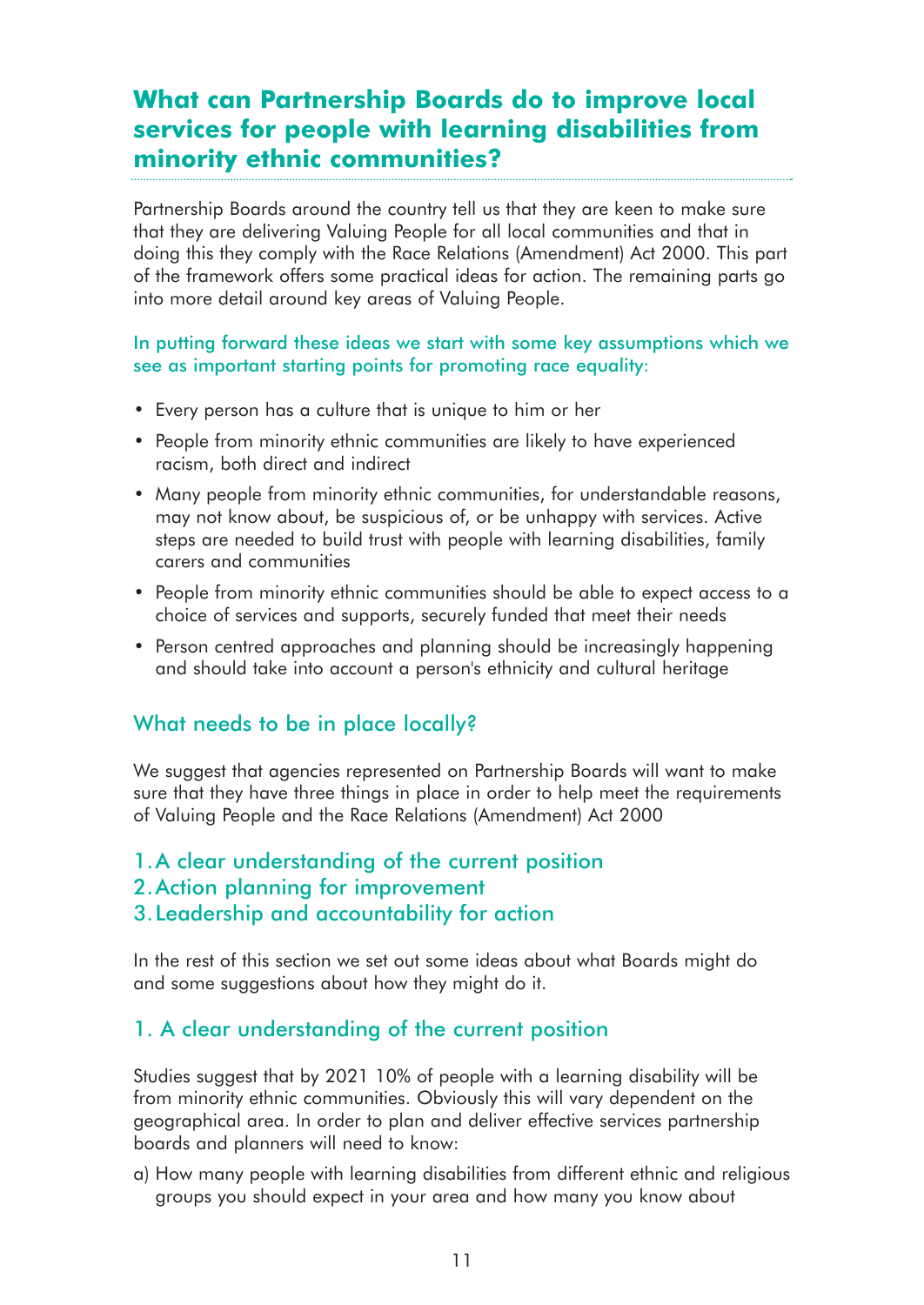- b) How many people from different ethnic and religious groups are using different local services
- c) How well you are doing in some key areas of services and supports for people from minority ethnic groups

# Using the audit tool

One way to establish numbers is accurate accessible learning disability case registers. Both Sheffield and Leicester report success in initiatives for minority ethnic communities linked to their effective case registers.

In the absence of a good register Parts 1 and 2 of the audit tool provide a reasonably simple way of putting together some local figures for your Partnership Board.

#### How many people?

In part 1, tables 1 and 2 are designed to help Partnership Boards get a rough idea of how many people with learning disabilities you should expect in your local authority area (using 2001 census data) set against how many you are aware of. The tool provides a series of follow up questions and advice where you find under/over-representation or where you have not been able to complete parts of the tables. It is likely that many areas will discover underrepresentation. This will have implications for local work around monitoring systems and strategies for reaching out to unidentified people

#### Use of services

In part 2, tables 3-6 are designed to help you look at the ethnic and religious profiles of children/young people and adults using services. These tables can help you to consider important issues about local services. The tool provides key follow up questions. Tables 7-9 are designed to help you look at the ethnic and religious profiles of people using family support and advocacy services and provide key follow up questions.

# Areas with low numbers of people from minority ethnic communities (or from specific communities)

People from minority ethnic communities in such areas are very vulnerable to not being known about by local services with consequent lack of appropriate provision.

Managers in these areas should review their approaches and consider getting advice from experienced people from other districts. This could extend to sharing expertise and resources including sharing bi-lingual staff and community workers where this is feasible.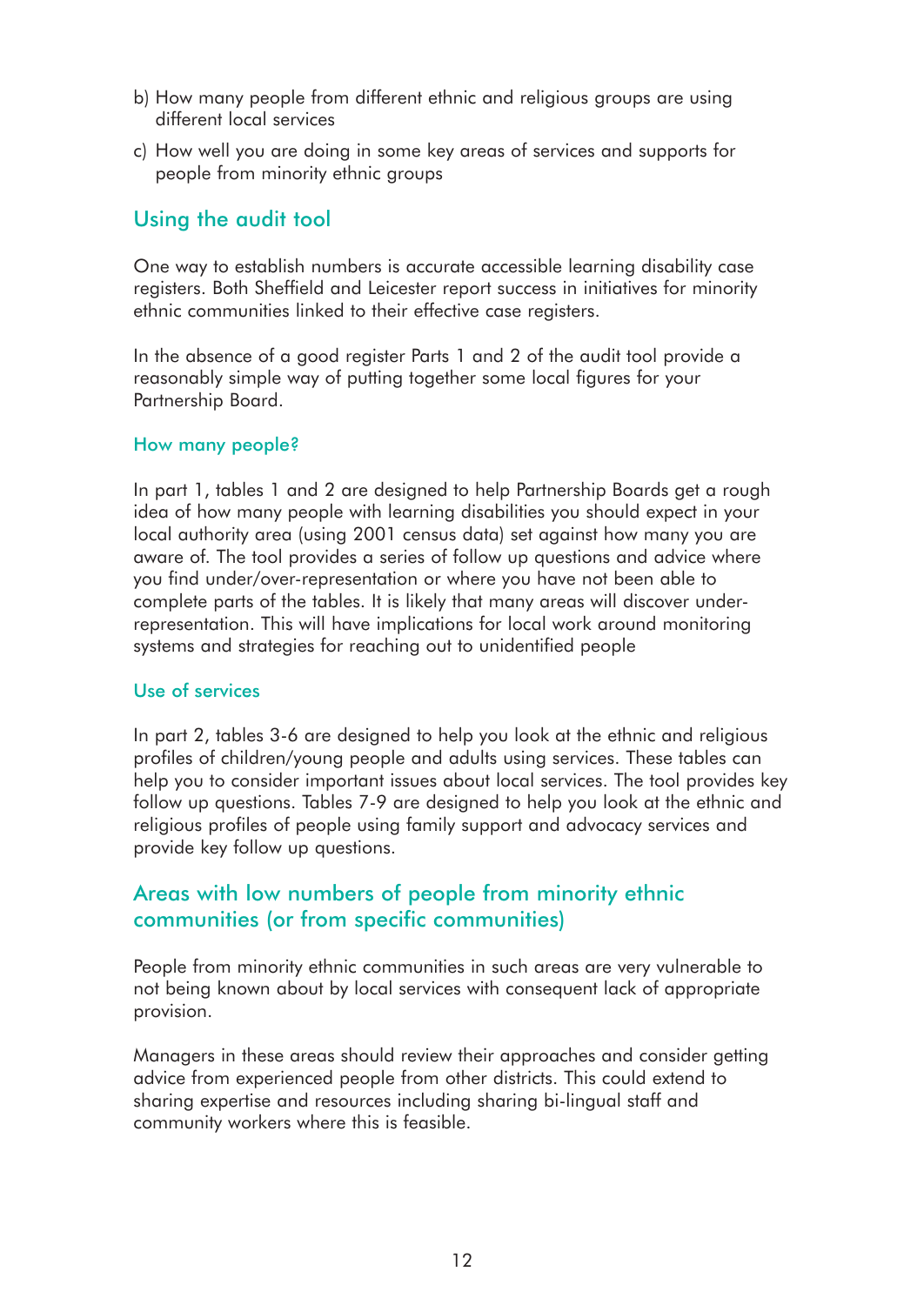## Refugees and asylum seekers

Increasingly there will be a demand for services from refugees and asylum seekers. Currently it is very hard to establish numbers, which will vary from area to area. Asylum support workers should have a way of informing service providers of anyone with a learning disability. Carers of people with a learning disability from this group are unlikely to have information about services. It will be important that those responsible for the task of auditing numbers of people from different communities make contact with those responsible for services for these groups.

# Suggestion for action 1: Boards should use the audit tool (or other suitable system) to establish the current local situation in respect of numbers of and services for people from minority ethnic communities

## 2. Action plans for improvement

Under the Race Relations (Amendment) Act 2000 organisations must work to:

- Eliminate unlawful racial discrimination
- Promote equal opportunities
- Promote good relations between people from different racial groups

Public authorities are expected to prepare and publish a race equality scheme and set out the arrangements for meeting their duty in the areas of policy and service delivery. Authorities are also responsible for arrangements to meet the duty in respect of private or voluntary organisations contracted to carry out their functions.

These requirements will apply to most agencies on Partnership Boards and those they commission. All these agencies should be able to show that what they commission and provide for people with learning disabilities complies with the Act, for example in local plans.

#### Valuing People Strategies and Frameworks

One way that local agencies can take action to comply with the Race Relations (Amendment) Act is to make sure that Partnership Board strategies and plans properly include people from minority ethnic communities. Circular LAC (2001) 23. HSC2001/016 sets out a list of dates for the development of strategies and frameworks. The requirement for a Quality Framework makes specific reference to services for people from ethnic minority communities but all should be inclusive in this respect. Reviews by the Valuing People Support Team show that only a small minority of all strategies properly identify needs and set out effective actions for people from minority ethnic communities. They have also found that strategies often do not link well together.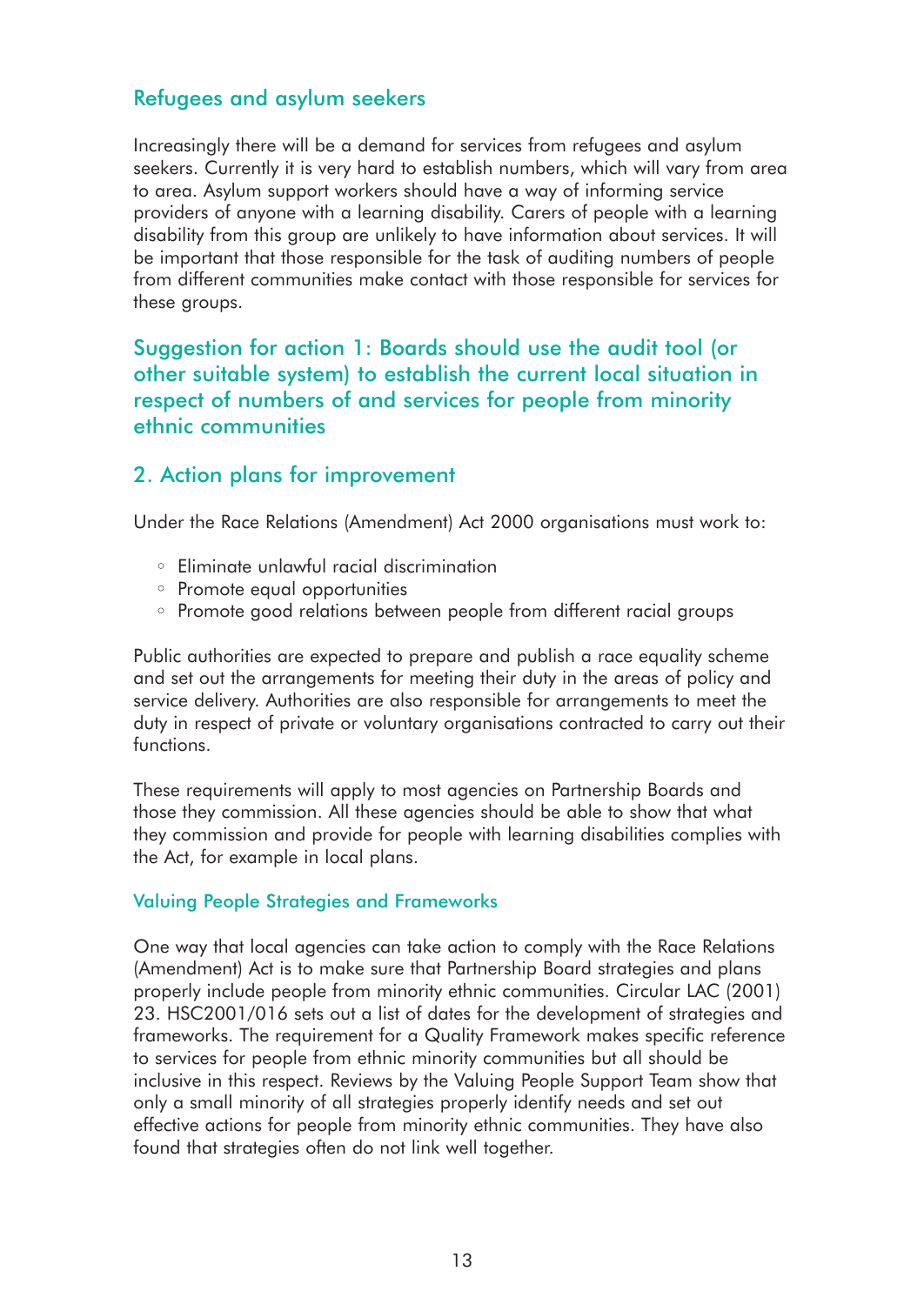We suggest that Boards check all their strategies, using the audit tool:

- Have you established current use of services by minority ethnic communities set against expectations?
- Have you reviewed accessibility and suitability of current services?
- Have you projected future levels of need?
- Have you made sure that people from minority ethnic communities have been effectively involved in the consultation, partnership and development work being undertaken for the strategies?
- Do your strategies include clear actions relating to minority ethnic communities?

(There are more specific suggestions for particular strategies in other sections below)

#### Building blocks for inclusive services

We believe that there are some important building blocks to help make local services work for all:

- Building partnerships with a community based groups, including investing in advocacy and carers groups and via "outreach" including using community workers from appropriate minority ethnic groups
- Support for community based voluntary organisations
- Action to make sure that arrangements for provision of information, referral, interpreting, assessment, care planning and commissioning work for all communities
- Action to recruit, retain and support staff from minority ethnic communities to make sure that the workforce reflects the local community
- Review of agency policies to remove discriminatory barriers eg personal care, food, personnel practices
- Using lessons from person centred planning to change organisations and ways of working

Suggestion for action 2: Agencies represented on Boards make sure that race equality schemes properly cover learning disability services.

Suggestion for action 3: Boards review their strategies and frameworks to make sure they include action to improve services for people from minority ethnic communities

Suggestion for action 4: Boards include actions in their strategies relating to: investment in advocacy and carer groups; community based voluntary organisations and outreach work; culturally competent information provision, referral, interpreting, assessment and commissioning; recruitment and retention; agency policies; learning from person centred planning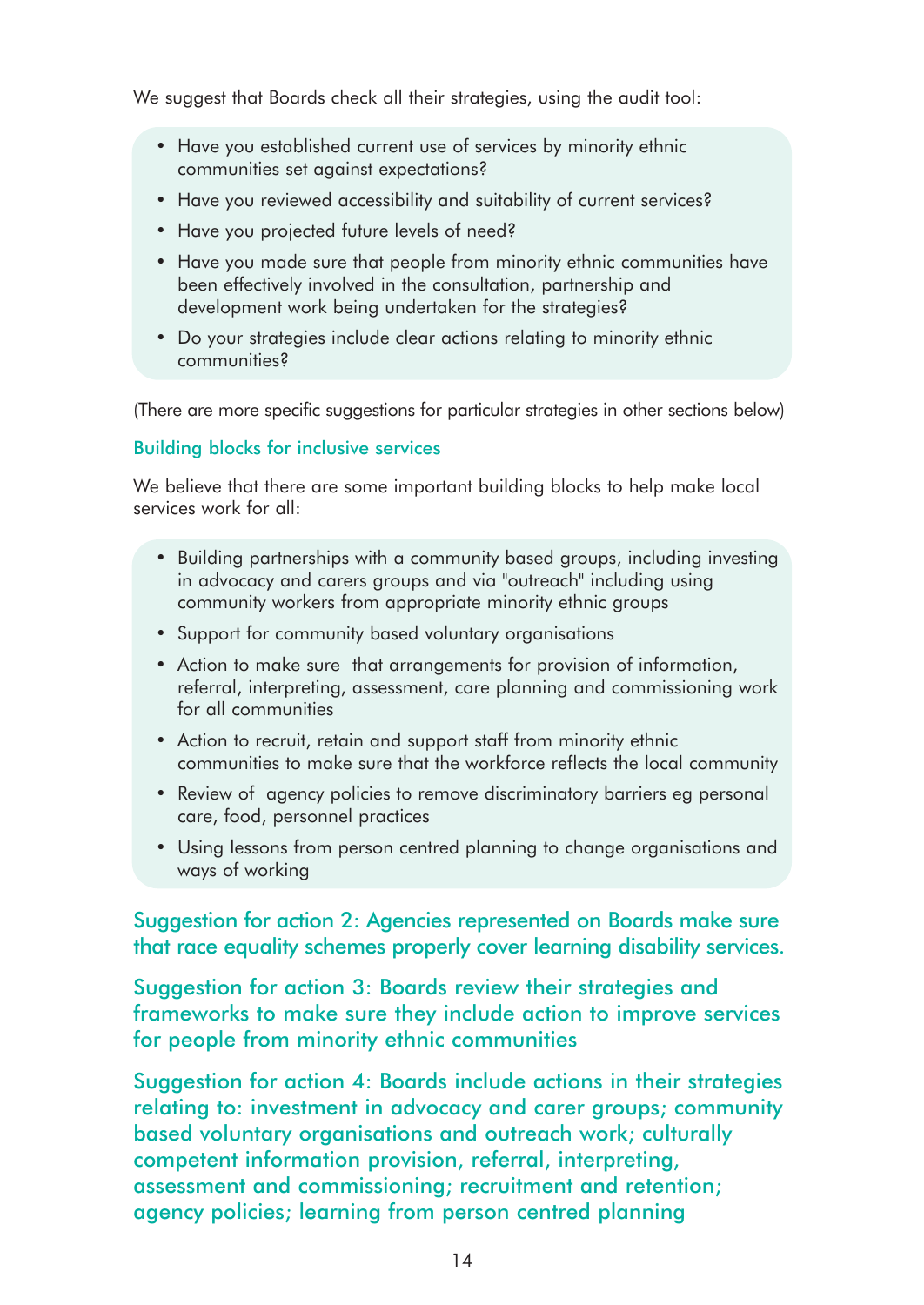# 3. Leadership and accountability for action

There is a danger that Partnership Boards, with their busy agendas, may not make sure that the needs of people from minority ethnic communities get the attention that they deserve. This is one of the problems when something is a "cross cutting theme". What can Boards do?

- Boards as a whole can make sure that they are well informed. For example, members can organise training for themselves to make sure they know about the important things raised in Learning Difficulties and Ethnicity and the Race Relations (Amendment) Act 2000
- The most recent Valuing People Support Team survey showed that not all Boards reflect the cultural make up of the local area. In many areas improvement is needed
- Boards need leadership arrangements on services for people from minority ethnic communities if they are to tackle these things

#### Champions and sub-groups

Two ways that are often used to make sure good attention gets paid to specific issues are champions and sub-groups.

A sub-group can hold regular meetings and really move the agenda forward. It can make recommendations to the main Partnership Board. Sub-groups work well because those attending can concentrate on the things that are important to them. They can be informal enough to be less daunting for people not used to taking part in meetings. Sub-groups can be a place that family carers and people with learning disabilities feel more comfortable. People will of course feel more valued if they can see their recommendations producing results!

When setting up sub groups and recruiting to the Board some things to consider are:

- In order to involve members of minority ethnic communities in Partnership Boards there may need to be a period of outreach work and community liaison
- It might be necessary to have open meetings within community settings to talk about what Boards do and to share experiences about learning disability services.
- Such meetings need to involve as many groups as possible. It may take time for people to be ready to take an active part and even more time for them to become involved in Boards. Not all people from minority ethnic communities will speak English and some may not be used to going to meetings. Gender issues will need to be taken into account.
- Community workers from social services, health or voluntary organisations could be asked to help set up these meetings.
- Involvement of family carers could include taking part in focus groups or in one-to-one interviews with community workers
- When people with learning disabilities and family carers join Partnership Boards they should of course be supported to take a full part in all Board work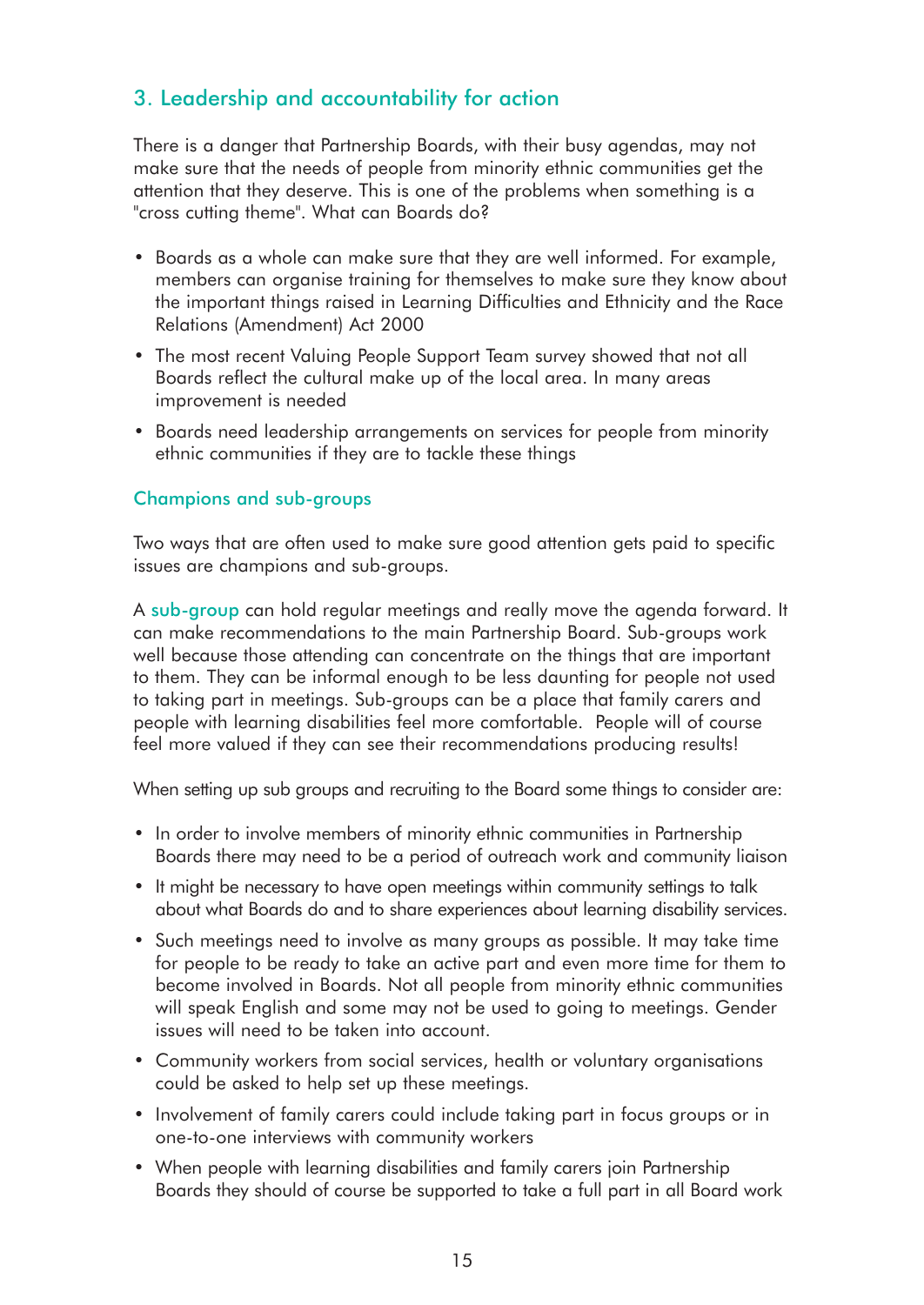- Boards should make sure that all can take part in their regular business. While the chair should take responsibility for this all members should make sure issues of race equality are dealt with appropriately
- Boards should make their meetings as accessible as possible, for example varying the venue, allowing child friendly hours and providing notes and minutes that are accessible to all.

A champion/champions for ethnicity and cultural diversity could take on some important roles:

- Chairing a sub-group
- Ensuring co-ordination of action across the work of the Board and in linking with agencies on the board
- Making sure that the Board works well for all its members and takes account of ethnicity and cultural diversity in its regular work

A note of caution - As with all such roles there are dangers that others will not see race equality as their business or the issue becomes separate to the main business of the Board. Boards need to be aware of this danger when deciding on their local approach to keeping proper attention on race equality. It will be important that anyone being allocated such a role is seen as a co-ordinator rather than sole agent for race equality.

Suggestion for action 5: Boards arrange training for themselves to make sure they understand the expectations of the Race Relations (Amendment) Act 2000 and the important things in *Learning Difficulties and Ethnicity*

Suggestion for action 6: Boards set up arrangements for leadership on ethnicity such as champions and a sub group (see fig 1)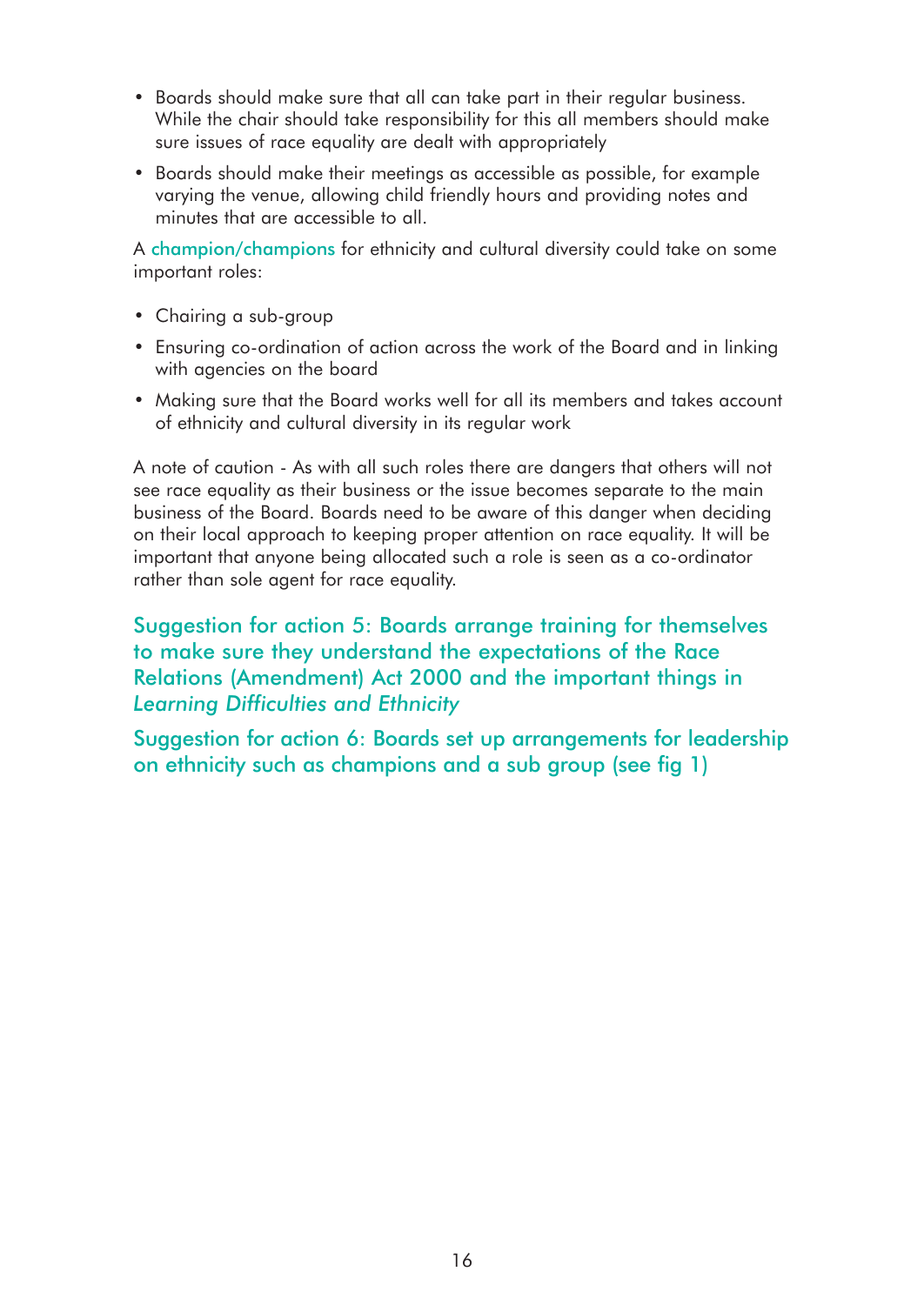# Figure one - Possible model for Partnership Board action

#### **Partnership Board**

#### PB Champion(s)

- Ensures Board is inclusive and works for all members
- Board gets informed on important issues
- Advice is received from the sub group
- Oversees a Board strategy for improvement

#### **Projects, activities and connections**

Possibly including:

- •Projects
- •Community, carer, provider and advocacy groups
- •Development work in key service areas

These link to and inform the work of the sub group

#### **Sub group**

Chaired by Board Champion Membership includes commissioners, service managers and professionals from different agencies, families and people using services

- •Supported by development worker
- •Co-ordinates use of audit tool and gathers information from other sources
- •Works with other sub groups and agencies to make sure strategies work for all communities
- •Takes direct action through it's members and their links
- •Advises the Partnership Board on action needed by Board and agencies at senior level (eg on Race Equality Schemes)
- •Prepares draft strategy for Board
- •Available as a resource to PB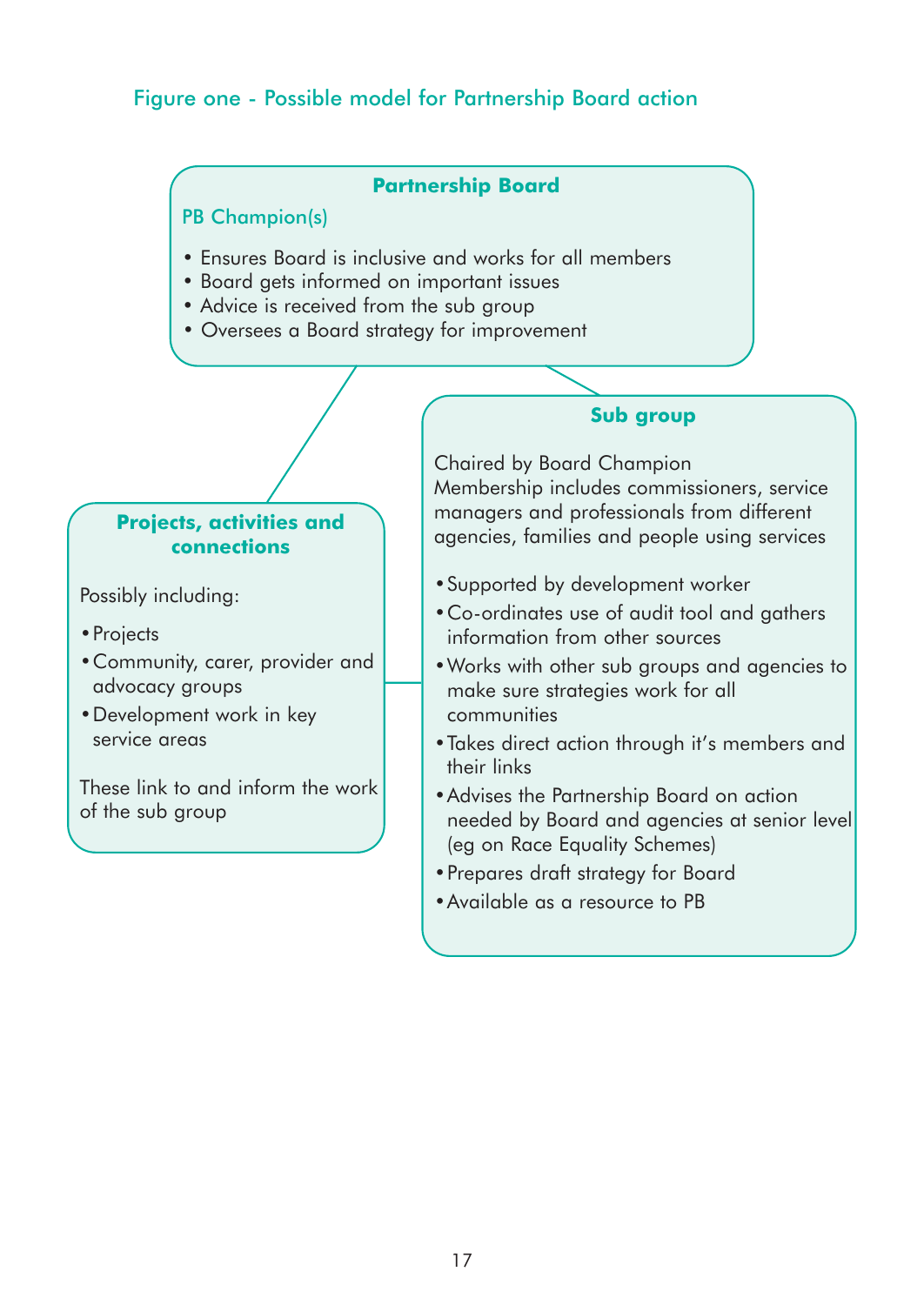# **Supporting family carers**

Valuing people recognises,

*"Difficulties facing carers from minority ethnic communities include insensitivity of issues of culture and language and false assumptions about communities wishing to provide care within their own family environment or putting up barriers against statutory agencies. All services for carers should be responsive to the needs of people from the minority ethnic communities."*

*Valuing People 5.12*

# **Introduction**

Family carers consulted for this framework said that they were:

- Concerned about: the safety and well-being of their family member; that services would not recognise and value their beliefs or provide culturally appropriate activities, food etc; benefits and money issues
- Short of information and unsure about entitlements to service
- Often unlikely to be in communication with statutory services (e.g. social workers)
- Unsure of the future and what would happen to their son or daughter

These issues face all family carers but they are made worse when you do not understand service systems and information is not provided in an accessible way. There are important questions here for Partnership Boards and children's services about access to and suitability of services.

# Audit tool

The audit tool can be used to test some of these questions locally. See the questions on eligibility, referral and assessment and contacting services on pages 10 and 11 in respect of family support services. On pages 18 and 25 there are specific questions about use, availability and accessibility of shortterm support services for children and adults. There is a section on family support services starting on page 26. The service checklist, in part 3 of the audit tool asks you to rate service involvement with families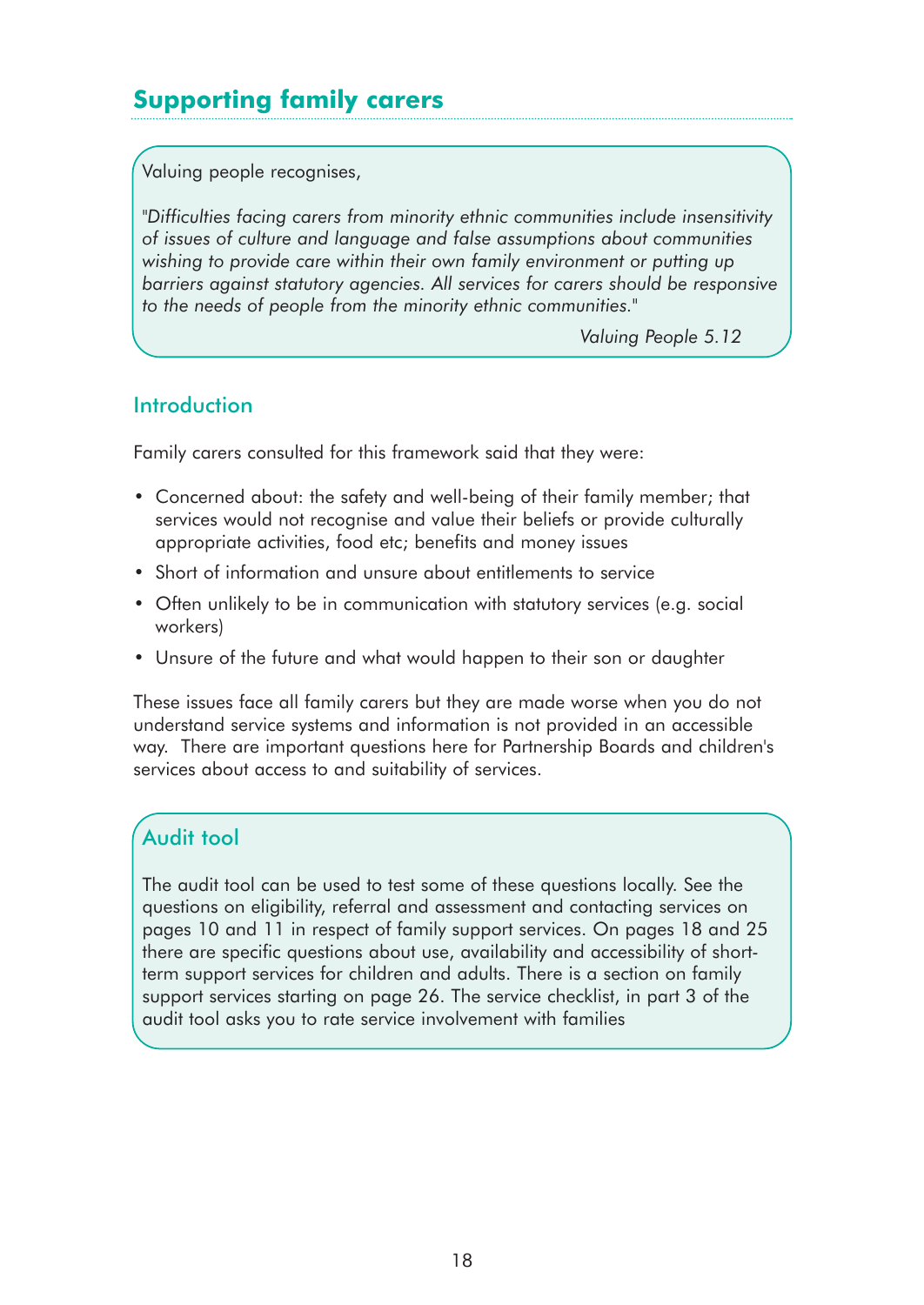# Key issues and ideas for improvement

#### Family carer support

- Caring for a member with learning disabilities without good information and support can place terrific strain on families. Carers can experience both physical and mental health difficulties as a result of the pressures of caring. Sometimes they can become elderly and infirm and still not be receiving any statutory support.
- When the system inadequately supports carers, younger family members can be called upon to help. This leads to loss of schooling and diminished life opportunities for the young carer as well as the stress and responsibility of care. These young carers may feel a duty to their family at great personal cost to themselves.
- Carers groups are a key support for families. They provide a place for mutual support, social opportunities and a forum for connection to services.
- It is important to recognise that for many people faith is a positive resource, which helps them make sense of and manage their lives. Links should be built with local faith communities. Such contact can be very beneficial both in sharing information and in gaining support for family carers.

#### Short break services

- Families may have strong concerns about using "respite care". This can be because of concerns about quality, especially when cultural values and religious beliefs are not addressed. Families may also feel guilty about using services because of their own sense of duty and need encouragement to use services. Traditional respite may not adequately meet needs, especially in respect of emergency support and journeys abroad.
- Research reported by the Joseph Rowntree Foundation identified the barriers and some features of successful short-term support schemes (see resources file).
- Across the country many short breaks services have been working to provide support that is more designed around individuals and in more natural settings - using holiday and general leisure opportunities for example. The increased adoption of these approaches should mean that more people from minority ethnic communities can access short breaks that work for them and their families
	- Information needs to be friendly, clear and encouraging. Families must be able to make full enquiries and meet potential short break carers before use. This should happen as part of care planning so that even if there is a crisis appropriate care is available.
	- Short breaks have traditionally been geared up for the majority populations. Some families may have different requirements, these could include longer-term care whilst the family return to their family's place of origin. Alternatively families may feel that the best short break for them is just for a few hours when needed.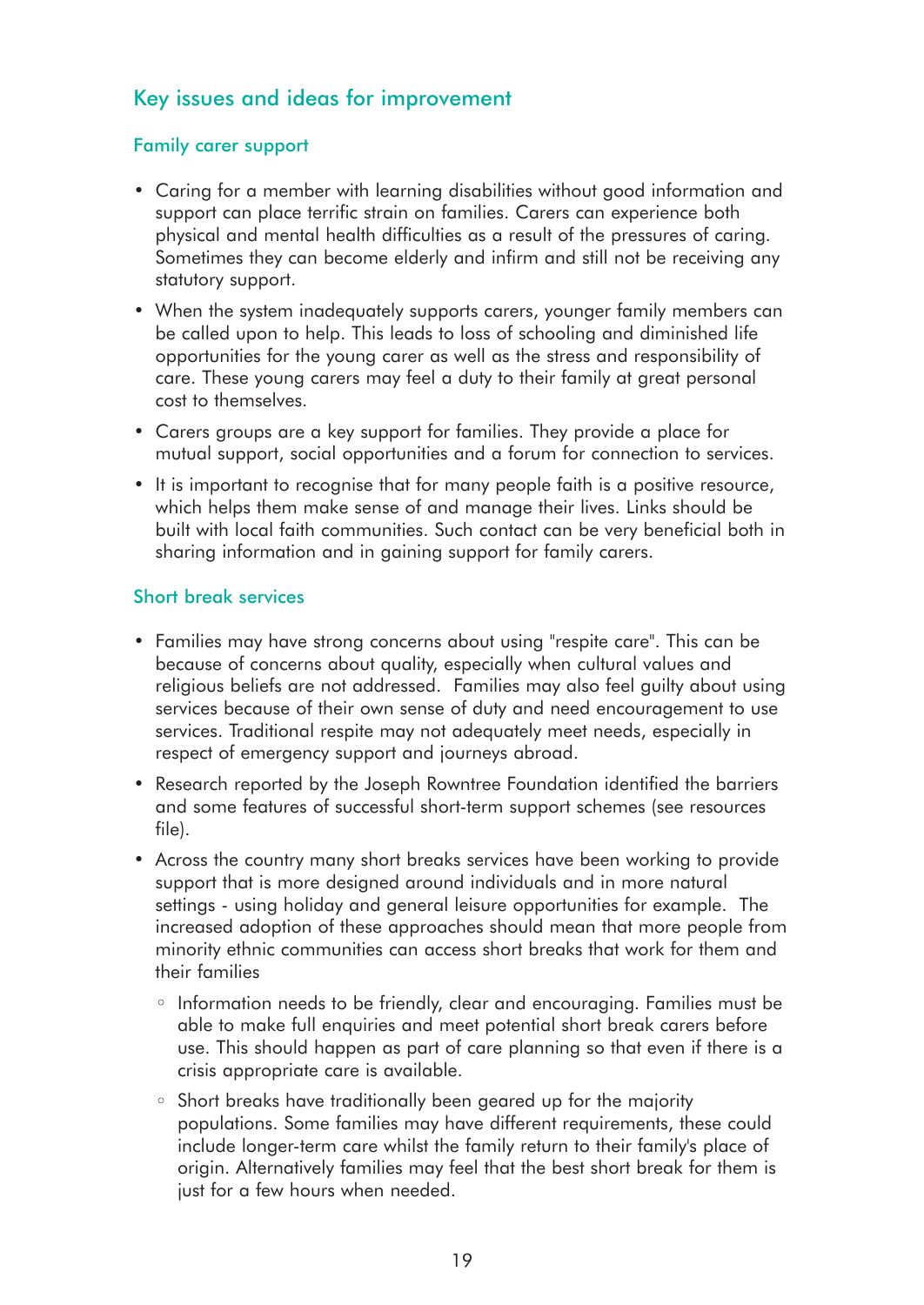- Short breaks should be provided in suitable places e.g. for some people it may be more appropriate for staff to work at the home of the person with the learning disability.
- Short break carers need to have knowledge of the cultural background of the family.

Suggestion for action 7: Partnership Boards, and those responsible for children and families services, should ensure that services are taken into the community by setting up effective ways of making contact and providing accessible information

This should include acting upon the White Paper requirement to prioritise person centred planning for people living with older carers.

# Suggestion for action 8: Services should review their carer support provision to make sure that families from minority ethnic communities are getting equal access.

This should include investments in carer support groups. In doing this social service departments should ensure that they are properly complying with the Carers and Disabled Children Act (2000) in respect of access to assessment and that the Carers Grant is being effectively used

Suggestion for action 9: Partnership Boards, with children and families services, should review local short breaks services to ensure their accessibility and suitability for people from minority ethnic communities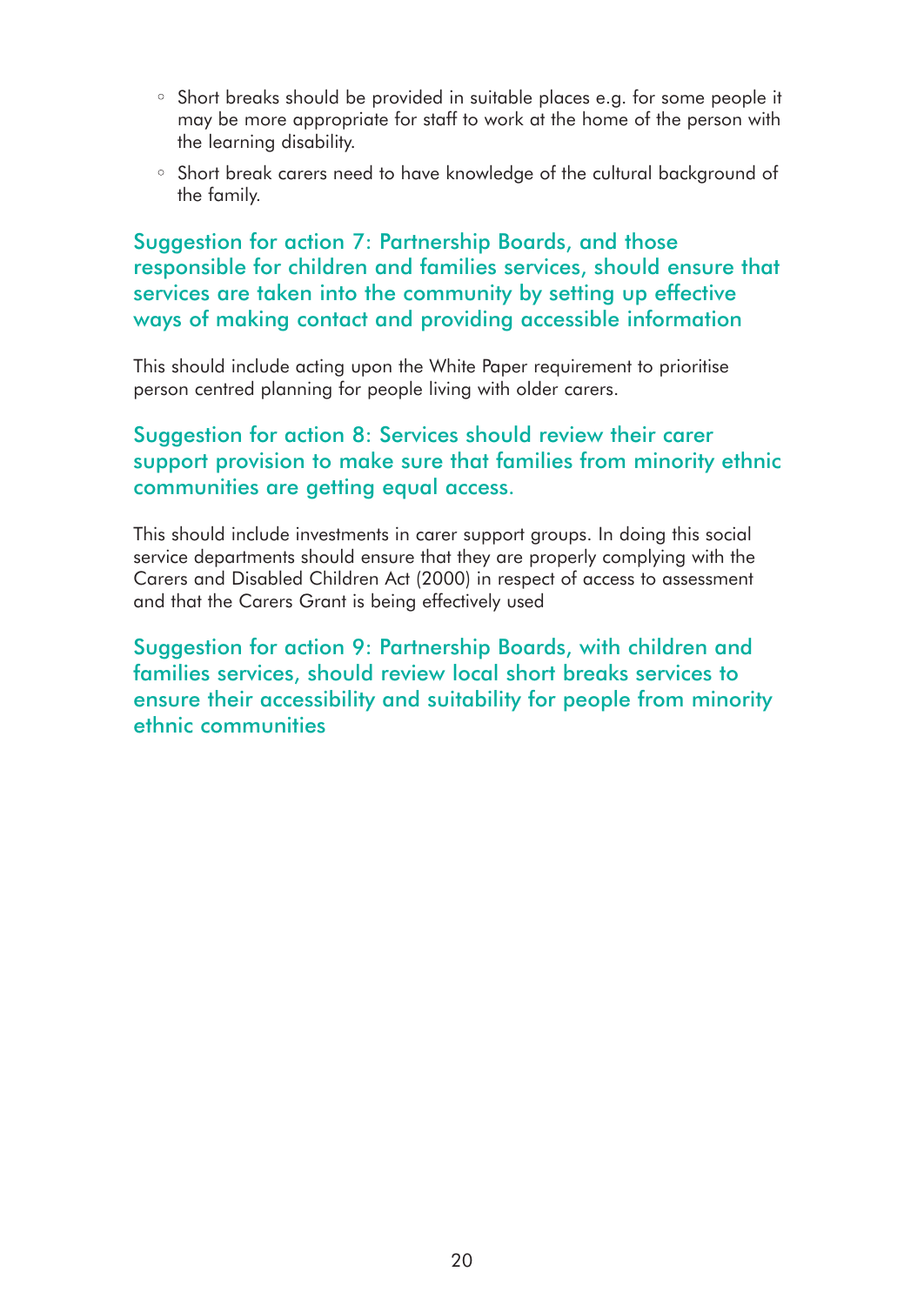# **Children**

*There is a compelling body of evidence from research and inspection reports that disabled children and their families face many barriers to full participation in society*

*Valuing People 3.2*

#### **Introduction**

Evidence shows us that families of people with learning disabilities from minority ethnic communities are often suffering high levels of stress. They experience a lack of information and support, isolation and social stigma.

# Audit tool

Part two of the audit tool offers a way for you to check use of local services by children and young people from different communities and give you information about likely under or over representation. If children are under represented in some services such as short- term support, this is a likely clue that there may be some discriminatory barriers operating. You may need to review the accessibility, flexibility and appropriateness of existing short term support with families across communities, with a view to developing creative options suitable for all communities. Similarly if young people from some communities are over-represented in some services this may suggest some discriminatory impact of, for example, referral or eligibility criteria.

#### Key issues and ideas for improvement

- Right from the start assessment tools and approaches at the point of identification of disability must be culturally sensitive. Staff involved must be carefully trained in use of these approaches.
- From initial diagnosis, professionals must make sure that any information given to families, for example on conditions, syndromes and outcomes, is fully understood. Translated leaflets are not enough. Involved professionals need training to do this well
- The provision of information to families must be delivered by staff with a good understanding of their religious and cultural background.
- Liaison and community workers need to be in place to support families as early as possible, linked to health, education and social care provision.
- Workers such as those involved in Sure Start and nursery provision must receive training to facilitate accurate assessments and make sure that children receive the right supports
- Families need to be kept well informed of their entitlements eg Family Fund,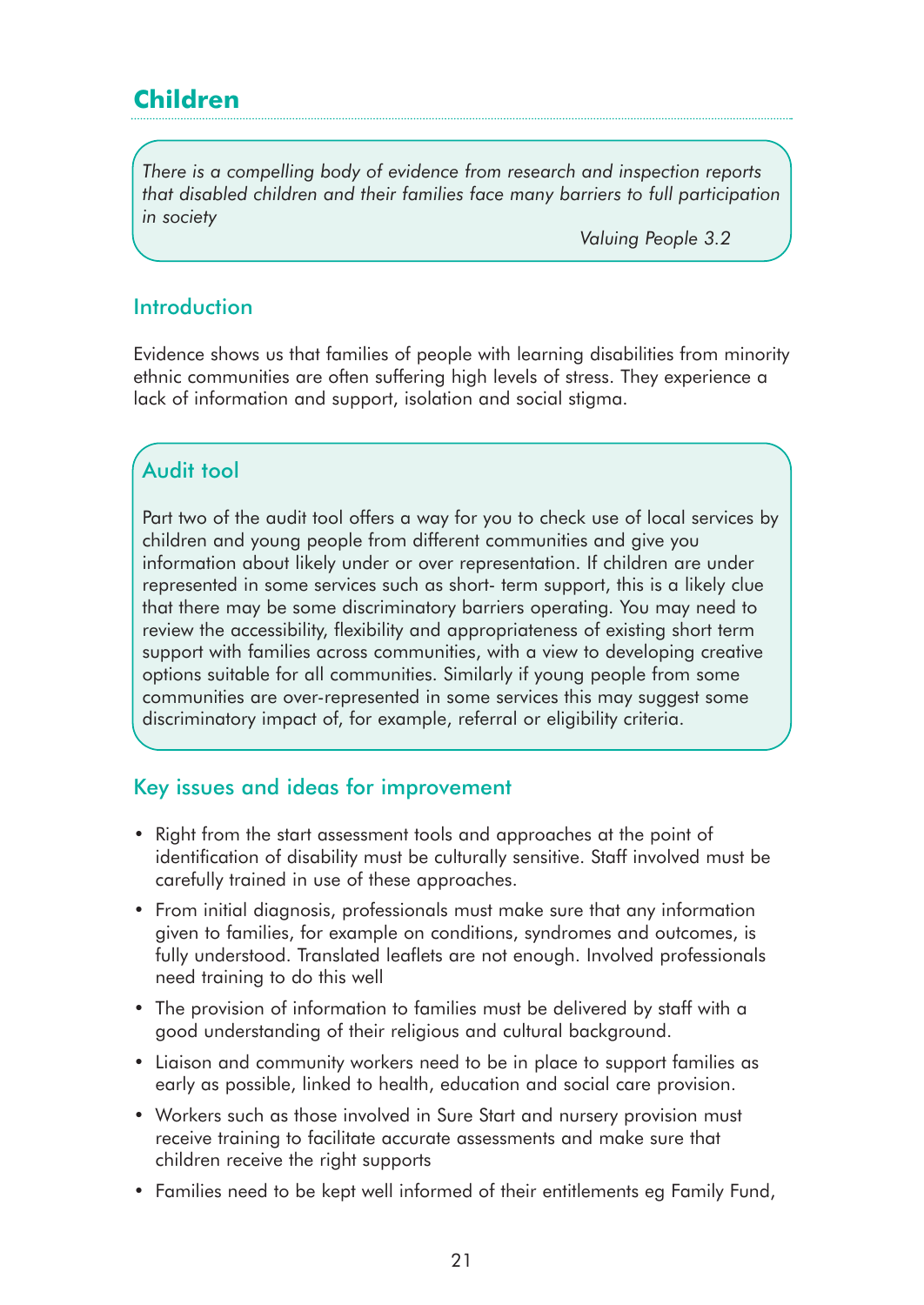Direct Payments, statutory benefits and how to access health and social care support

- Families need to be aware that schools can now provide health services, social care and housing support
- Child and adolescent mental health strategies need to be culturally competent
- (see also short break services above)

Suggestion for action 10: Those responsible for services for children and families with disabilities should ensure that key issues facing people from minority communities are identified and properly addressed within the services they commission and provide.

Suggestion for action 11: Those responsible for services for children and families should ensure that "mainstream" initiatives such as Sure Start properly benefit children with learning disabilities from minority ethnic communities.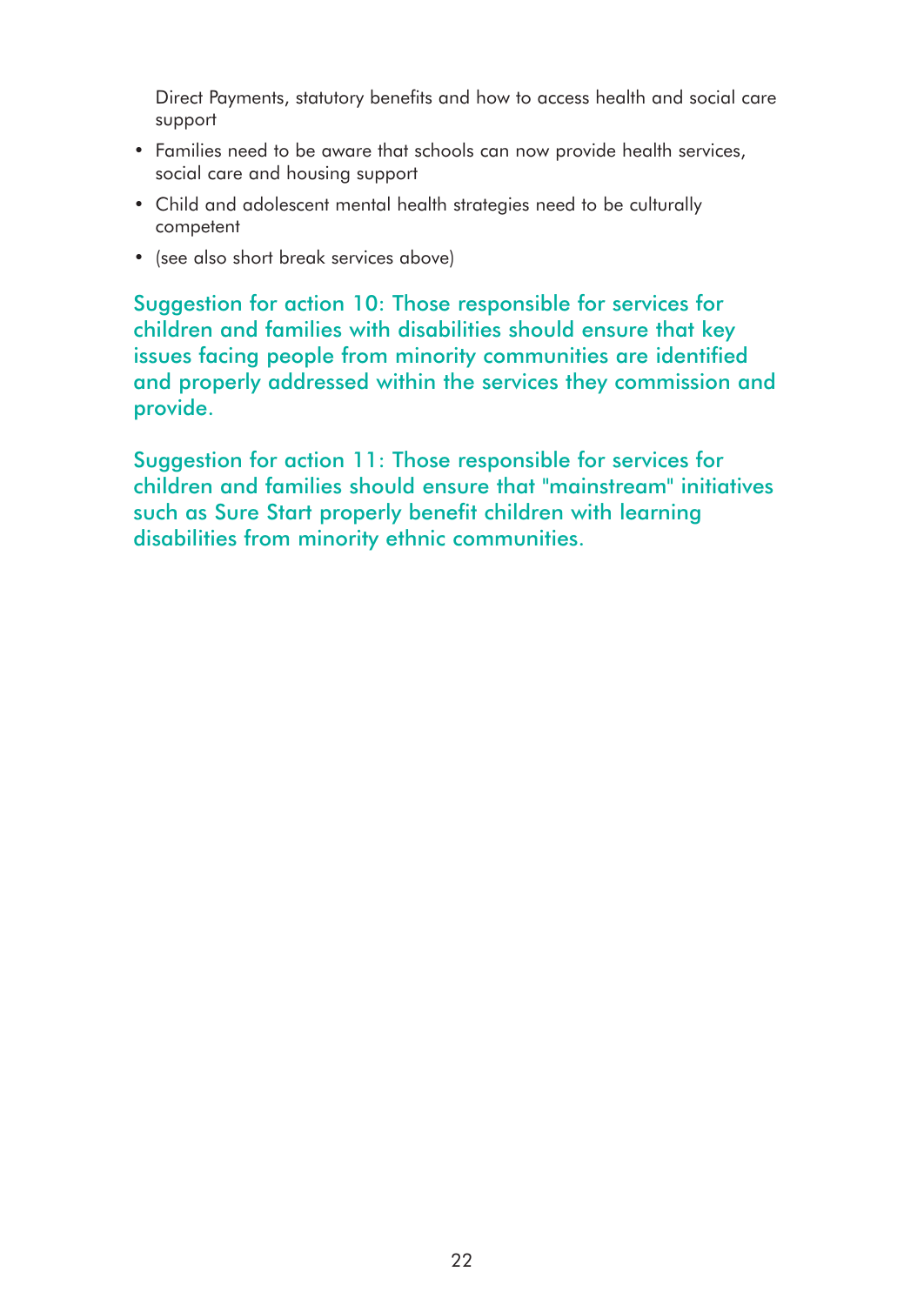# **Young People and Transition**

*Disabled young people and their families often find the transition to adulthood both stressful and difficult.* 

*Valuing People 3.35*

## **Introduction**

Valuing People, in Objective 2, sets out the problems facing young people and families in the transition to adulthood, and expectations for improvement. There are three main problems facing young people and their families:

- 1. Organisations and services are often uncoordinated, leaving people with a confusing and fragmented experience
- 2. Young people and their families are not able to strongly enough influence transition planning
- 3. People often do not get the services and supports that they want at school leaving

Young people from minority ethnic communities are particularly vulnerable to these problems. In preparing this framework, most families told us that they had lost service at this point. Many carers and people with learning disabilities stated that they had limited contact with social services, for example

# Audit tool

There are questions in parts 1 and 2 of the audit tool which aim to help you establish the numbers of young people with transition plans and taking up adult services on leaving education (see questions on page 10 and 18). Set against expectations, answering these questions can give you an indication of issues arising.

#### Key issues and ideas for improvement

• It will be crucial to work closely across children's and adult services and with the Connexions service. Guidance to Connexions Partnerships on working with young people with learning difficulties and disabilities states "*Of particular concern are those individuals who are affected by multiple disadvantages such as disabled people who are from a black and minority ethnic group. The Connexions Service must be sensitive enough to be able to identify and address the needs of these individuals*". Local Learning and Skills Councils are also key. They are required to have local diversity strategies and Partnership Boards should link with them to ensure these take proper account of people with learning disabilities from minority communities.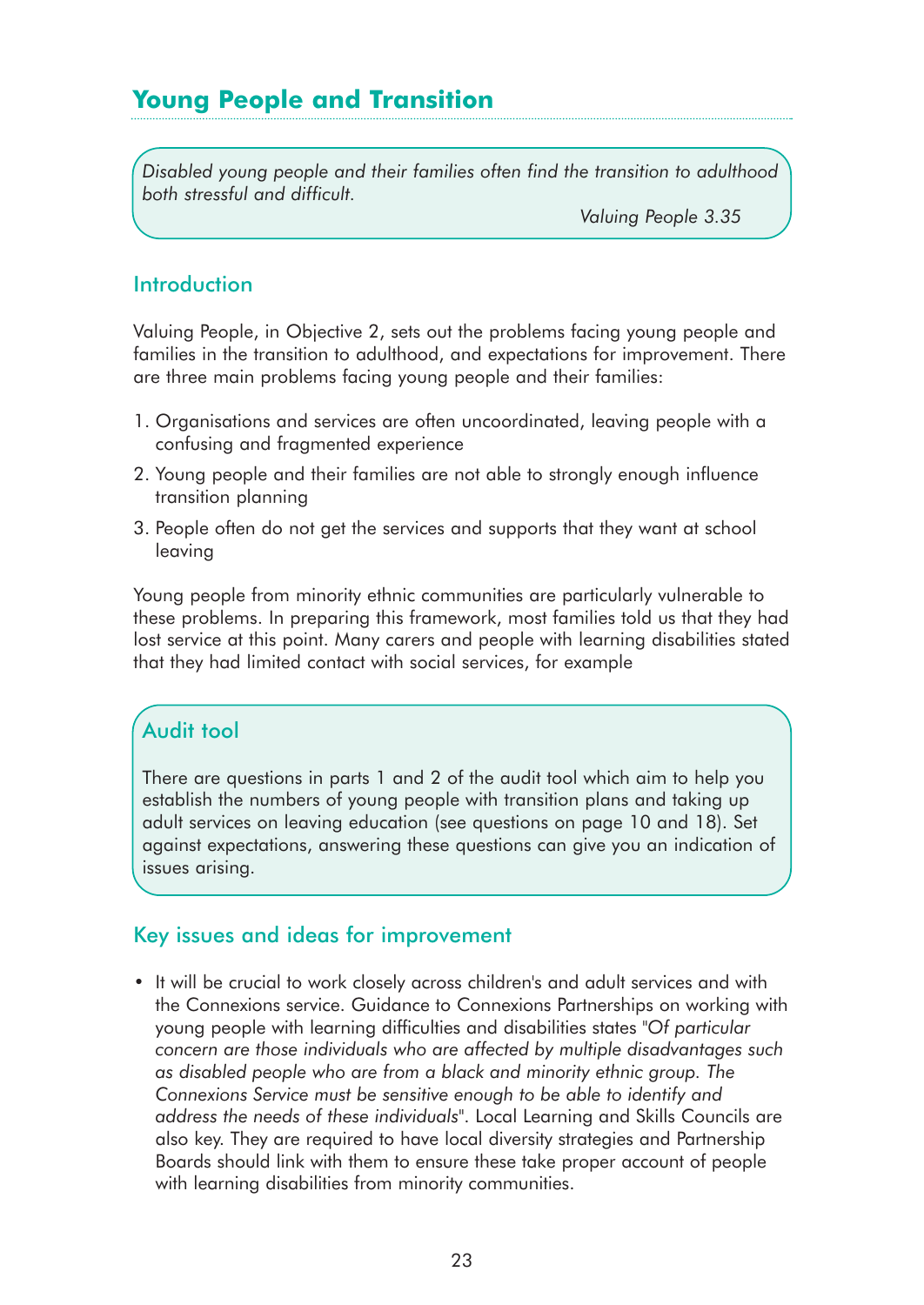- Some key questions for local transition arrangements are:
	- How are issues relating to transition and young people from minority ethnic communities included in your day services modernisation plan (see below)?
	- What work is taking place to ensure that transition will work well for young people and families from minority ethnic communities? This includes arrangements for transition planning under the Education Act Code of Practice, assessments by key professionals and agencies, school link work, work experience, etc.
	- What training is being provided to ensure cultural competence of practice amongst key staff involved in transition? - Connexions personal advisors, social workers and care managers, health professionals etc
	- How are you making sure that the Valuing People priority for person centred planning for school leavers is being met for young people from minority ethnic communities?
	- How are you getting information about transition processes and post school opportunities across to families from minority ethnic communities?
	- How are those involved in transition planning ensuring that they work closely with families and that adult activities, with their greater emphasis on independence and self-determination are explained carefully and issues of concern addressed?

Suggestion for action 12: Boards, and in particular transition champions should take responsibility for making sure that they are personally well informed and that local systems such as protocols, registers, and dedicated staff, take proper account of key ethnicity issues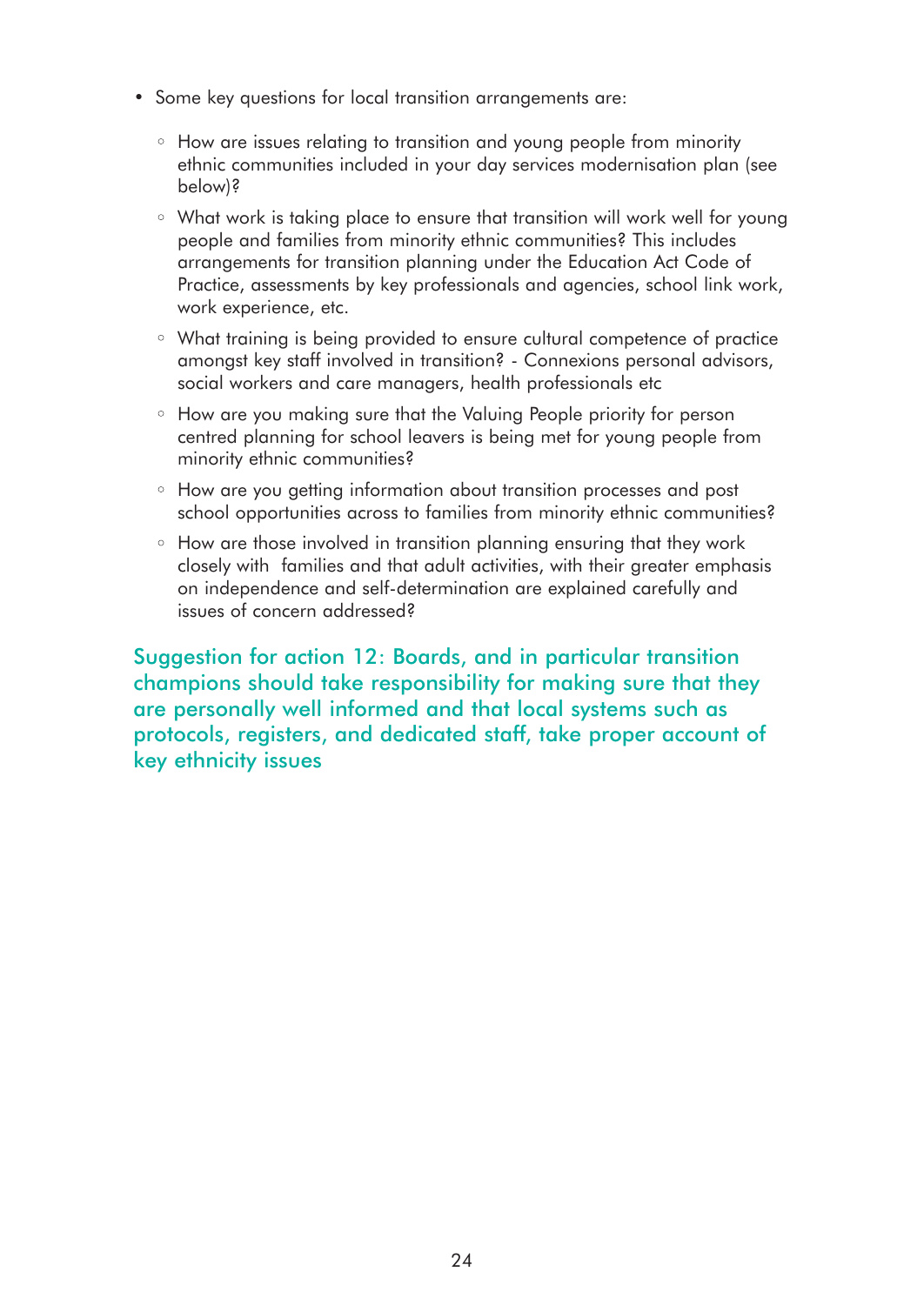*"Most people with learning disabilities have greater health needs than the rest of the population".*

*Valuing People Chapter 6*

*"Poor health is associated with poverty. Some ethnic minority groups are among the poorest people in Britain and they also have the worst health. They also appear to be receiving poorer quality health care than whites."*

*J Nazroo (1997) - The Health of Britain's Ethnic Minorities PSI* 

*"Planning and service delivery can be hampered by myths, misinformation and racist stereotypes about minority ethic groups. For example that consanguinity is responsible for disability in South Asian families or that increased incidence of Rubella and low rates of immunisation is blamed on cultural practices rather than barriers to information and communication."* 

*Ronny Flynn (2003) Health Action Plans and Black and Minority Ethnic Groups. Department of Health*

## Introduction

The guidance on Valuing People and Health Action Planning, section 8 covers all the key issues concerning learning disability, ethnicity and health (see resource file).

# Key issues and ideas for improvement

- The Joseph Rowntree publication "On the Edge" showed that the professionals most frequently seen by minority ethnic families caring for a disabled child were health workers. The family doctor was the most seen as professional. Primary care settings are therefore good places for sharing information about health care issues e.g. doctors' surgeries.
- PCTs need to ensure that local health care workers are well informed about issues relating to the health of people from minority ethnic communities including local cultural diversity. Health trainers need to be equally well informed
- Community health workers need access to information in appropriate formats to share with local people and use other approaches to transmit information and identify issues (such as carers groups, bi-lingual workers)
- Health and social care staff should talk with people with learning disabilities and their families to establish how their religious beliefs impact upon any health care they may receive.
- Health and social care staff need to work with faith communities to organise training that will help them understand the implications and importance of beliefs.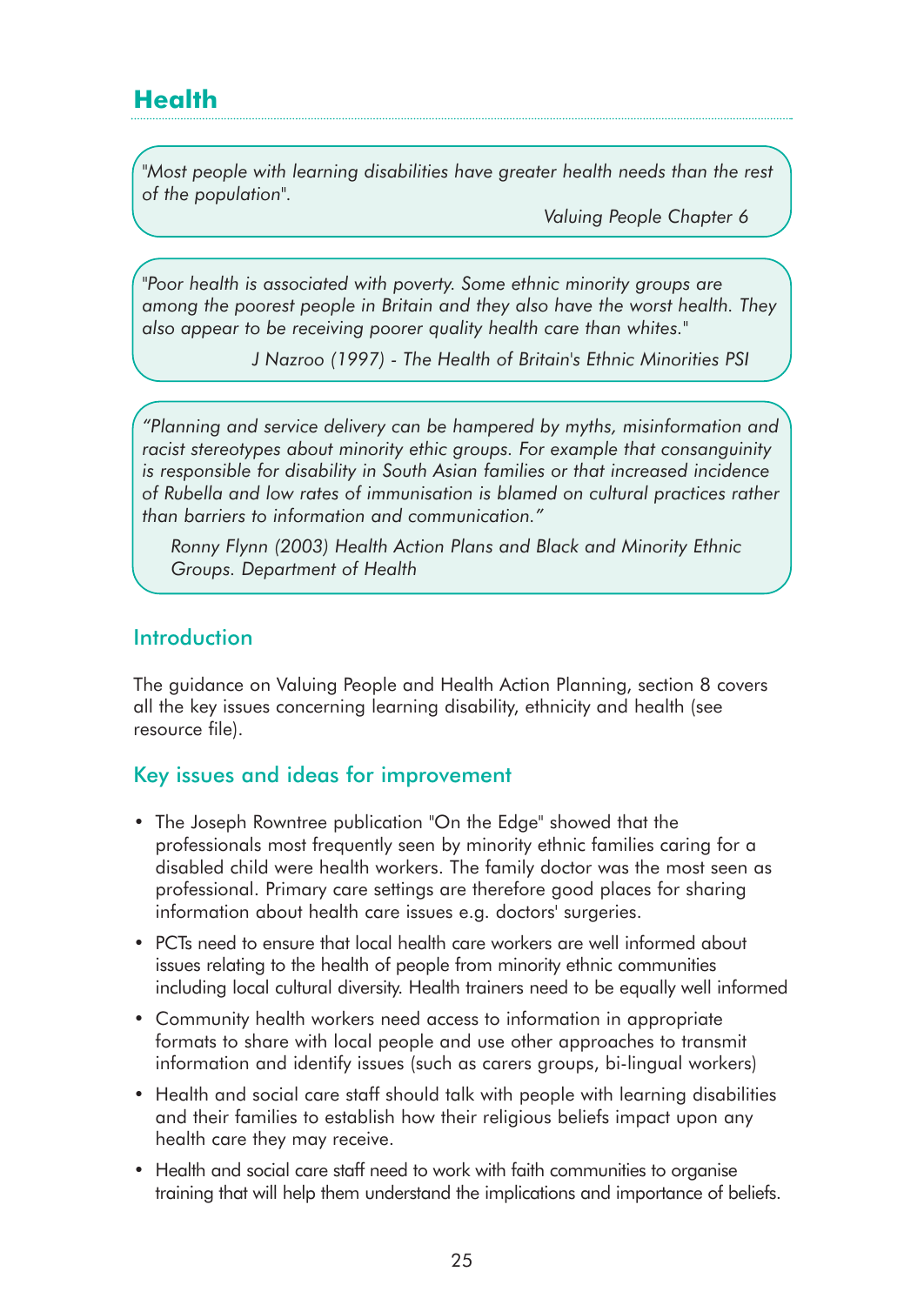- Issues around consent to treatment need to be explored with sensitivity and should be carried out by staff with knowledge of the belief system involved and if necessary, language skills.
- Workers who understand their heritage and speak their preferred language should explain HAPs to people and their families.
- Health action planners must be aware of conditions specifically affecting minority populations (e.g. haemoglobin disorders).
- Workers involved in HAPs must take account of differences between ethnic groups on health (e.g. diabetes is much more prevalent in minority ethnic communities than white people. Pakistanis and Bangladeshis have a greater risk of heart disease, and there is a higher prevalence of fibroids in African Caribbean women).

Suggestion for action 13: Health sub groups and those working on these issues, especially PCT representatives, should ensure links with local health care mechanisms and initiatives, including the equality sections of the Local Delivery Plan (see VPST publication *All Means All*).

Suggestion for action 14: The local framework for Health Facilitation and Health Action Plans should work well for people from minority ethnic communities and include action to address important issues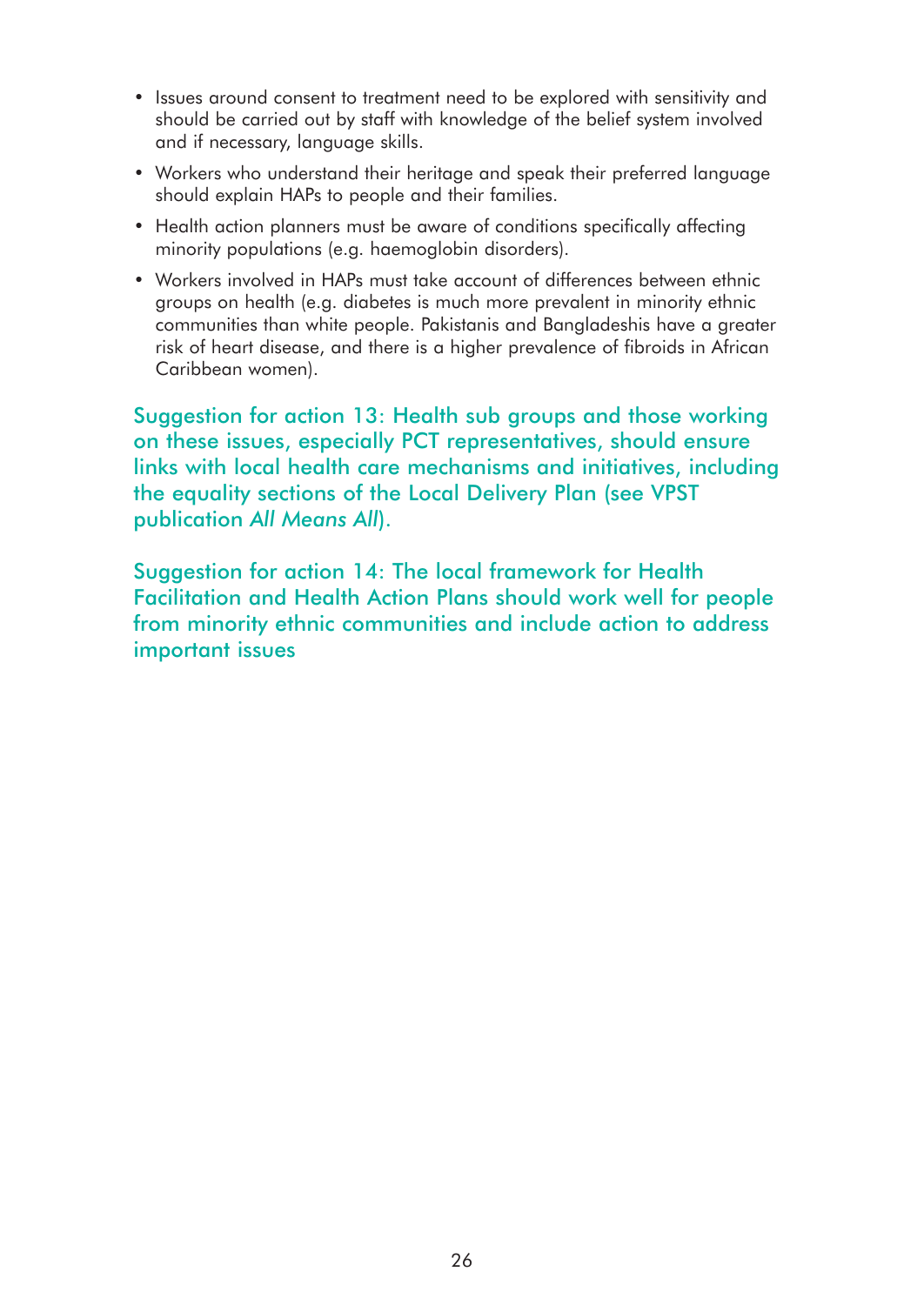# **Choice and Control**

The phrase choice and control is often interpreted in public services to reflect an approach based on meeting the needs of the individual person. However, for many people a more collective approach is important and in some cultures achievement based on everyone working together for the good of all is actively promoted. Where families feel their collective nature is undermined by services, there are likely to be problems with take up. This needs to be understood and carefully incorporated into work around choice and control. The understandable questions and concerns raised by people and their families around such matters as advocacy and person centred planning must be tackled with understanding and sensitivity and not form a barrier to opportunity. How services and their staff handle these issues will determine the success of these key elements of Valuing People

#### **Advocacy**

*"People with learning disabilities from minority ethnic communities can find it particularly difficult to gain access to the advocacy support they need. The Government will ensure that our new initiatives are responsive to their needs. The Department of Health will issue good practice materials to help with this".* 

*Valuing People 4.11* 

#### **Introduction**

The availability of advocacy is central to Valuing People. We know that people from minority ethnic communities are less likely to have access to advocacy than majority communities.

#### Audit tool

Table 9 in part 2 of the tool is designed to help you look at the ethnic and religious profiles of people with learning disabilities involved in advocacy and self advocacy schemes. This table can help you to ask important questions about advocacy in your area. Part 3 of the tool also asks you to rate local access to advocacy by people from minority communities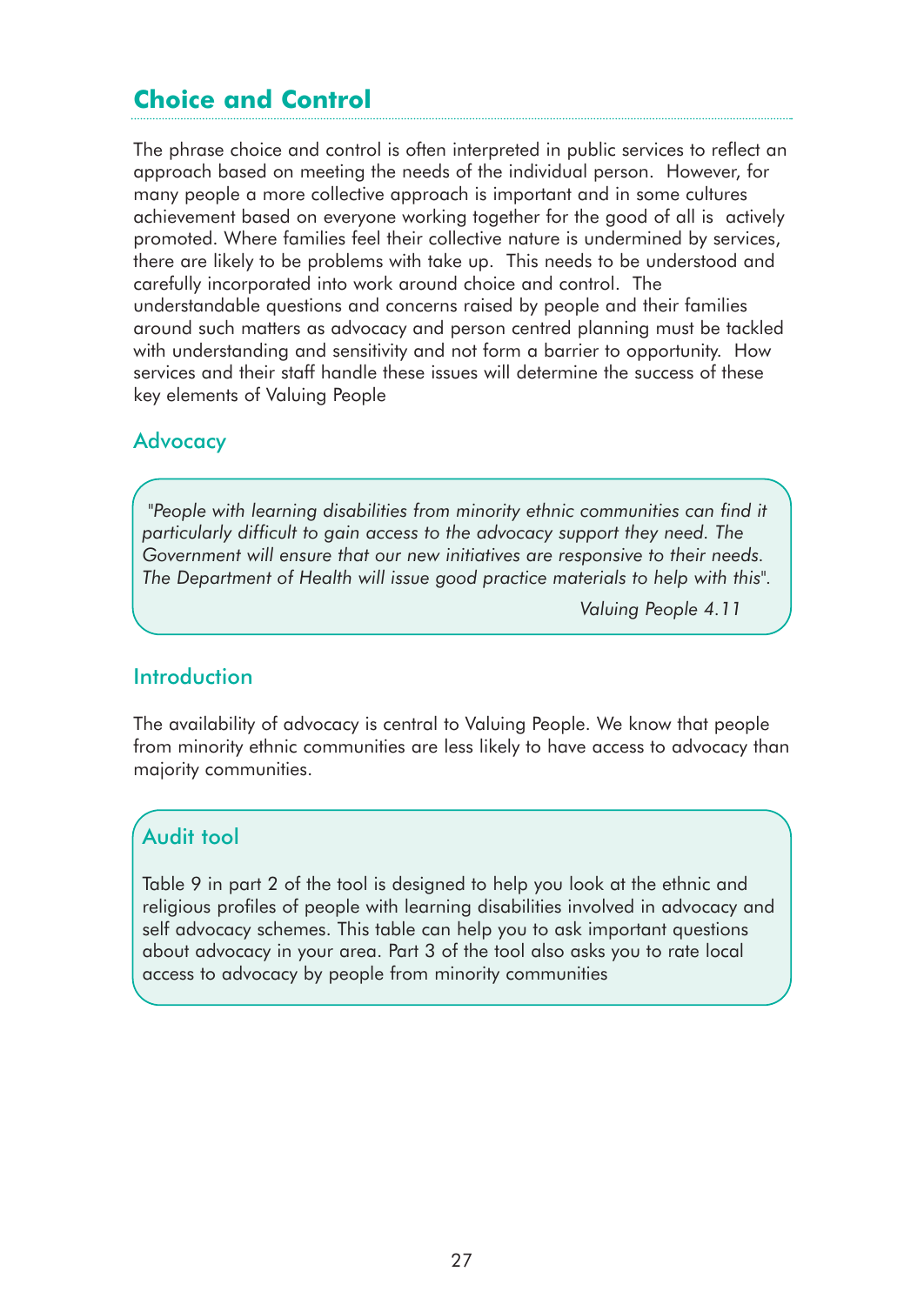# Key issues and ideas for improvement

#### Developing advocacy for people from minority communities

- The benefits of self-advocacy must be explained carefully and by those who understand people's culture
- Models of advocacy that are inclusive of a collective family structure should be developed
- Self-advocacy may develop from person centred planning. It may become apparent that the person has not previously been supported around making their life wishes known.
- Self-advocacy is linked very closely with self-confidence. A person may have had their confidence damaged by both racism and discrimination against people with learning disabilities. They may need much encouragement to recognise and value their own self worth.
- This encouragement might be found in a self-advocacy group specifically for people from minority ethnic groups, examples of these are Black People First, Powerhouse and Advocacy Partners.
- Provision of advocacy can be very dependent on numbers of people from certain minorities in the community. Advocates should have a good knowledge of the culture of the person they are working with and often will come from the same community. Naturally people expect confidentiality from their advocates. This may be difficult to ensure in a very small community. Planners could make contact with other areas that have similar ethnic groups and share resources.

#### Ideas for advocacy groups

Some of the developing ideas for advocacy groups are:

- Advocacy groups should have policies and work to make sure that discrimination doesn't happen.
- Groups should make links with others that can help people to get advocacy one example might be with interpreters
- Funding might be needed for a group that works with people from one minority ethnic group to provide advocacy for people with learning difficulties from that group
- Existing (or strong) groups might want to have a worker who concentrates on the needs of people from one or more minority ethnic group or to set up a new project to concentrate on the needs of people from one or more minority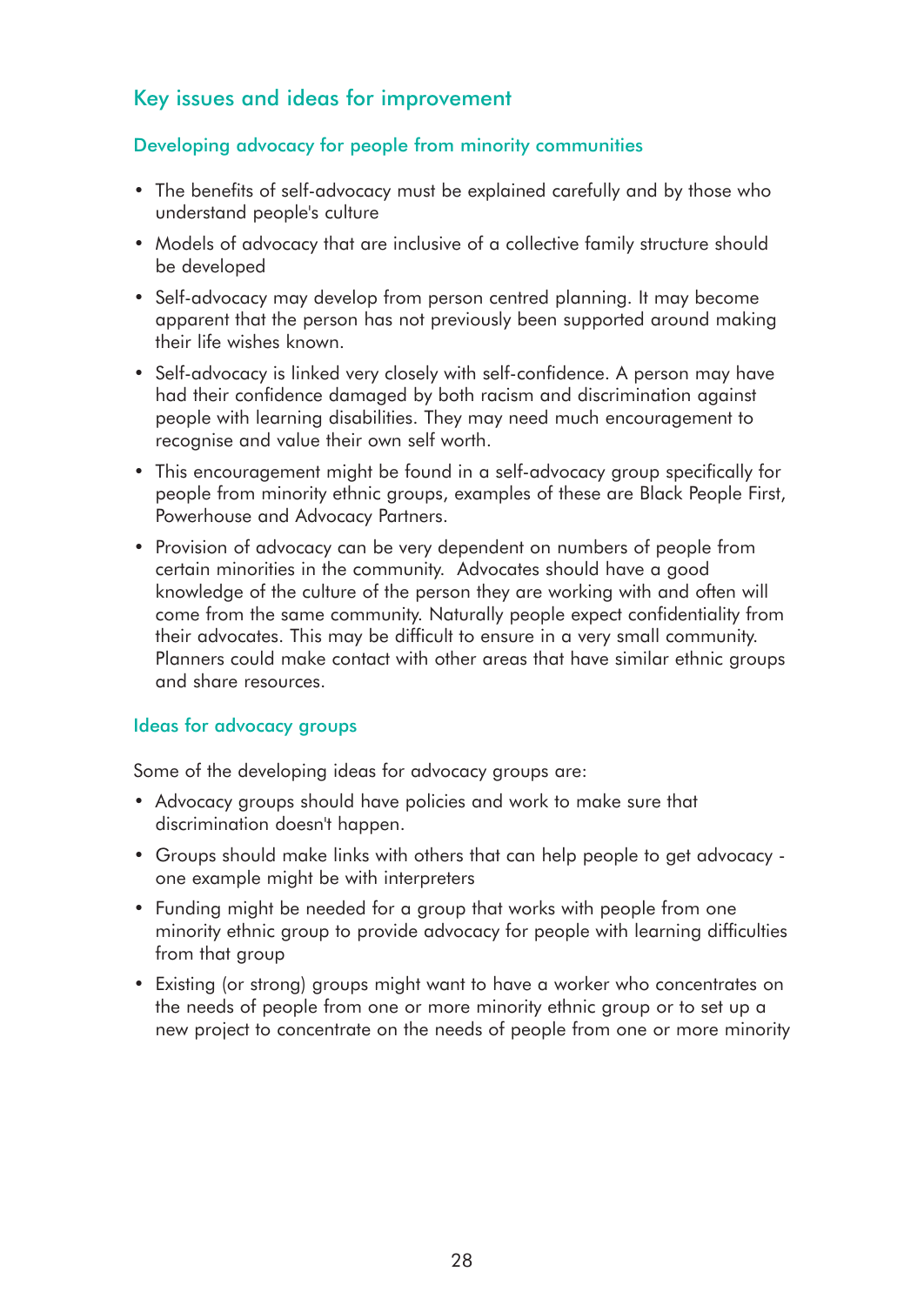#### Families and advocacy

• Values into Action hosted a seminar in May 2003 about involving people with learning disabilities from minority ethnic communities in self-advocacy. In their preparation for this seminar they

*"...talked about the issue of difference in cultures. This was seen as a big cause of the under-representation, in some areas, of Black people in selfadvocacy. It was felt that to encourage more inclusion work would need to be done with families in mind. Even if self-advocacy groups are welcoming there is a need for them to recognise members' cultural backgrounds and work to educate their families as to what people are capable of with the support of their group. Advocacy with the family might involve, at least at first, working 1-1 with people."*

- For families from all communities, citizen and self- advocacy may be new ideas that need explanation. Families may need to be supported in discussions in carers' groups, in their homes and community activities by trusted people, to see how advocacy can be helpful. Families should be helped to see how symbols, pictures, etc enable people with high support needs to express their wishes. It may take time for people that have not been aware of citizen and self-advocacy to understand the benefits. It may need work from people experienced as advocates and their partners with learning disabilities.
- Finding advocates can be helped by explaining what would be expected. Ways to find advocates could include going to places to explain, e.g. churches, temples, gudwaras, lunch clubs and using the radio, particularly community radio and other media for volunteer advocates and their partners to give details of their positive experiences.

Suggestion for action 15: As part of their development of advocacy strategies Partnership Boards should review local availability of advocacy for people from minority communities. Spending of LDDF revenue against the advocacy priority should be examined. Commissioners of advocacy should respond to the findings to ensure good local provision for all communities.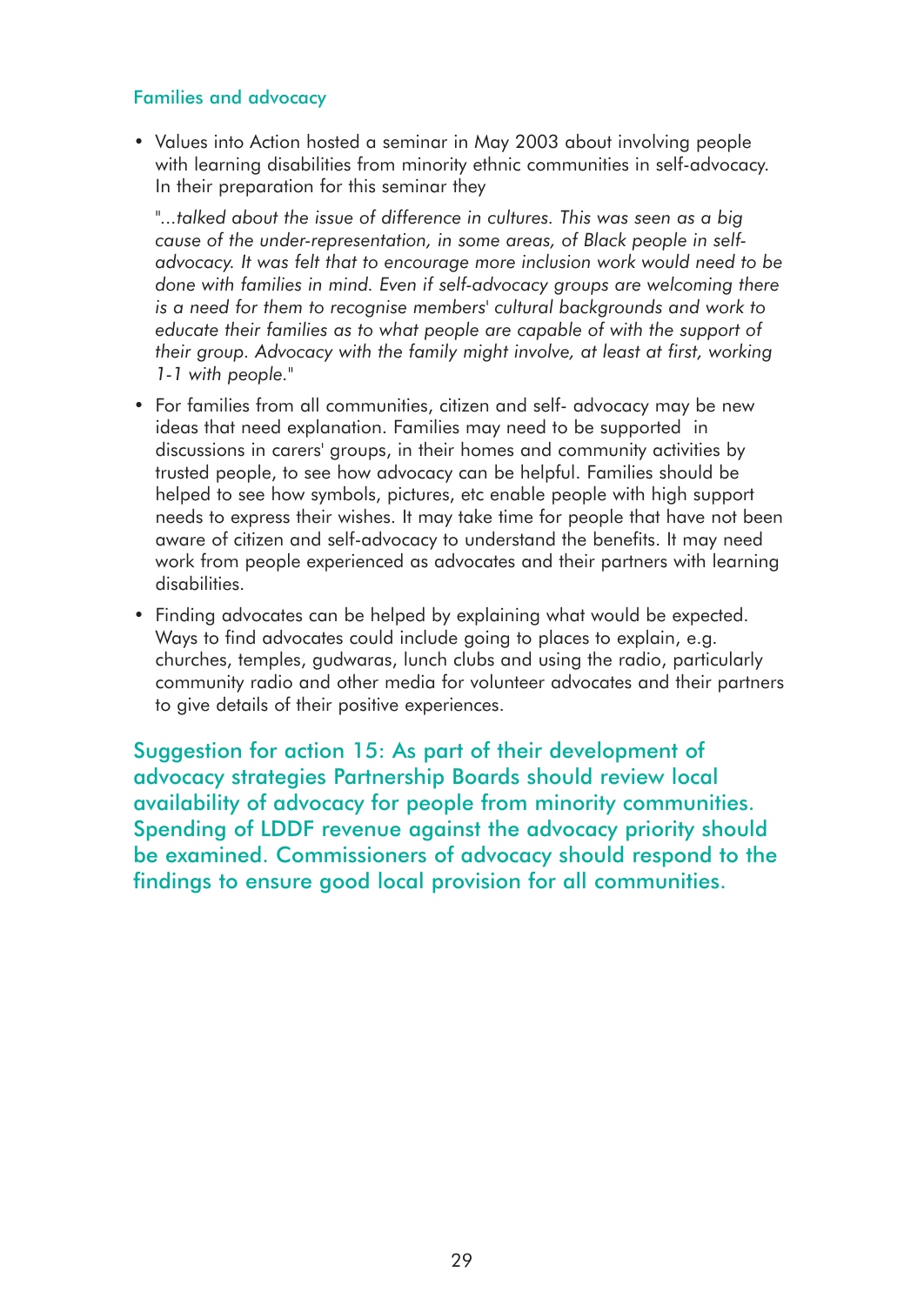# **Person centred planning**

*Person centred planning is a process for continual listening and learning, focussing on what is important to someone, now and in the future, and acting on this in alliance with their family and friends*

*Planning with People - Towards Person Centred Approaches (DH 2002)*

#### **Introduction**

Valuing People sees person centred approaches as one means by which people can get greater choice and control over their lives. The White Paper set out some priority groups for access to person centred planning

|  | (2003 - People in long stay hospitals and young people moving from<br>children's to adult services                               |  |
|--|----------------------------------------------------------------------------------------------------------------------------------|--|
|  | 2004 - People using large day centres, people living with family carers over<br>70 and people living on NHS residential campuses |  |

The Department of Health Guidance Planning with People, Towards Person Centred Approaches (2002), offered detailed advice on the development of local frameworks and the use of person centred planning within broader strategies for change

# Audit tool

.

Part two of the audit tool includes checking how many people from different communities have person centred plans. It suggests follow on questions based on the findings about accessibility of the processes, involvement of families, and capacity to act on findings. In Part three, the service checklist, you are asked to rate your delivery of person centred planning to people from minority ethnic communities.

#### Some important issues

- Person centred planning is seen as one of the important ways that can help people get the services and supports that they need to live the life they want. It is really important to make sure people from all communities get this opportunity
- There are general issues of access and others around delivering person centred planning in ways which properly acknowledge cultural and religious issues
- There are challenges with following on from plans to getting good services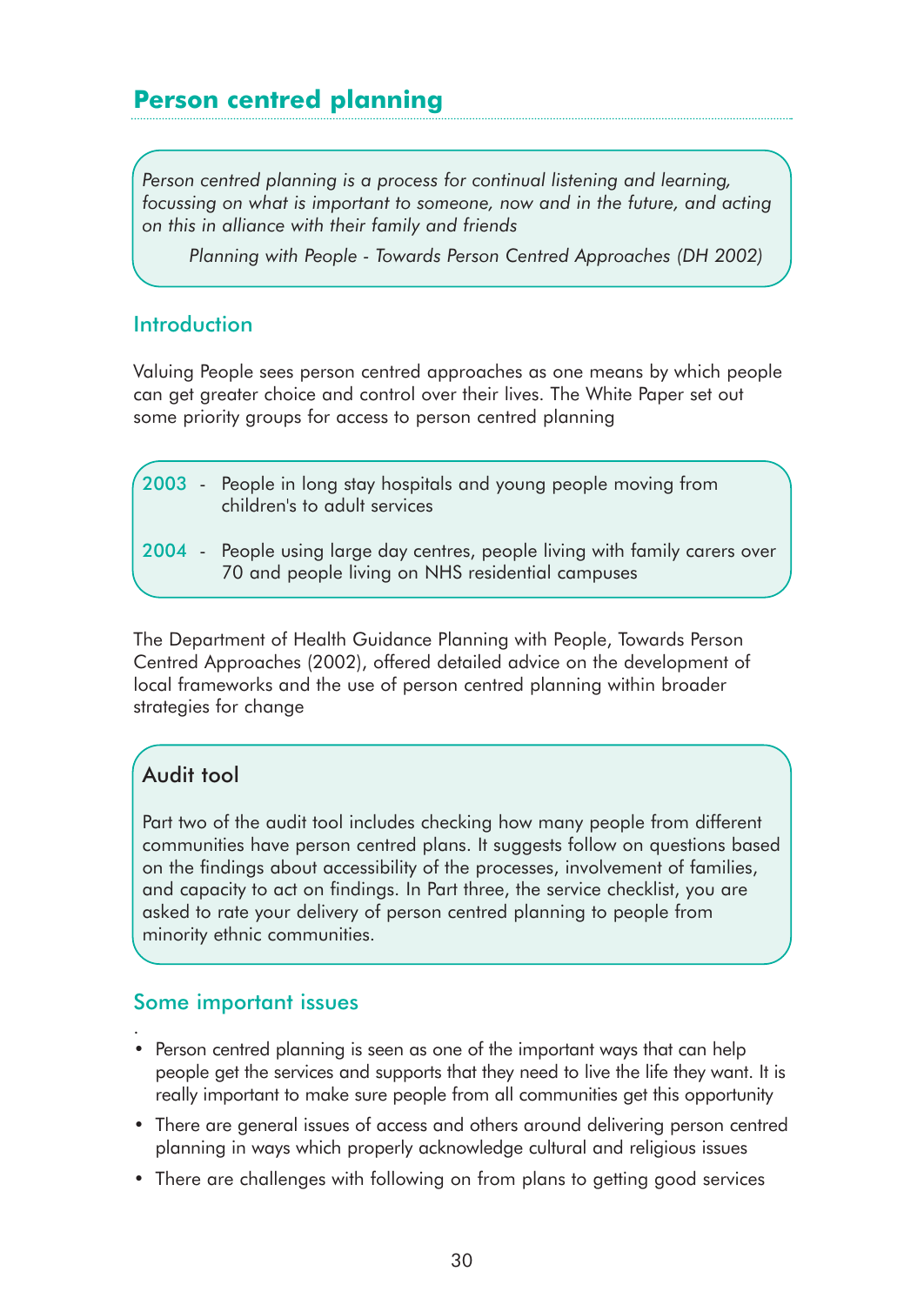• In keeping with one of the key features of person centred planning (see DH guidance) family members and friends should be important partners in planning (see below)

Nabela Rahim and Nizakat Khan have been learning about making person centred planning work for people from South Asian communities in the North West of England. They have planned with people and supported others to do so. They have shared some of their early learning in a recent paper (see resources file). They talk about what helped person centred planning to work for people and their families. Most of the principles would apply to planning with people from other minority ethnic communities. When asked the question what does it take to plan well with people from South Asian communities? they say:

*There is, of course a danger of stereotyping here. One answer might be "the same as for everyone else" ........... Our experience though is that people from South Asian communities are often cut off from opportunities to learn about developments like person centred planning and that they are more likely than other people to face barriers within the process itself without careful attention to these. We accept that others are also at risk of being excluded as well. Individual situations need to be carefully considered. You might say we need person centred, person centred planning!*

Some of the advice from their work to date is:

- People and families need good advance information so that they can decide if it is right for them/which is the right method for planning for their circumstances. Boards should ask locally how they have made sure that the awareness raising has been extended to all communities.
- Families should be involved in the process, because they are often afraid that their issues will not be considered. In order to do this facilitators need to plan with the person and the family and negotiate a balance
- Time is an important part of successful planning; this will help to build relationships, trust and confidence. This will enable you to have a better understanding of the person's lifestyle and culture and help families know better how to influence service developments and be more involved.
- In the early stages, looking at what is important to the person and the family. Take steps to link these things into service development to bring about cultural change in the service. People can then see their plans coming to life and they do need to see early wins.
- Two trained facilitators are needed to do the planning because of language. One should be bi-lingual in the language spoken by the person and family. Don't use a facilitator with an interpreter who is not trained/aware of the PCP process.
- Facilitator to have a good understanding and awareness around religious and cultural issues so they are able to ask the right questions.
- Make sure any graphic recorder is able to capture a true image of what the person is saying, through appropriate symbols.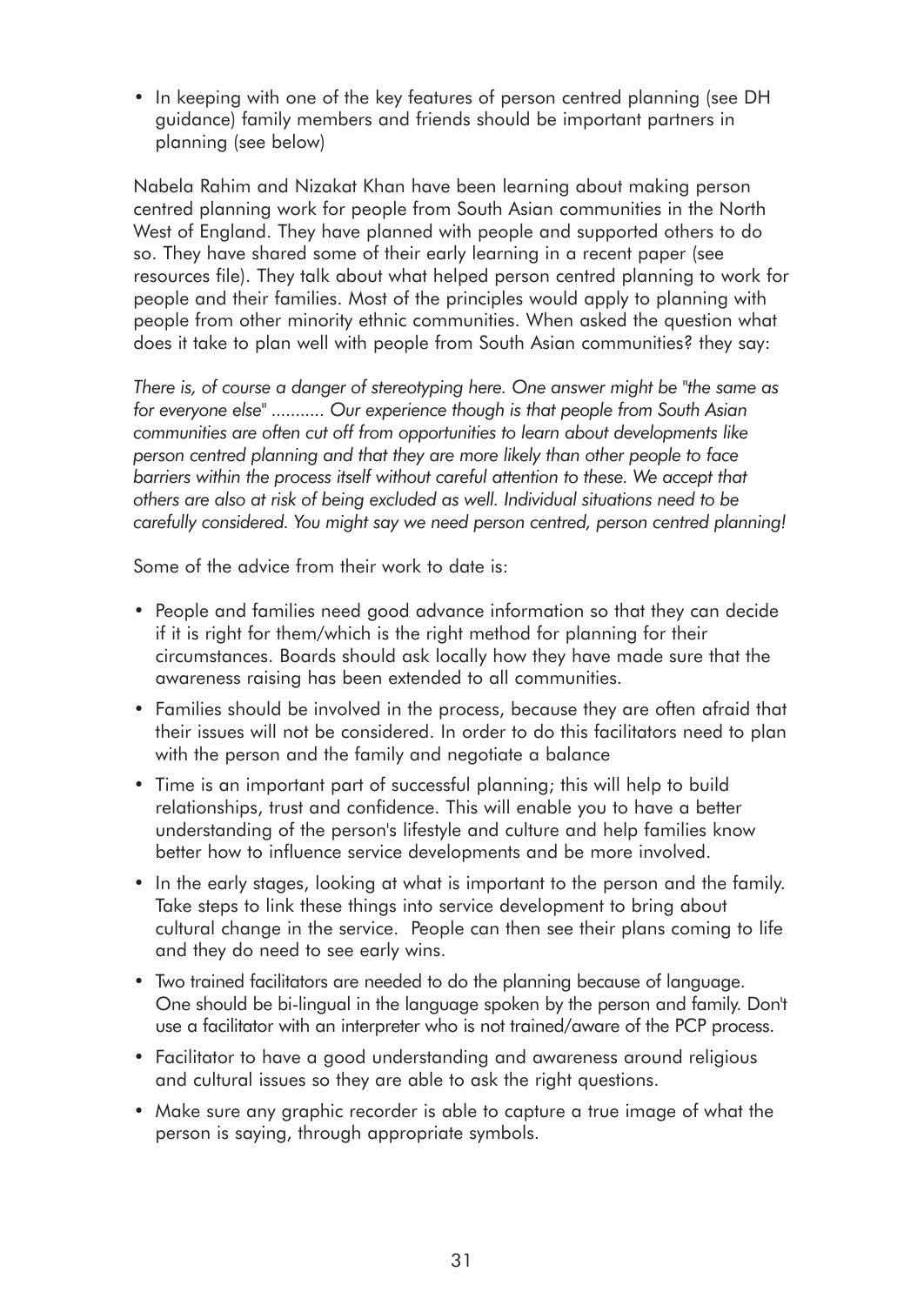They also offer advice on what action is needed by local organisations.

- Local pcp framework to have specific objectives relating to minority ethnic communities.
- Training to incorporate diversity.
- Sufficient availability of facilitators representing local communities.
- Good information provided about services in community languages and networking opportunities for individuals and families to empower them in planning for the future.
- Training in community languages, and support so individuals and families can lead their own planning.
- Staff to assist families in gaining information about non-specialist services bringing about more choices and opportunities. This would also encourage partnership working with local community members.
- Independent and individual advice and support. This could include facilitation of plans, advocacy and self- advocacy and other support for example bringing carers together, and making links with other carers support initiatives.
- Professionals from statutory agencies including care managers, should work to ensure that their assessment practice is complementary to the planning.

#### Service co-ordination

\* Valuing People stated that all people with learning disabilities who make substantial and long-term use of publicly funded services should have a named service co-ordinator. If people are not aware of services or informed of their opportunities to access services it is unlikely that they will make substantial use of them. People with learning disabilities from minority ethnic communities would certainly gain benefit from having a named co-ordinator. The document "Clarifying the Nature of the Named Person / Service Co-ordinator" emphasises the role of the named person will vary dependent upon the nature of the service the person receives. It suggests three tasks for the named person: "Help to get services", "Service co-ordination" and "Communication". It suggests it would be unlikely for one person to carry out all three tasks. All three tasks are likely to be particularly important for people from minority ethnic communities. Many family carers have spoken of their difficulty in understanding the system and would need a person in the "Communication" role who was their first point of contact for information about the services. People carrying out these roles must have knowledge of relevant cultural issues.

Suggestion for action 16: Partnership Boards review their person centred planning frameworks to ensure that they identify how people from minority ethnic communities can properly access person centred planning, especially people in the White Paper priority categories.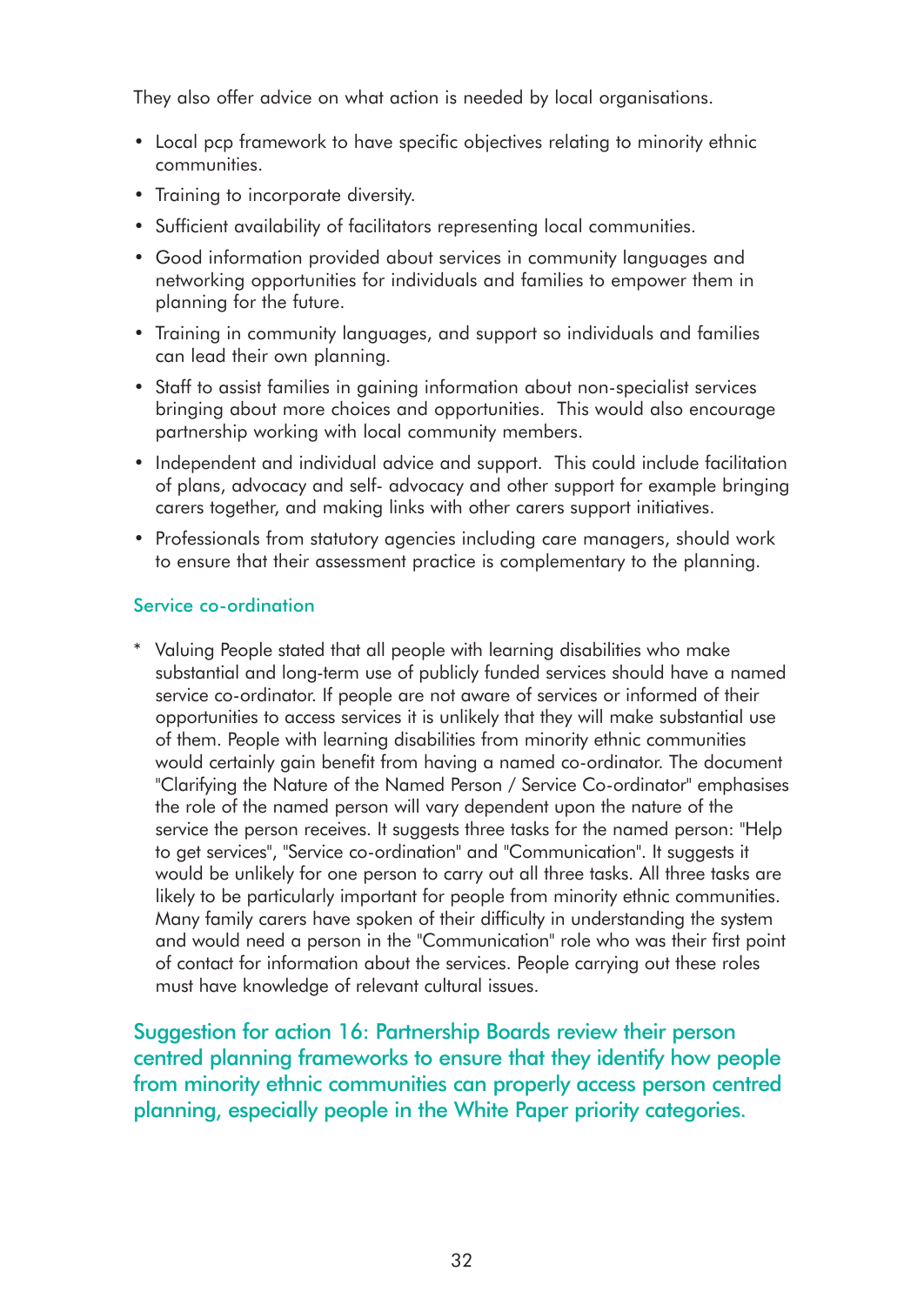# **Direct Payments**

*Direct payments are highly effective in enabling people with learning disabilities to gain greater control over their lives, because they can choose how they want their support needs met. In autumn 2000 only 216 people with learning disabilities were receiving such payments out of a total of over 3,700 people. This needs to change.*

*Valuing People 4.13*

#### Introduction

Of the families and people with learning disabilities consulted for this framework no one had heard of Direct Payments! Community workers said that there was a general lack of information and that families main concerns were that their sons and daughters might be at risk if they had access to significant amounts of money or would lose benefits.

It is vital that people from minority communities not be excluded from the benefits of direct payments. For some people they may indeed offer one answer to the problem of existing services not being flexible enough to meet people's cultural and religious needs.

# Audit tool

Table 5 and Table 6 in Part two of the audit tool includes checking how many people from different communities are using direct payments.

#### Key issues and ideas for improvements

Those responsible for direct payments should consider some key questions:

- What is the local level of take up from minority ethnic communities, what strategies do you have to make necessary improvements?
- How are you ensuring that people from minority communities can find out about direct payments in ways which allow them to properly consider whether they may be useful to them as required by the DH guidance? Paragraph 4 of the Practice Guidance says "Care should be taken to include people with different kinds of impairment, people from different ethnic backgrounds and people of different ages....Different forms of consultation should be tailored to meet the needs of different groups of potential service users."
- How are local direct payment support schemes ensuring they are accessible to people from minority communities, and offering appropriate assistance?

Suggested action 17: Local authorities should ensure Direct Payments are fully accessible to people from minority ethnic communities and that they are following the guidance issued by the Department of Health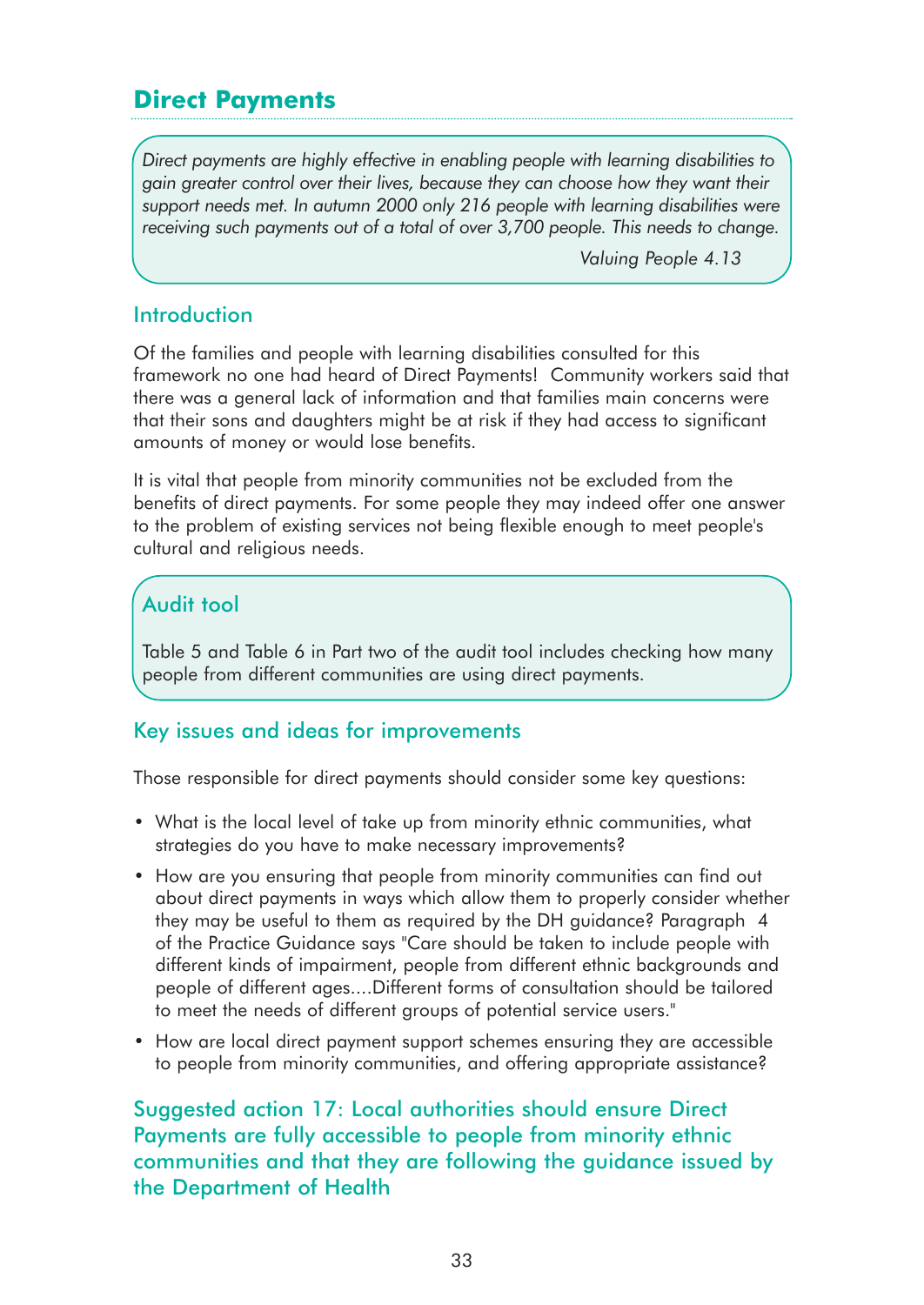# **Fulfilling lives**

*"For decades, services for people with learning disabilities have been heavily reliant on large, often institutional, day centres. These have provided much needed respite for families, but they have made a limited contribution to promoting social inclusion or independence for people with learning disabilities. People with learning disabilities attending them have not had opportunities to develop individual interests or the skills and experience they need in order to move into employment."*

*Valuing People 7.21*

## Day service modernisation

#### **Introduction**

The modernisation of day services will result in big changes to the way people spend their time. Traditional day services have been building based and concentrated on group activity. The modernisation agenda will lead to services being led by the people that use them and community based.

# Audit tool

Parts one and two of the audit tool will help you to develop a better idea of the representation of people from minority communities in respect of current and projected use of day and employment services. The questions on page 25 will help you interpret your findings. You will want to ask questions about access to particular types of services and for people from different communities and in different circumstances.

#### Key issues and ideas for improvement

- It will be vital to ensure that developments to day supports are properly understood by all people who use them. People and their families should be able to expect full opportunities to work with Partnership Boards on these changes. The investments in partnership working referred to earlier in this toolkit become extremely important in this area
- Work on improving transition and strategies in relation to employment, education and leisure are vital components of strategies for modernising day services. The material in this framework covering these areas should be carefully reviewed to assist local planning
- The Valuing People Support Team, reviewing plans for day service modernisation have been concerned, in general, that these have often not effectively considered how developments will be made to work well for all communities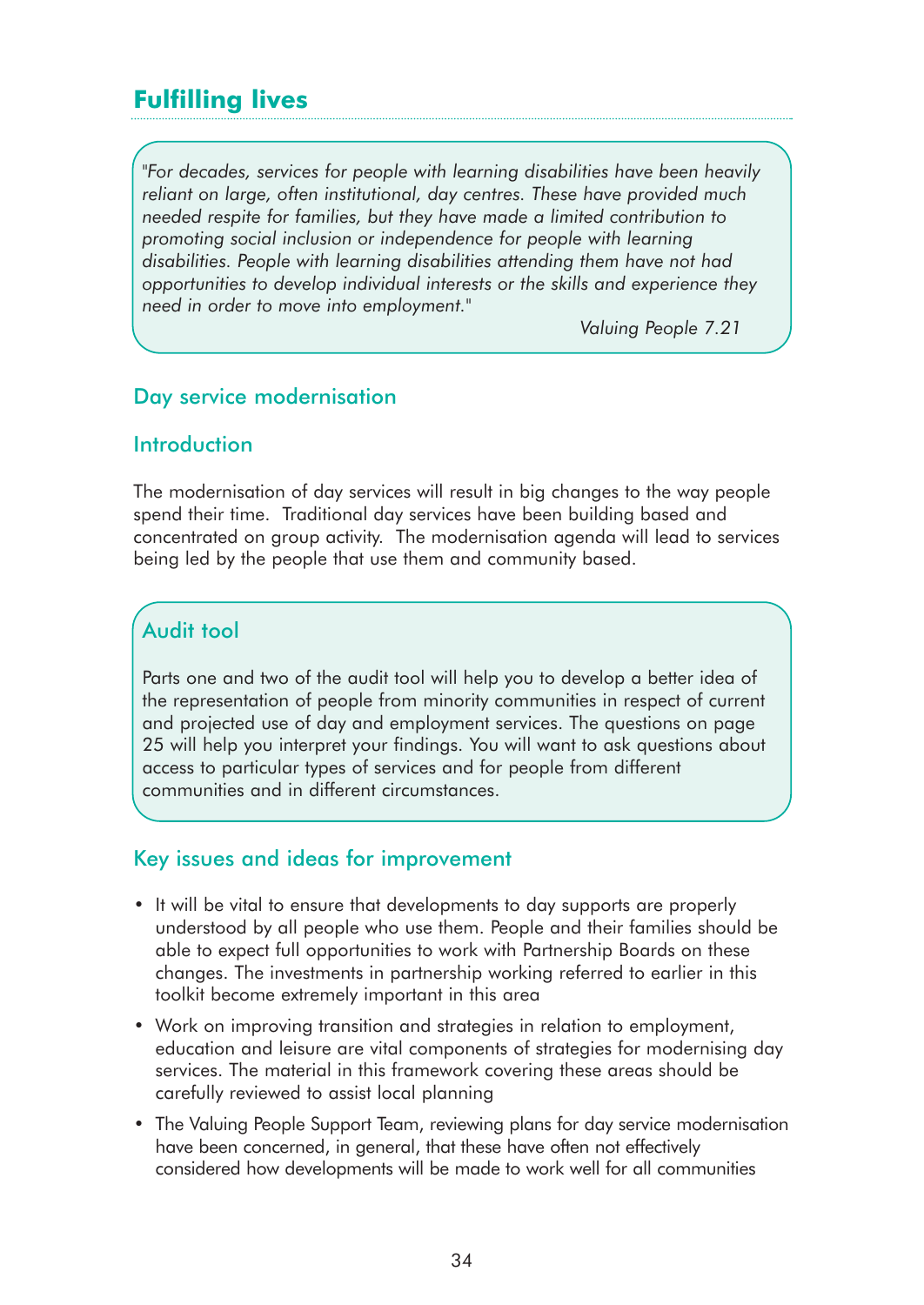#### Some questions for day service strategies and action plans are:

- Have you established current use of services by minority ethnic communities set against expectations?
- Have you projected future levels of need from people from minority ethnic communities?
- Have you made sure that people from minority ethnic communities have been effectively involved in the consultation, partnership and development work being undertaken in respect of your strategy?
- Have you reviewed accessibility and suitability of current services?
- Have you ensured that the requirement to develop person centred planning for people using day services applies to people from minority ethnic communities?
- Are you using information from your planning to explore the adaptation of current services or the commissioning of others that can properly respond to people's cultural and religious needs?
- Are you reviewing, with colleges, education department and LSCs, access to further and adult education for people with learning disabilities from minority communities?
- Are you reviewing strategies to promote leisure and social activities to ensure that they are accessible to people from minority ethnic communities?
- What training strategies for staff are being developed to ensure culturally competent day services?
- (see also transition above and employment, education and leisure below)

Suggestion for action 18: Partnership Boards should review their strategies for the modernisation of day services to make sure that they properly address issues important to the local population of people from minority ethnic communities.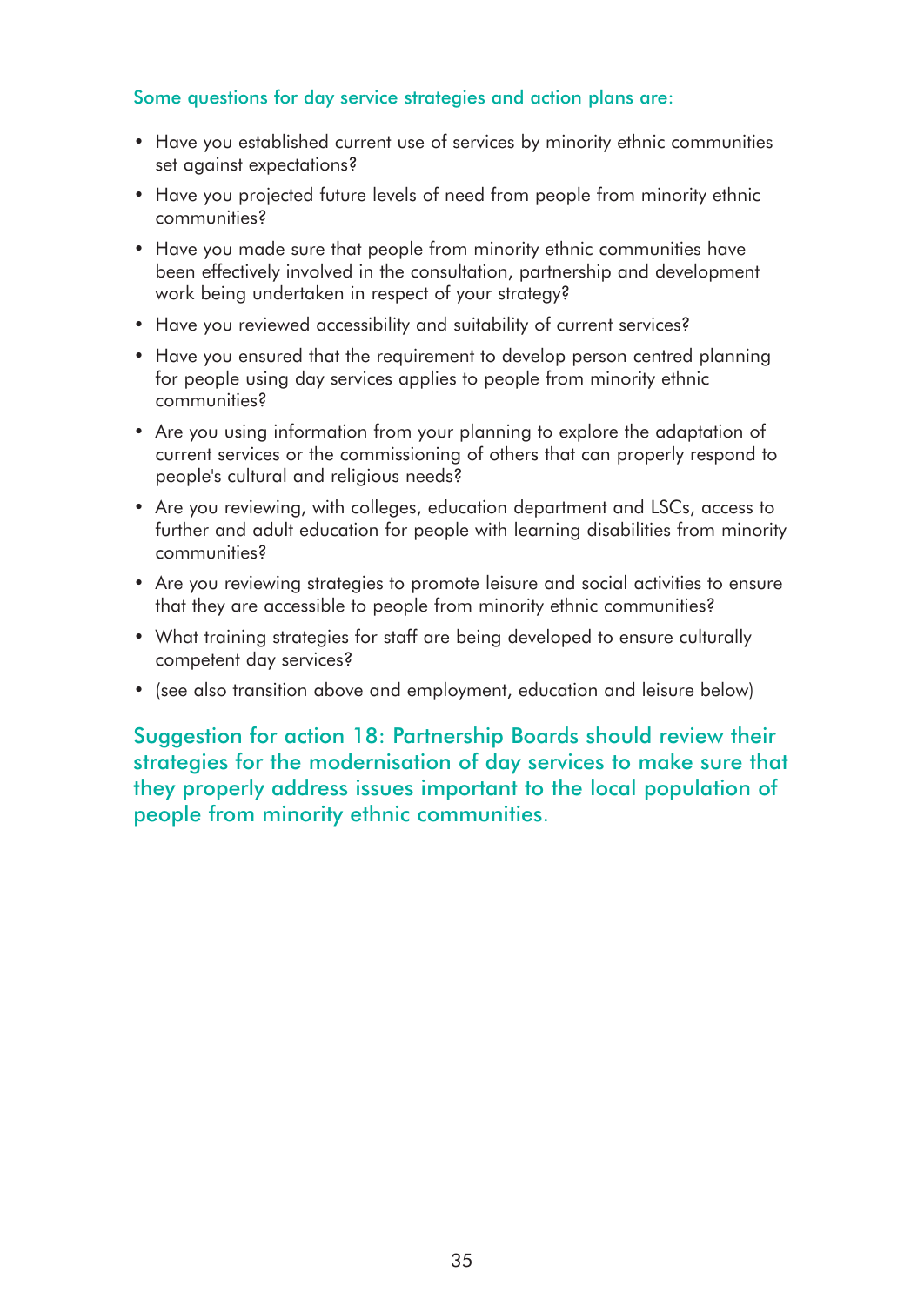# **Employment**

#### Valuing People Objective 8 aims:

*"To enable more people with learning disabilities to participate in all forms of employment, wherever possible in paid work and to make a valued contribution to the world of work."*

## Introduction

People from minority ethnic groups have higher unemployment rates than white people and are more likely to be in low paid manual jobs. Discrimination (even covert) may be encountered in finding work if a person has a learning disability and is from a minority ethnic group (double discrimination)

# Audit tool

(See section on day services above)

## Key issues and ideas for improvement

- As for all communities low expectations about the possibility of employment of people with learning disabilities within minority ethnic communities are common. This is not surprising, given the low employment rate of people with learning disabilities and the fact that the provision of supported employment programmes is historically recent and still very patchy. It is likely that people from minority ethnic communities are under-represented in supported employment.
- The meetings for this framework revealed that most people knew very little about the world of work.
- Given this, it will be crucial to undertake direct work with people and families to set out the possibilities in relation to employment and respond to family concerns.

#### Some specific questions for local employment strategies are:

- What active approaches are being taken to raise awareness of the possibility of employment and address concerns?
- What strategies do you have to improve levels of employment for people from minority ethnic communities?
- What contributions to removing discriminatory barriers to employment are being/can be made by key agencies such as Connexions, LSC, Job Centre Plus? Are people with learning disabilities benefiting from equality initiatives undertaken by these agencies?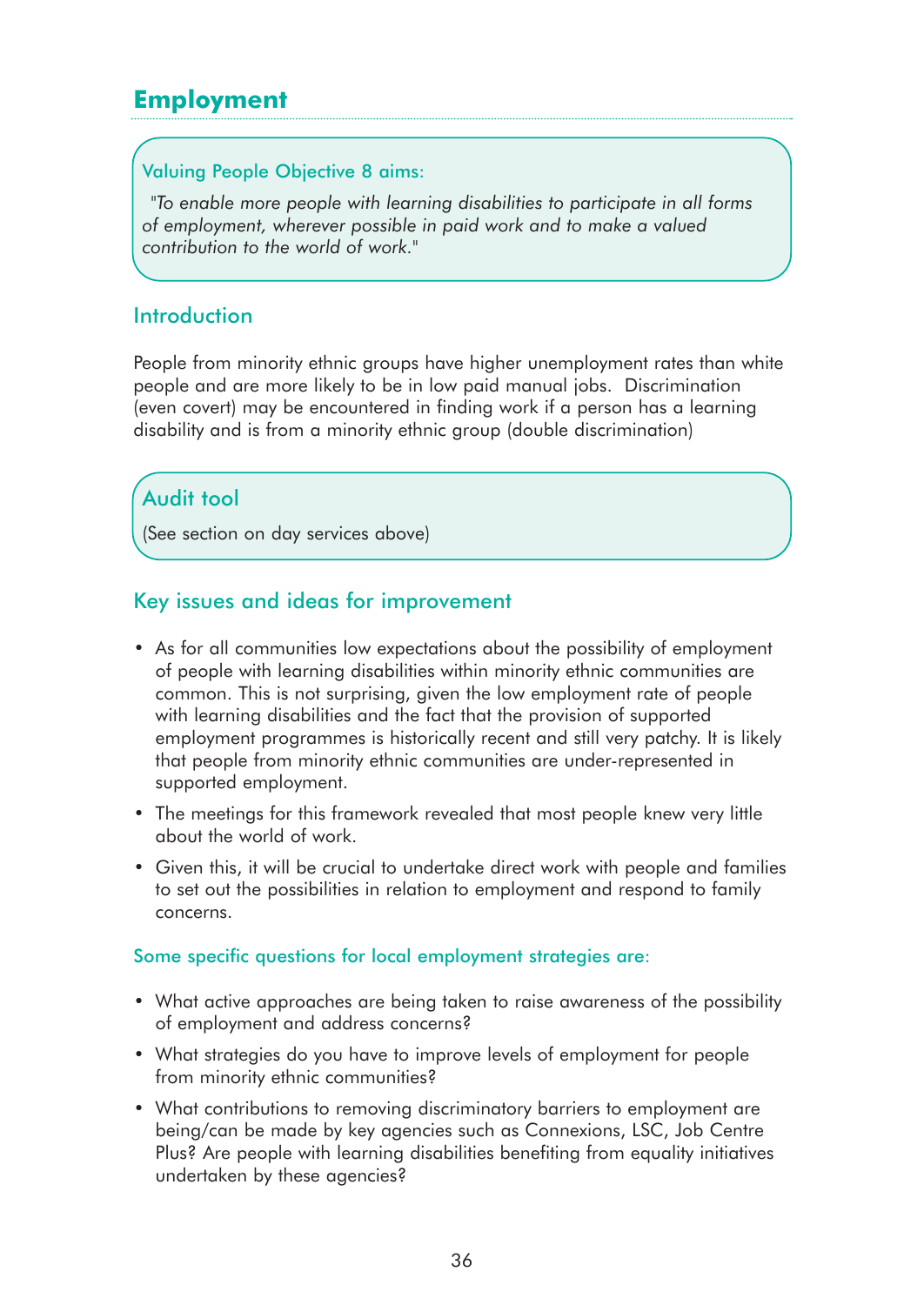- Do you have good knowledge of employment related initiatives within local minority ethnic communities? What are your plans to commission and support such initiatives?
- What opportunities exist locally in respect of such as European and Regeneration funding?

Suggestion for action 19: Partnership Boards should review their employment strategies to make sure that they properly address issues important to the local population of people from minority ethnic communities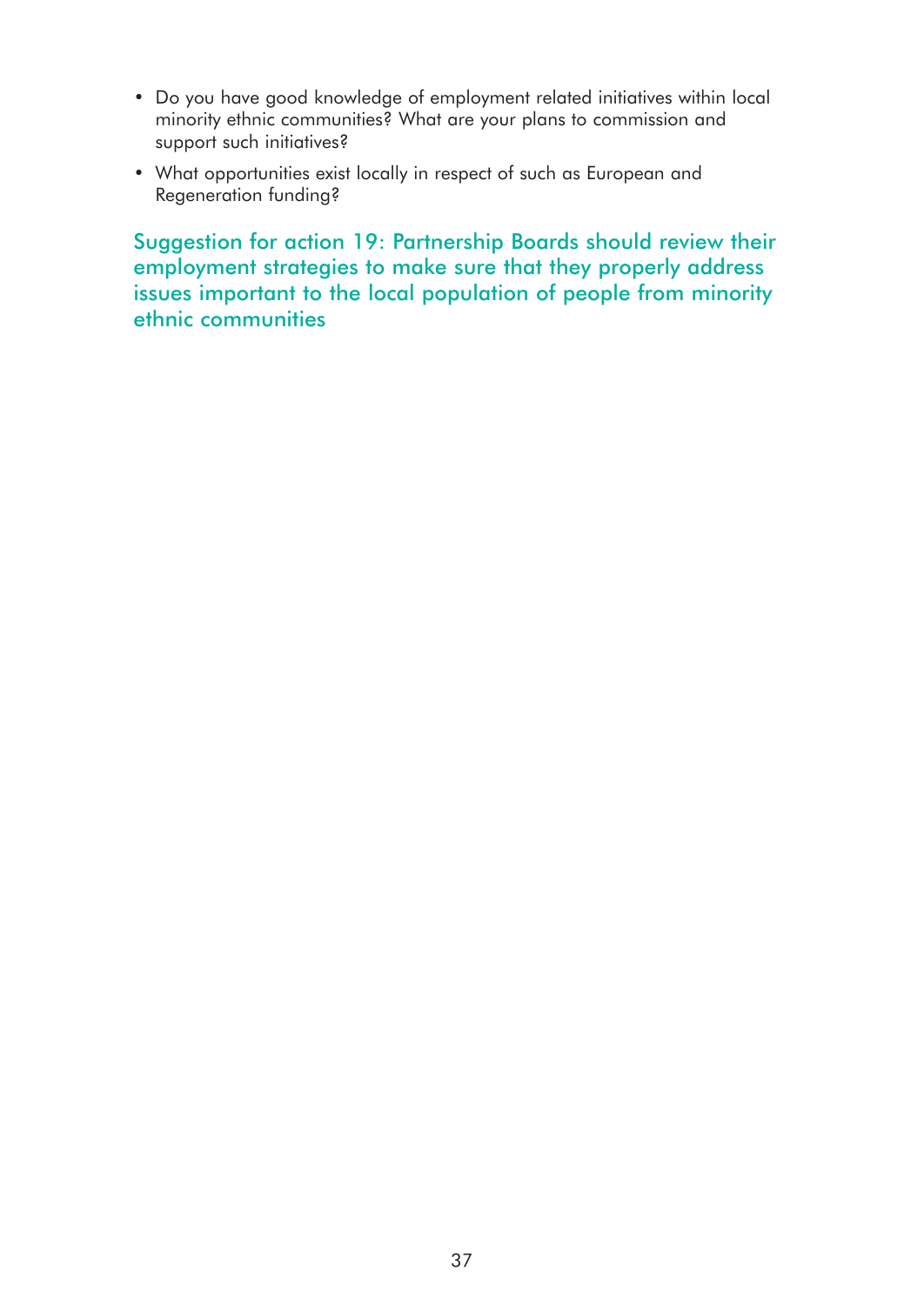# **Education and lifelong learning**

Many people with learning disabilities make use of further education provision, Local Education Authority adult and community education and adult work-based training opportunities to develop and extend their skills. They need to have the same access as other people to opportunities for education and lifelong learning

Valuing People 7.29

#### **Introduction**

Adult and further education are playing an increasingly important part helping people with learning disabilities pursue the lives they want. It is vital that people from minority ethnic communities get access to these expanding opportunities.

As well as general barriers relating to such as information about availability, Fisher has noted that commissioners and providers must work to ensure:

*"that courses are not culturally exclusive, and that they reflect all students' experience, that some students have English as a second language which may be hampering their learning other than their learning disability. Support staff will need to know how to assist with dress, toilet care, etc. Canteens should provide a range of suitable food. Staff and students should be given training in racism awareness and in how to support students who have experienced racism."* 

*Services For All (Fisher 2001)*

#### Key issues and ideas for improvement

Boards need to consider:

- What action is being taken by local colleges and LSC to commission and develop programmes and courses which meet the needs of people from minority ethnic communities?
- As well as courses being appropriate to their needs, students with learning disabilities from minority ethnic communities may face other barriers. Guidance should be set out so there is action covering the following:
	- Explanations of courses available in formats that can be shared with families
	- Transport that is accessible and appropriate e.g. a taxi service that is gender specific
	- College staff across all areas able to work in a culturally competent way
	- Minority ethnic students supported to overcome any racist incidents
	- ESOL (English for speakers of other languages) courses for those minority ethnic students whose first language is not English, appropriate for their level of disability.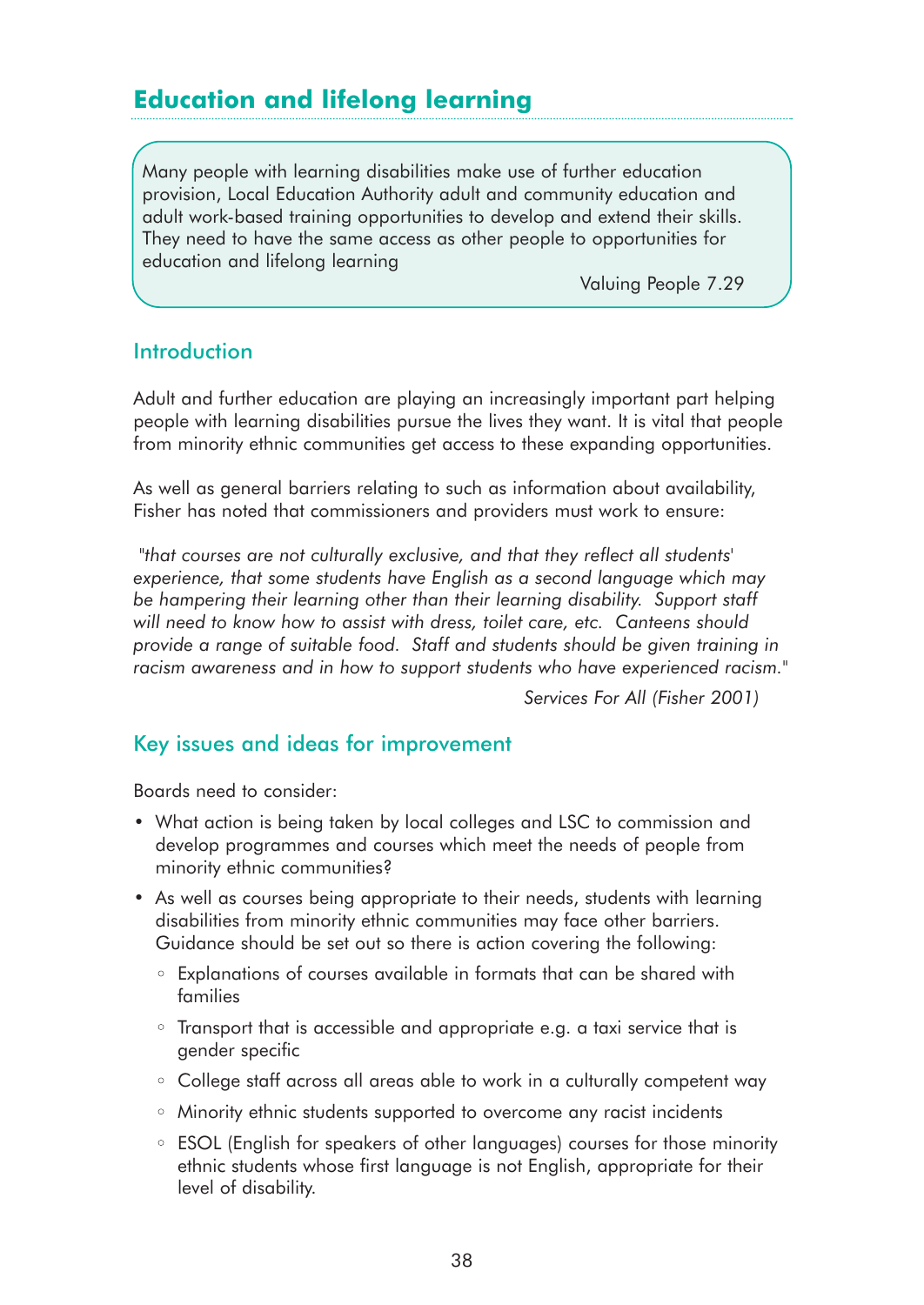- Cross college training to enable students with learning disabilities from minority ethnic communities to move on to mainstream
- Ownership and a sense of belonging are crucial for students from marginalised groups. Helping Black students "feel culture", for example, through art and drama can help via visits from Black arts groups, for example
- Courses can be developed that explore cultural heritage (as well as the more general life skills courses commonly offered - If life skills courses are offered the question "whose life style is being promoted" should be asked. Staff will need good cultural knowledge so that learning programmes meet the needs of individual students.
- Some voluntary sector organisations provide culturally appropriate Post 16 services. For example at APASENTH courses are run for young people with learning disabilities in the East London Bangladeshi community. All are delivered in single gender groups and with appropriate food arrangements etc.

NB See also suggestions and ideas in day services section above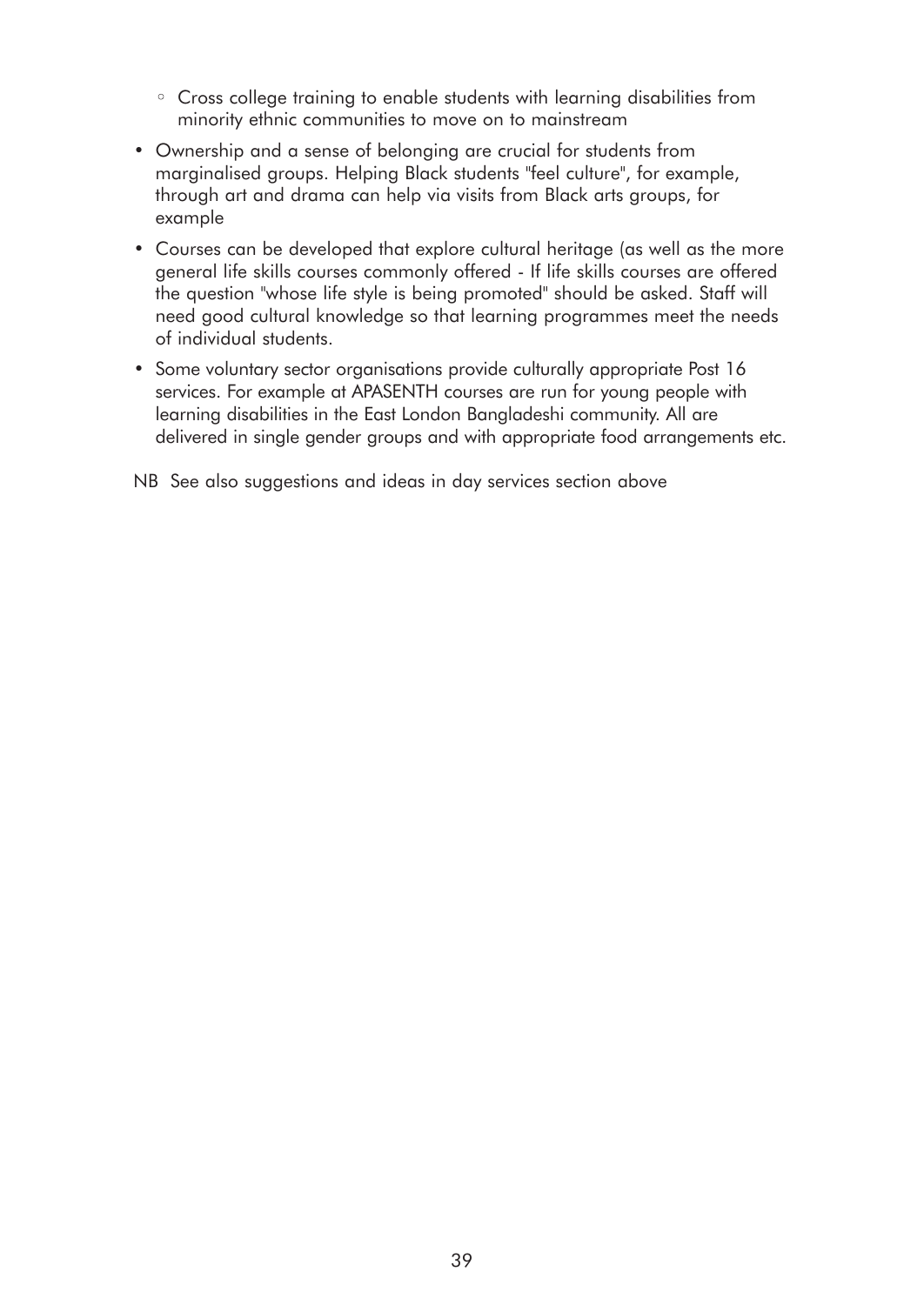# **Leisure, social activities, friendships and relationships**

*At present many people with learning disabilities do not take part in community activities or participate in wider social networks with non-disabled people. Few have friends apart from those paid to be with them, their close family, or other people with learning disabilities with whom they live. Being part of the local community benefits everyone*

*Valuing People 7.20*

## **Introduction**

People with learning disabilities advising on the development of this framework told us that friendships had been made through family contacts, through day time support, at temples and by belonging to an advocacy group. People had found friends through common interests often based on their culture. An African Caribbean young man who lived in residential care said that he had no friends there and nothing reflected his interests or background. The friends he had made were connected to West Indian music. Good practice would suggest that those supporting him should enabled him to develop these interests and get housing and support more likely to make this possible

# Key issues and ideas for improvement

- Person centred planning pays attention to access to inclusive opportunities, including leisure and social activities. Boards should make sure that people from minority ethnic communities benefit from this.
- Strategies for modernising day services need to take into account the need to build and develop social and leisure opportunities suitable for people from minority ethnic communities. This may include, for example, developing gender specific options, individualising day supports and commissioning initiatives with community based groups and organisations such as resource centres.
- It will be important to work with closely with "mainstream" departments and organisations such as leisure services to make sure that their services are properly accessible and culturally competent.

# Intimate relationships

*Valuing People* states:

"Good services will help people with learning disabilities develop opportunities to form relationships including ones of a physical and sexual nature. It is important that people can receive accessible sex education and information about relationships and contraception."

Valuing People 7.39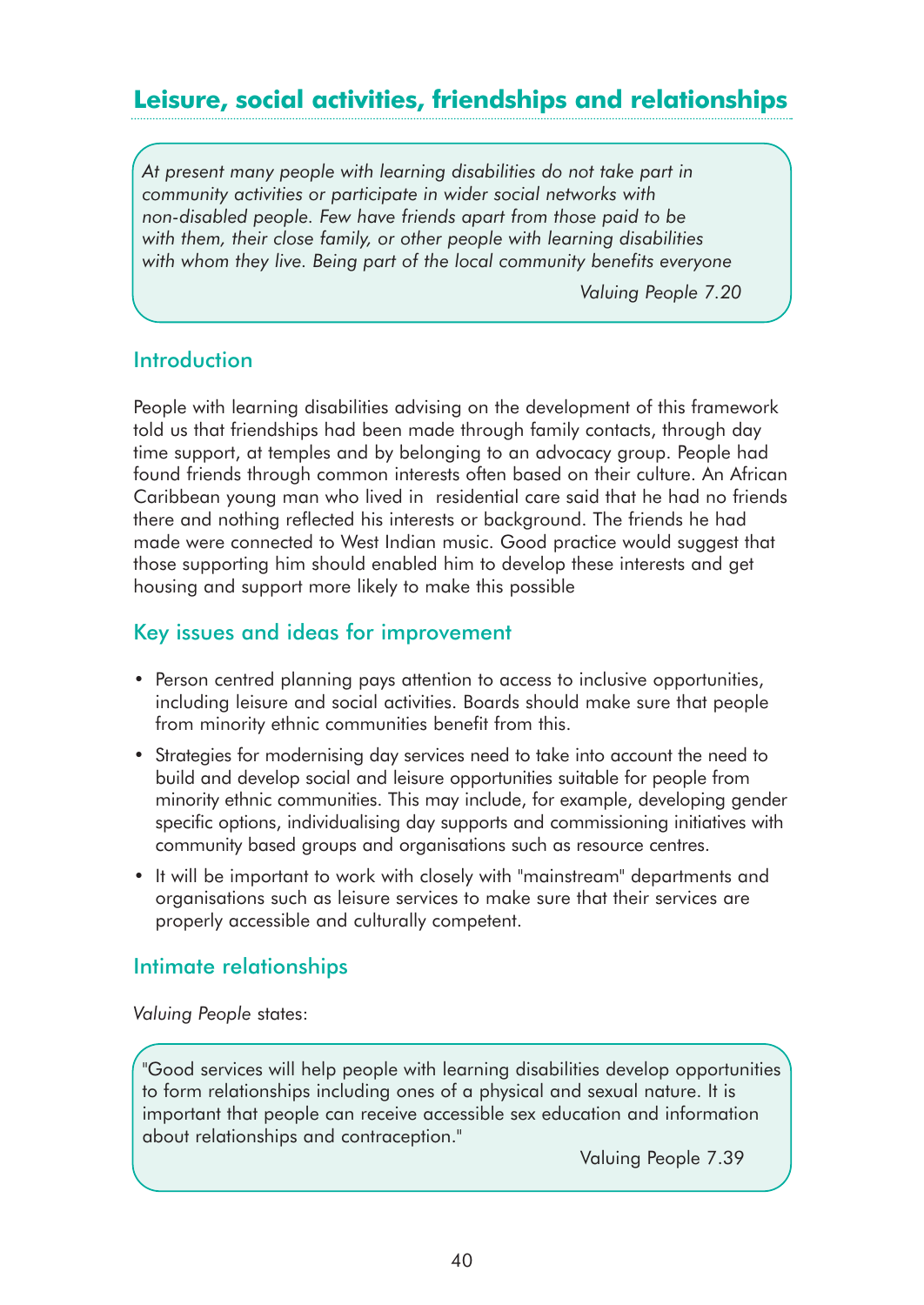This may, of course cause concern for families worried about intimate relationships. This can also be an area of great concern to staff as they see potential conflict between the family and the person with learning disabilities.

# Some important issues and ideas for improvement

- During planning with people, hopes for the future can be discussed with sensitivity. If people with learning disabilities want relationships they can be supported by workers to approach families to help alleviate some of their fears.
- Staff should develop their understanding of the ways relationships form in other cultures, eg arranged marriages. They should behave sympathetically and appropriately when people form relationships or are married. Some families perceive marriage as a way of ensuring ongoing care for their relative with learning disabilities. In a situation where statutory care is so fragmented this is not surprising. Also within some cultures marriage confers status on an individual and may remove some of the stigma of learning disability.

# Suggestion for action 20: Local agencies should make sure policies on sexuality, personal relationships and abuse properly cover issues of importance to people from minority ethnic communities.

NB See also suggestions and ideas in day service section above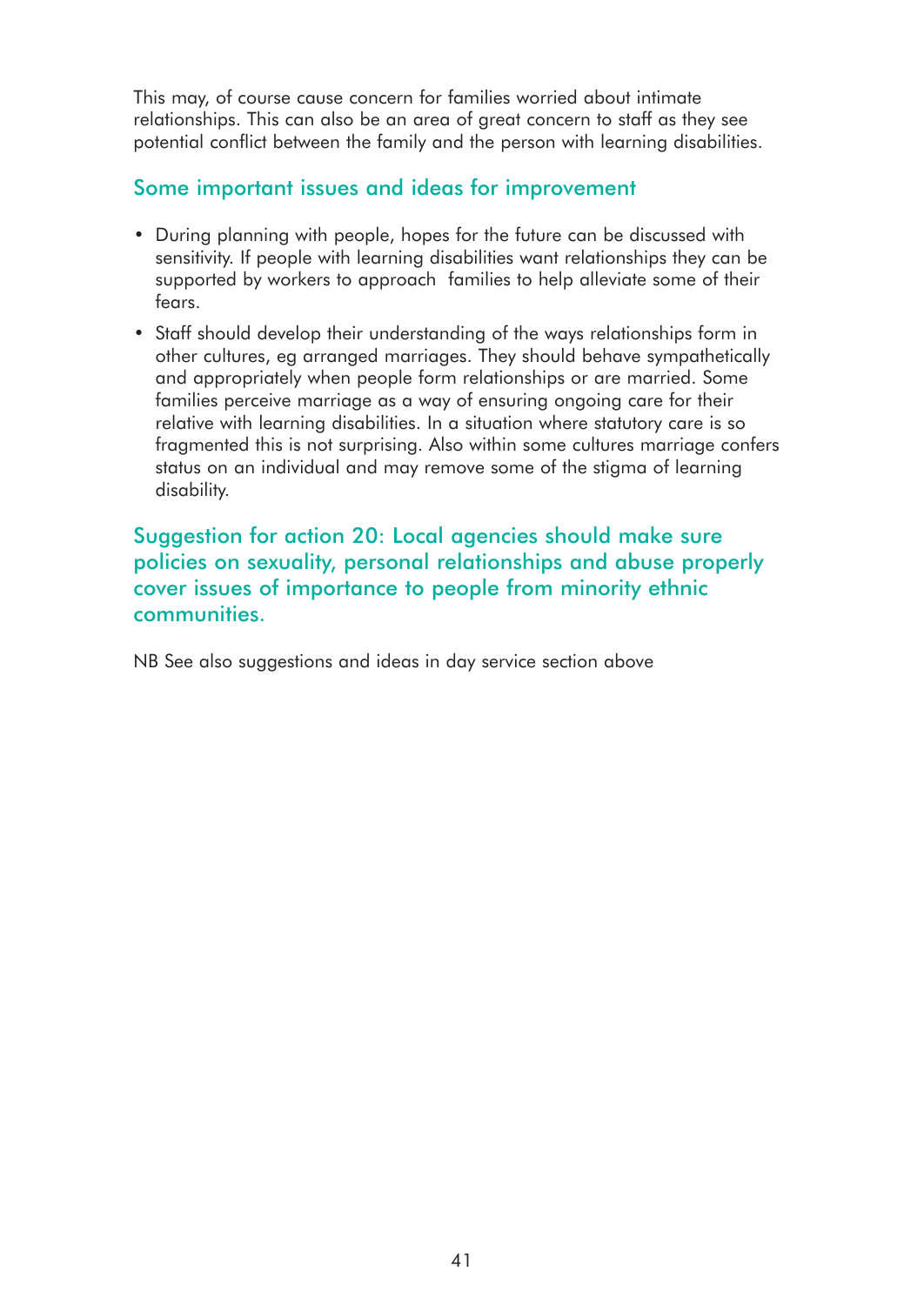# **A place to live**

*Most people with learning disabilities live with their families. Often they leave the family home only as the result of a crisis such as the illness or death of the carer. Planning ahead to move to more independent living is not always possible as the appropriate housing, care and support options may not be available. With growing numbers of people living with older carers, the Government wishes to see better forward planning by local councils so that carers do not face continuing uncertainty in old age and their sons and daughters gain greater independence in a planned way.*

*Valuing People 7.1*

# Audit Tool

Parts one and two of the audit tool will help you to develop a better idea of the representation of people from minority communities in respect of current and projected use of housing and support services. The questions on pages 24 and 25 will help you interpret your findings.

# **Introduction**

People with learning disabilities from minority ethnic communities have generally unmet housing needs, producing a situation of double discrimination

#### Key issues and ideas for improvement

- Families are often very concerned about future care. Because they are unaware of housing options or there are no viable options, as parents age or die the duty of care passes to another family member. This leads to the erroneous assumption of "They look after their own".
- As with other communities there are differing views within minority ethnic communities about "independent living". It will be very important to explain options carefully and provide opportunities for people to help design housing and support.
- People may wish to move out of a family home but not to want to move out of their community
- Families may not always realise that even people with high support needs can be supported to live independently of their family.
- Community meetings should be set up that explain all housing initiatives (including those new to that locality). Community workers need to spread important information.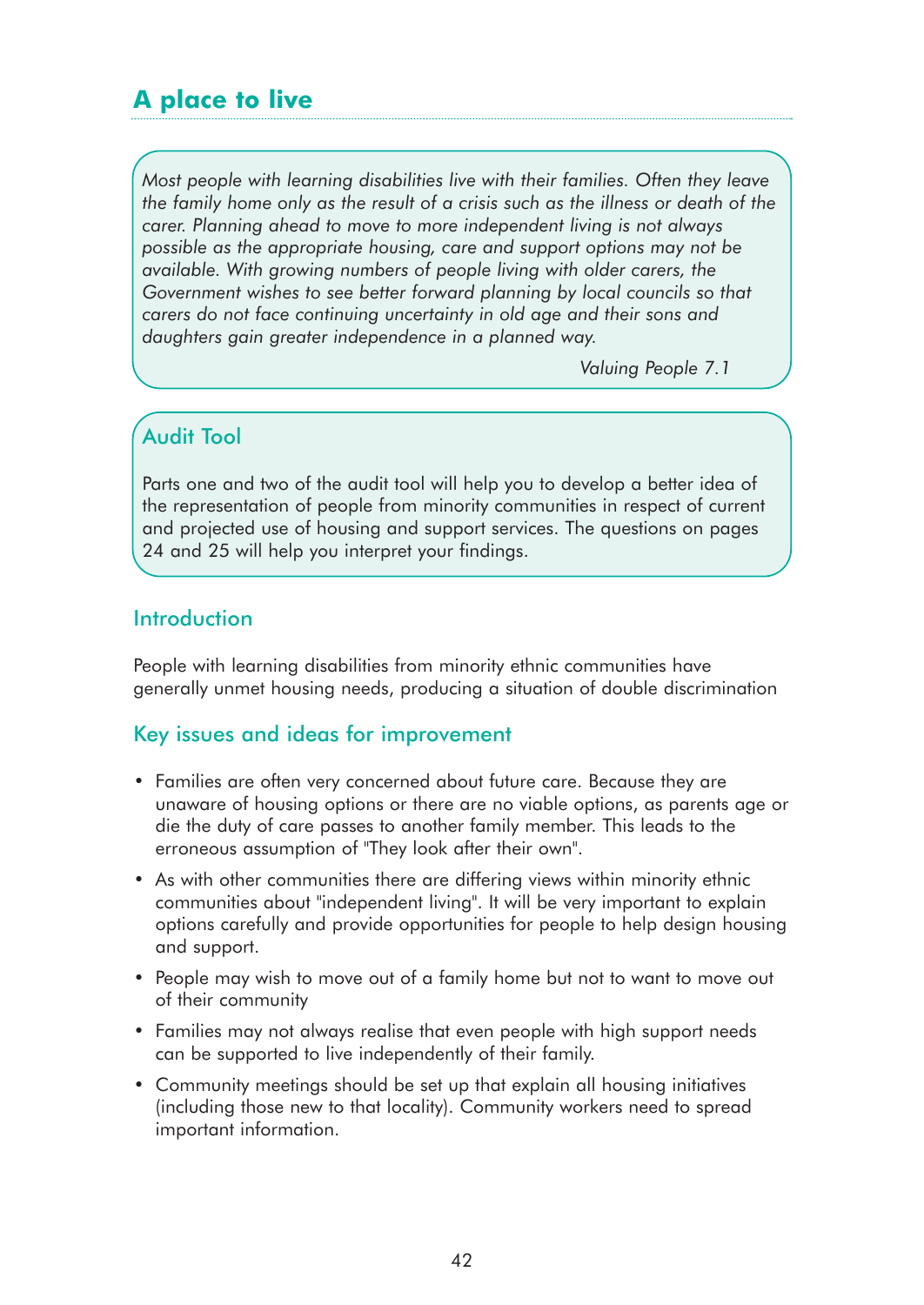#### Some specific questions for housing strategies and action plans are:

- Do you know how many people from minority ethnic communities are living in out of area placements? What plans do you have to develop suitable local services in consultation with people and their families?
- How have you linked with Supporting People and local authority corporate strategies to ensure that they are relevant to people from minority ethnic communities?
- How have you made sure the plans for person centred planning have been met in respect of people from minority ethnic communities living in long stay hospitals, with older carers, on NHS residential campuses?
- How will you make sure that people from minority communities get information and advice about housing and support?
- What action is being taken to commission or support community based housing and support initiatives and work with providers with specialist experience and knowledge?

Suggestion for action 21: Partnership Boards should review their housing strategies to make sure that they properly address issues important to the local population of people from minority ethnic communities.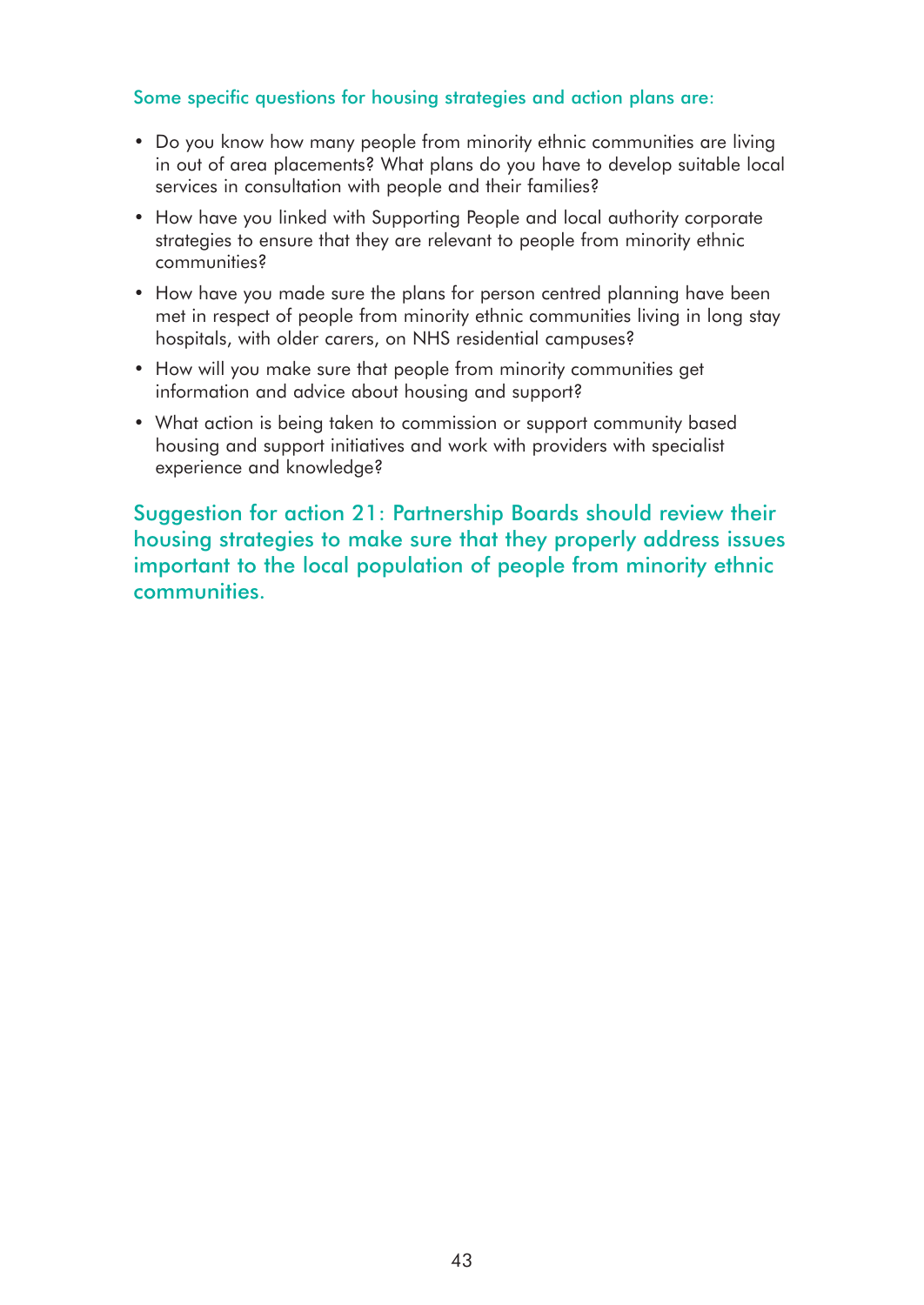# **Benefits and entitlements**

*For many learning disabled people, the social security system represents their main source of income. Only a small proportion are in paid employment and they are likely to be receiving benefits as well.*

*Valuing People 7.44*

#### Key issues and ideas for improvement

- Making sure all information on benefits and schemes such as Independent Living Funds is reaching people and their families. People often don't know about their entitlements
- The procedures for people to apply for benefits must be clear and straightforward. People may need support to apply.
- Any person centred plans should help people with learning disabilities gain greater control over their lives. Access to funding to fulfil their wishes should be discussed with them and their family carers.

Suggestion for action 22: Agencies represented on Partnership Boards to engage with benefit agencies and ensure their own staff are providing full and accessible information to people and families from minority ethnic communities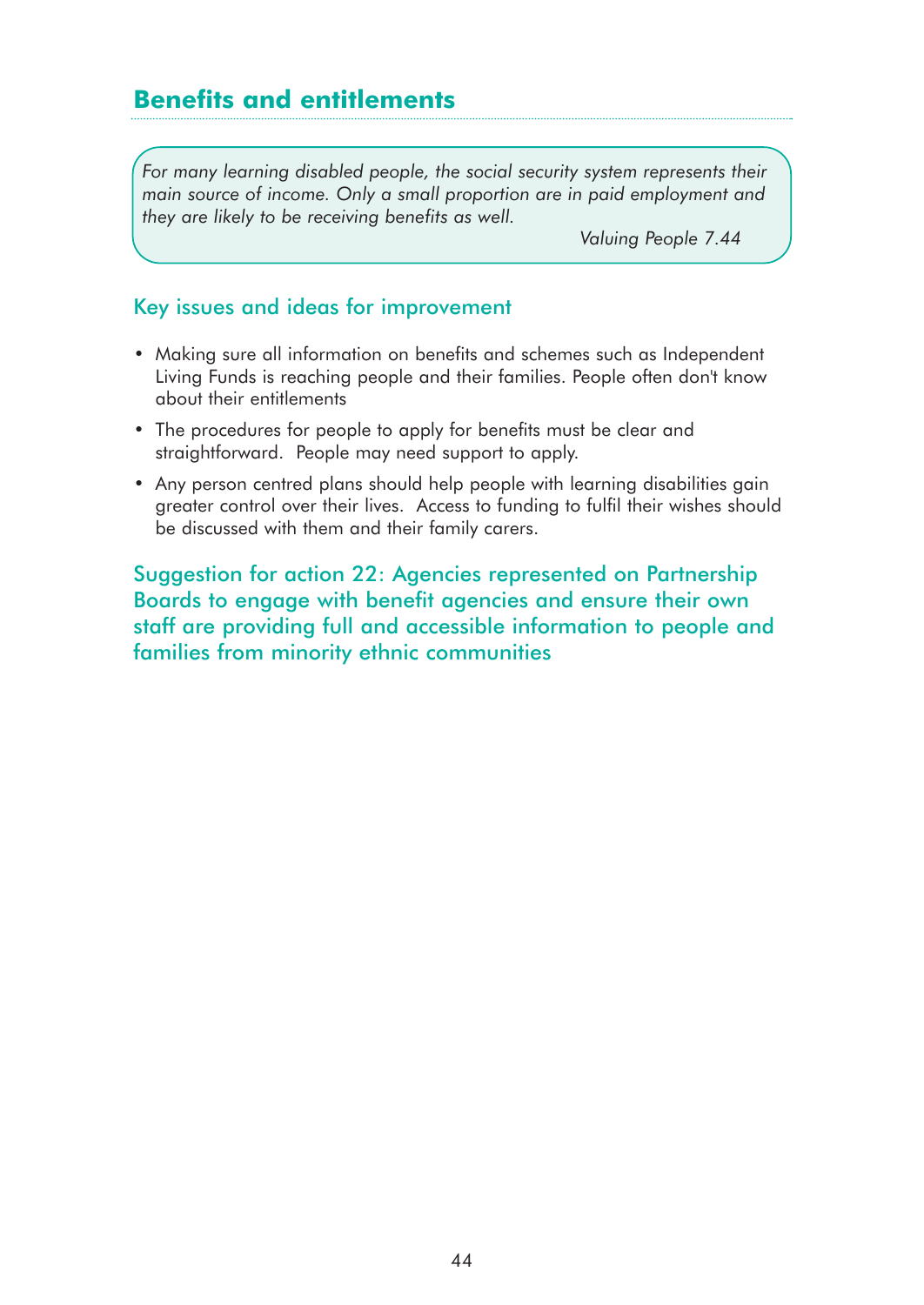# **Workforce training and planning**

#### Valuing People objective 10:

*"To ensure that social and health care staff working with people with learning disabilities are appropriately skilled, trained and qualified, and to promote a better understanding of the needs of people with learning disabilities amongst the wider workforce."* 

## **Introduction**

The challenge here is to ensure that in future people working or dealing with people with learning disabilities are culturally competent via workforce training and planning.

# Audit tool

Part three of the tool includes a suggestion that you review to what extent your recruitment and retention has produced a workforce representative of local communities

## Key issues and ideas for improvement

- Cultural competence is more than understanding how to greet a person from a minority ethnic community or know dates of festivals of particular religions. It comes from knowing our own values and how they differ from the values of the other person, and then recognising the ways in which these are demonstrated in behaviour. 'Services For All - A Guidance Manual for Providing Culturally Competent Services For People With Learning Disabilities' (Fisher 2001) provides a detailed insight into the issues.
- Understanding and promoting cultural competence can be achieved by including people with learning disabilities from minority ethnic communities and their family carers in training and development of staff. Staff and managers at all levels need to have a chance to hear directly from people with minority ethnic people with learning disabilities and their families and carers about their experiences and expectations.
- Training and development opportunities should be provided for all staff, which raise awareness of equality issues, maximise their skills and improve their ability to deliver culturally competent services to minority ethnic people with learning disabilities.
- Representation of people from minority ethnic groups within existing mechanisms that drive change and service development should be encouraged.
- The workforce should have an understanding of 'double discrimination' issues i.e. the impact of racism and disablism upon the individual.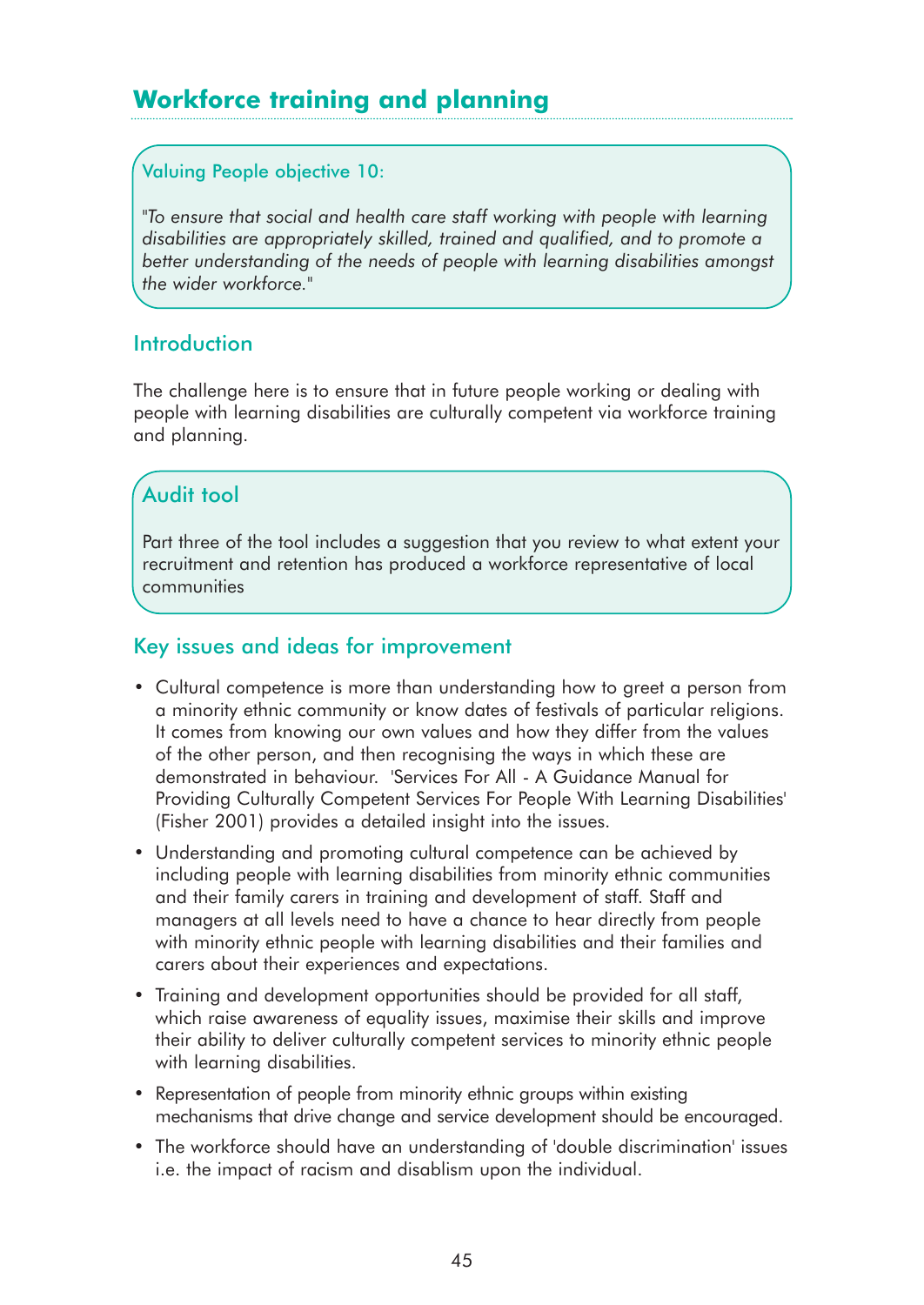#### Some specific questions for workforce strategies are:

- How are race equality issues promoted, implemented, monitored and evaluated as part of Race Equality Schemes?
- What special measures are being taken to recruit and retain staff from minority ethnic communities?
- How will partnership boards involve people from minority ethnic communities, their families and carers in the further development of a workforce and training plan?
- How will the workforce strategy become increasingly representative and reflective of the community it serves?
- How are issues relating to people from minority communities taken up within the workforce mechanisms of key agencies - for example use of training grants and inclusion in workforce plans submitted to Workforce Development Confederations
- How is joint training on issues of cultural competence in key areas being taken forward which agencies such as Connexions?

Suggestion for action 23: Partnership Boards to review their workforce development strategies. All partnership board partners should act to implement existing legislation, standards and policy guidance on race equality issues.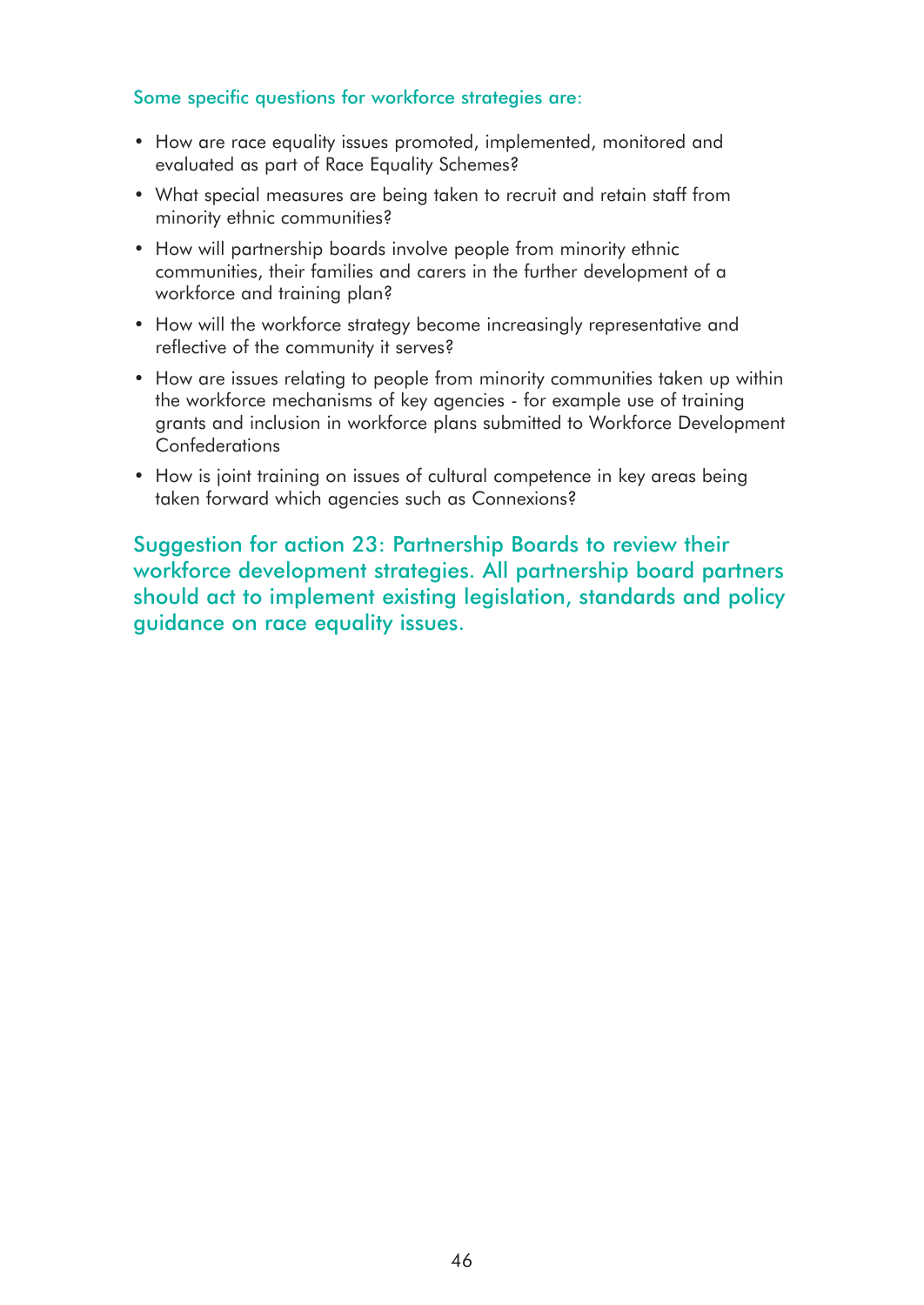# **Appendix 1 Summary of suggestions for action**

- 1: Boards should use the audit tool (or other suitable system) to establish the current local situation in respect of numbers of and services for people from minority ethnic communities
- 2: Agencies represented on boards should make sure that race equality schemes properly cover learning disability services
- 3: Boards should review their strategies and frameworks to make sure they include action to improve services for people from minority ethnic communities
- 4: Boards should include actions into their strategies relating to: investment in advocacy and carer groups; community based voluntary organisations and outreach work; culturally competent information provision, referral, interpreting, assessment and commissioning; recruitment and retention; agency policies; learning from person centred planning
- 5: Boards should arrange training for themselves to make sure they understand the expectations of the Race Relations (Amendment) Act 2000 and the important things in *Learning Difficulties and Ethnicity*
- 6: Boards should set up arrangements for leadership on ethnicity such as champions and a sub group
- 7: Partnership Boards, and those responsible for children and families services, should ensure that services are taken into the community by setting up effective ways of making contact and providing accessible information

This should include acting upon the White Paper requirement to prioritise person centred planning for people living with older carers

8: Services should review their carer support provision to make sure that families from minority ethnic communities are getting equal access

This should include investments in carer support groups. In doing this social service departments should ensure that they are properly complying with the Carers and Disabled Children Act (2000) in respect of access to assessment and that the Carers Grant is being effectively used

- 9: Partnership Boards, with children and families services, should review local short breaks services to ensure their accessibility and suitability for people from minority ethnic communities
- 10: Those responsible for services for children and families with disabilities should ensure that key issues facing people from minority communities are identified and properly addressed within the services they commission and provide
- 11: Those responsible for services for children and families should ensure that "mainstream" initiatives such as Sure Start properly benefit children with learning disabilities from minority ethnic communities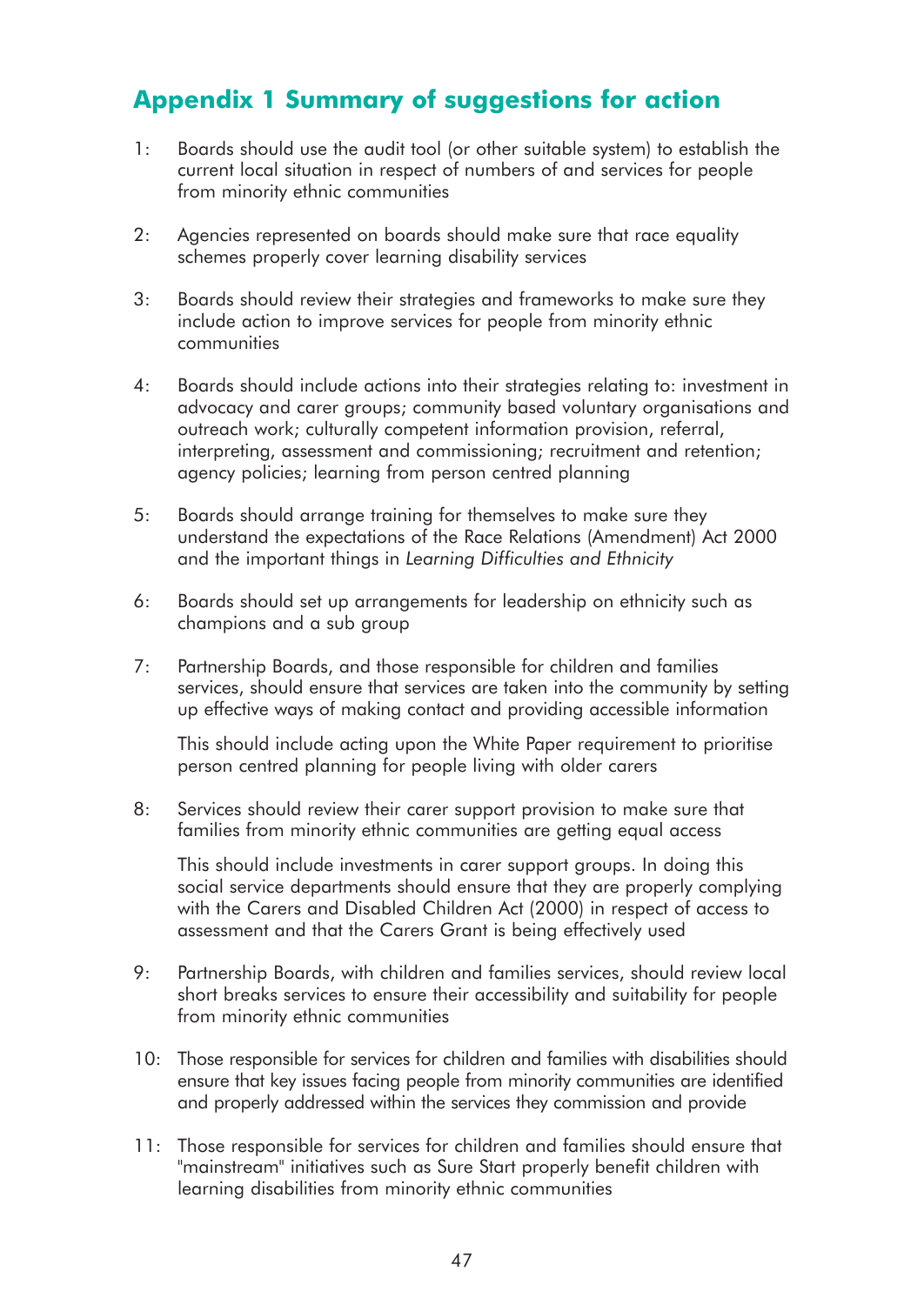- 12: Boards and in particular transition champions should take responsibility for making sure that they are personally well informed and that local systems such as protocols, registers, and dedicated staff, take proper account of key ethnicity issues
- 13: Health sub groups and those working on these issues, especially PCT representatives, should ensure links with local health care mechanisms and initiatives, including the equality sections of the Local Delivery Plan (see VPST publication *All Means All*)
- 14: The local framework for Health Facilitation and Health Action Plans should work well for people from minority ethnic communities and include action to address important issues
- 15: As part of their development of advocacy strategies Partnership Boards should review local availability of advocacy for people from minority communities. Spending of LDDF revenue against the advocacy priority should be examined. Commissioners of advocacy should respond to the findings to ensure good local provision for all communities
- 16: Partnership Boards should review their person centred planning frameworks and action plans to ensure that they identify how people from minority ethnic communities can properly access person centred planning, especially people in the White Paper priority categories
- 17: Local authorities should ensure Direct Payments are fully accessible to people from minority ethnic communities and that they are following the guidance issued by the Department of Health
- 18: Partnership Boards should review their strategies for the modernisation of day services to make sure that they properly address issues important to the local population of people from minority ethnic communities
- 19: Partnership Boards should review their employment strategies to make sure that they properly address issues important to the local population of people from minority ethnic communities
- 20: Local agencies should make sure policies on sexuality, personal relationships and abuse properly cover issues of importance to people from minority ethnic communities
- 21: Partnership Boards should review their housing strategies to make sure that they properly address issues important to the local population of people from minority ethnic communities
- 22: Agencies represented on Partnership Boards to engage with benefit agencies and ensure their own staff are providing full and accessible information to people and families from minority ethnic communities
- 23: Partnership Boards to review their workforce development strategies. All partnership board partners should act to implement existing legislation, standards and policy guidance on race equality issues